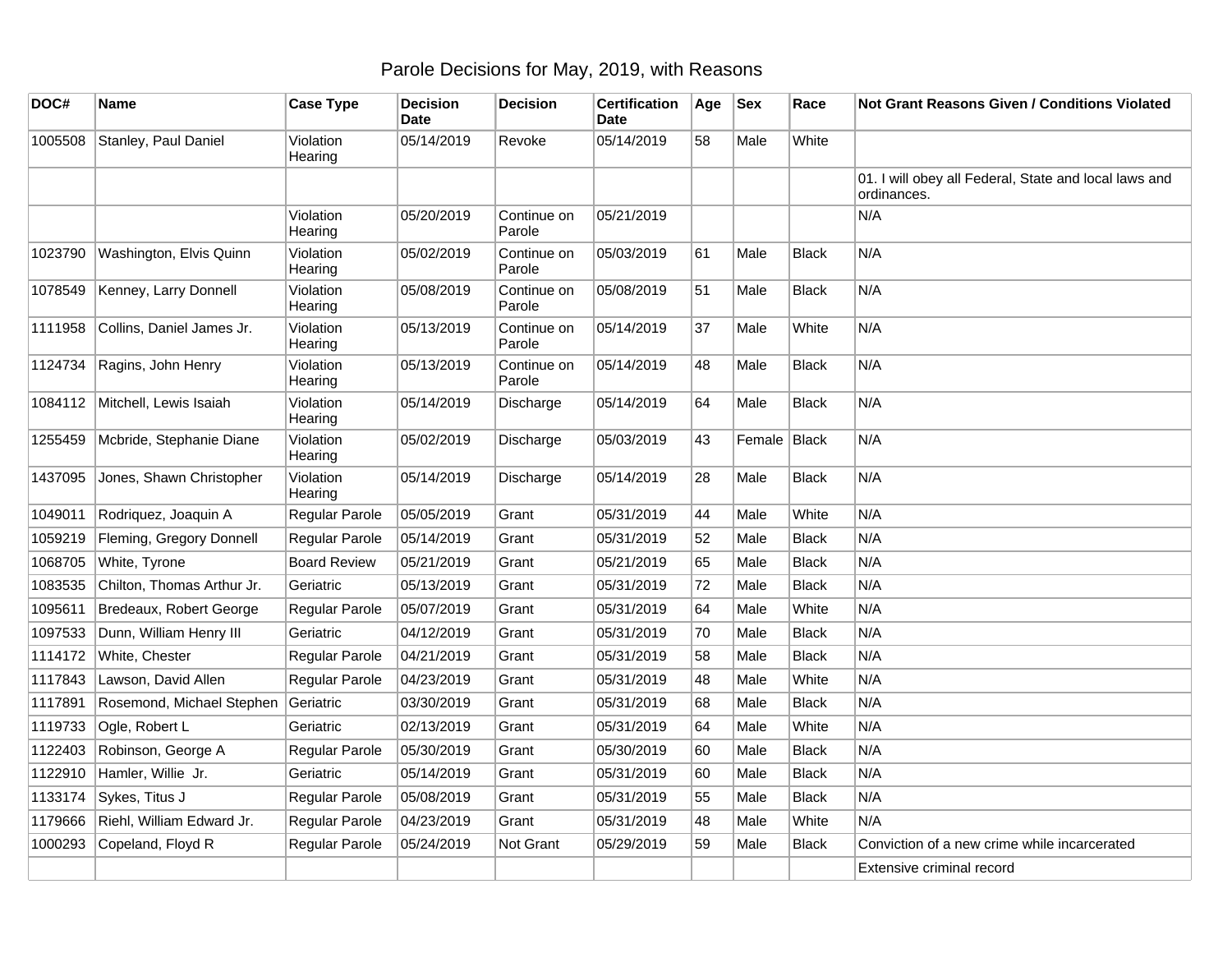| DOC#    | Name               | <b>Case Type</b> | <b>Decision</b><br><b>Date</b> | <b>Decision</b> | <b>Certification</b><br>Date | Age | <b>Sex</b> | Race         | <b>Not Grant Reasons Given / Conditions Violated</b>                                                                                                        |
|---------|--------------------|------------------|--------------------------------|-----------------|------------------------------|-----|------------|--------------|-------------------------------------------------------------------------------------------------------------------------------------------------------------|
| 1000293 | Copeland, Floyd R  | Regular Parole   | 05/24/2019                     | Not Grant       | 05/29/2019                   | 59  | Male       | <b>Black</b> | History of violence.                                                                                                                                        |
|         |                    |                  |                                |                 |                              |     |            |              | Serious nature and circumstances of your offense(s).                                                                                                        |
|         |                    |                  |                                |                 |                              |     |            |              | The Board concludes that you should serve more of<br>your sentence prior to release on parole.                                                              |
| 1001019 | Carson, Gary       | Regular Parole   | 05/11/2019                     | Not Grant       | 05/13/2019                   | 59  | Male       | <b>Black</b> | Extensive criminal record                                                                                                                                   |
|         |                    |                  |                                |                 |                              |     |            |              | History of substance abuse.                                                                                                                                 |
|         |                    |                  |                                |                 |                              |     |            |              | History of violence.                                                                                                                                        |
|         |                    |                  |                                |                 |                              |     |            |              | Release at this time would diminish seriousness of<br>crime                                                                                                 |
|         |                    |                  |                                |                 |                              |     |            |              | Serious nature and circumstances of your offense(s).                                                                                                        |
|         |                    |                  |                                |                 |                              |     |            |              | The Board considers you to be a risk to the<br>community.                                                                                                   |
| 1001583 | Dunn, Roland       | Regular Parole   | 05/28/2019                     | Not Grant       | 05/29/2019                   | 51  | Male       | <b>Black</b> | Crimes committed - Sex Asslt-Attempted Rape;<br>Robbery; Robbery                                                                                            |
|         |                    |                  |                                |                 |                              |     |            |              | History of violence.                                                                                                                                        |
|         |                    |                  |                                |                 |                              |     |            |              | Serious nature and circumstances of your offense(s).                                                                                                        |
|         |                    |                  |                                |                 |                              |     |            |              | You need further participation in institutional work<br>and/or educational programs to indicate your positive<br>progression towards re-entry into society. |
|         |                    |                  |                                |                 |                              |     |            |              | You need to show a longer period of stable<br>adjustment.                                                                                                   |
|         |                    |                  |                                |                 |                              |     |            |              | Your prior failure(s) and/or convictions while under<br>community supervision indicate that you are unlikely<br>to comply with conditions of release.       |
| 1002112 | Brown, Larry Allen | Regular Parole   | 05/02/2019                     | Not Grant       | 05/03/2019                   | 53  | Male       | <b>Black</b> | Extensive criminal record                                                                                                                                   |
|         |                    |                  |                                |                 |                              |     |            |              | History of violence.                                                                                                                                        |
|         |                    |                  |                                |                 |                              |     |            |              | Release at this time would diminish seriousness of<br>crime                                                                                                 |
|         |                    |                  |                                |                 |                              |     |            |              | Serious nature and circumstances of your offense(s).                                                                                                        |
|         |                    |                  |                                |                 |                              |     |            |              | The Board concludes that you should serve more of<br>your sentence prior to release on parole.                                                              |
|         |                    |                  |                                |                 |                              |     |            |              | Your prior failure(s) and/or convictions while under<br>community supervision indicate that you are unlikely<br>to comply with conditions of release.       |
| 1003943 | Brooks, Curtis Ray | Regular Parole   | 05/14/2019                     | Not Grant       | 05/16/2019                   | 47  | Male       | <b>Black</b> | Considering your offense and your institutional<br>records, the Board concludes that you should serve<br>more of your sentence before being paroled.        |
|         |                    |                  |                                |                 |                              |     |            |              | History of violence.                                                                                                                                        |
|         |                    |                  |                                |                 |                              |     |            |              | Release at this time would diminish seriousness of<br>crime                                                                                                 |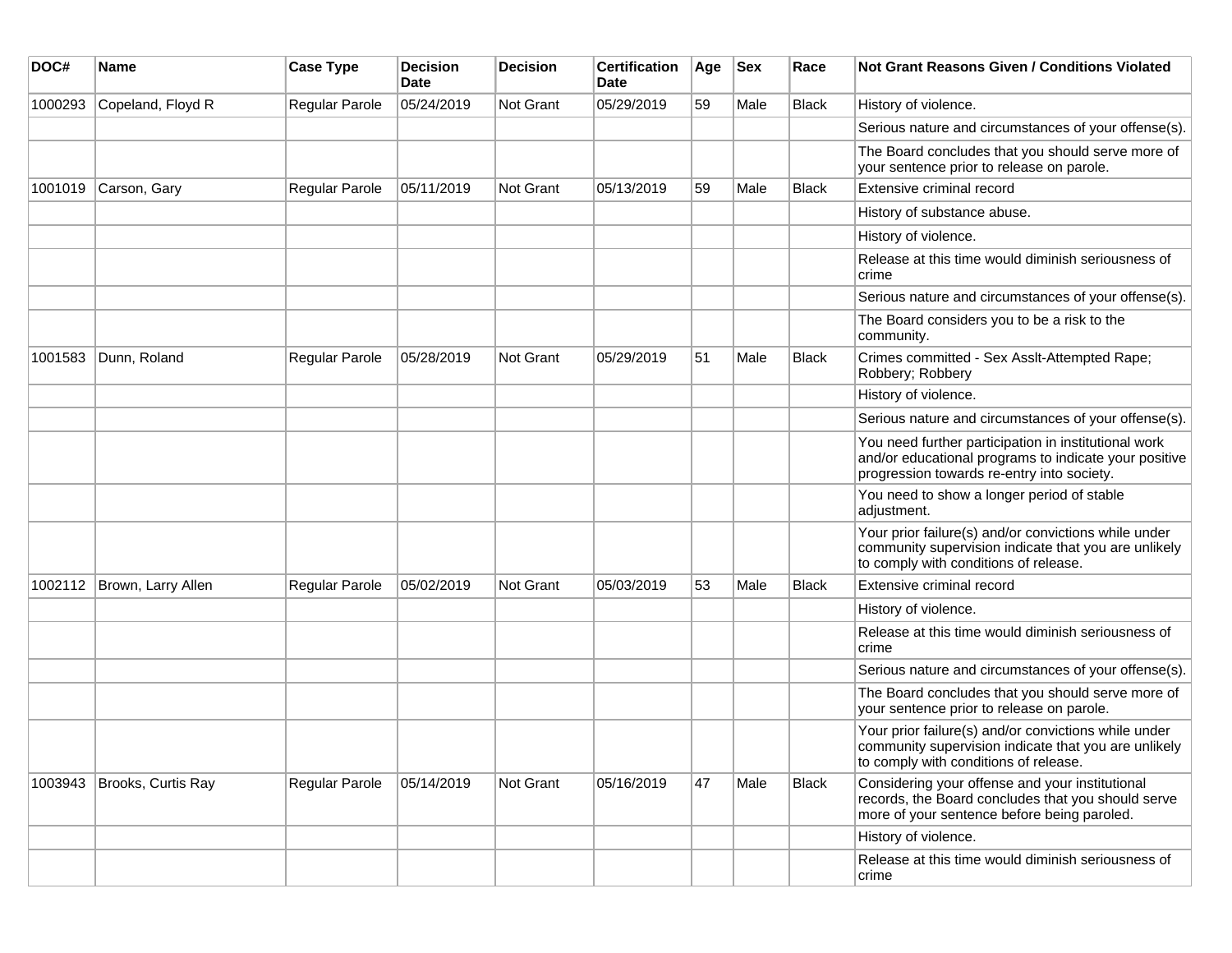| DOC#    | Name                      | <b>Case Type</b> | <b>Decision</b><br>Date | <b>Decision</b> | <b>Certification</b><br>Date | Age | <b>Sex</b> | Race         | <b>Not Grant Reasons Given / Conditions Violated</b>                                                                                                  |
|---------|---------------------------|------------------|-------------------------|-----------------|------------------------------|-----|------------|--------------|-------------------------------------------------------------------------------------------------------------------------------------------------------|
| 1003943 | Brooks, Curtis Ray        | Regular Parole   | 05/14/2019              | Not Grant       | 05/16/2019                   | 47  | Male       | <b>Black</b> | Serious nature and circumstances of your offense(s).                                                                                                  |
|         |                           |                  |                         |                 |                              |     |            |              | You need to show a longer period of stable<br>adjustment.                                                                                             |
|         |                           |                  |                         |                 |                              |     |            |              | Your record of institutional infractions indicates a<br>disregard for rules and that you are not ready to<br>conform to society.                      |
| 1004831 | Self, Keith Aleen         | Regular Parole   | 05/08/2019              | Not Grant       | 05/08/2019                   | 66  | Male       | White        | Extensive criminal record                                                                                                                             |
|         |                           |                  |                         |                 |                              |     |            |              | History of violence.                                                                                                                                  |
|         |                           |                  |                         |                 |                              |     |            |              | Serious nature and circumstances of your offense(s).                                                                                                  |
|         |                           |                  |                         |                 |                              |     |            |              | Your prior failure(s) and/or convictions while under<br>community supervision indicate that you are unlikely<br>to comply with conditions of release. |
| 1005320 | Wright, Wilsean A         | Regular Parole   | 05/22/2019              | Not Grant       | 05/23/2019                   | 45  | Male       | Black        | Release at this time would diminish seriousness of<br>crime                                                                                           |
|         |                           |                  |                         |                 |                              |     |            |              | Serious nature and circumstances of your offense(s).                                                                                                  |
|         |                           |                  |                         |                 |                              |     |            |              | The Board concludes that you should serve more of<br>your sentence prior to release on parole.                                                        |
|         |                           |                  |                         |                 |                              |     |            |              | You need to show a longer period of stable<br>adjustment.                                                                                             |
|         |                           |                  |                         |                 |                              |     |            |              | Your record of institutional infractions indicates a<br>disregard for rules and that you are not ready to<br>conform to society.                      |
| 1005357 | Sanders, Anthony J        | Geriatric        | 04/29/2019              | Not Grant       | 05/01/2019                   | 63  | Male       | <b>Black</b> | Considering your offense and your institutional<br>records, the Board concludes that you should serve<br>more of your sentence before being paroled.  |
|         |                           |                  |                         |                 |                              |     |            |              | Release at this time would diminish seriousness of<br>crime                                                                                           |
|         |                           |                  |                         |                 |                              |     |            |              | Serious nature and circumstances of your offense(s).                                                                                                  |
|         |                           |                  |                         |                 |                              |     |            |              | The Board concludes that you should serve more of<br>your sentence prior to release on parole.                                                        |
|         |                           |                  |                         |                 |                              |     |            |              | The Board considers you to be a risk to the<br>community.                                                                                             |
| 1005559 | Allen, Shawn Crawford Sr. | Regular Parole   | 05/15/2019              | Not Grant       | 05/20/2019                   | 53  | Male       | <b>Black</b> | History of violence.                                                                                                                                  |
|         |                           |                  |                         |                 |                              |     |            |              | Release at this time would diminish seriousness of<br> crime                                                                                          |
|         |                           |                  |                         |                 |                              |     |            |              | Serious nature and circumstances of your offense(s).                                                                                                  |
| 1006004 | Mcpherson, Forrest Malcol | Regular Parole   | 05/16/2019              | Not Grant       | 05/17/2019                   | 72  | Male       | White        | History of substance abuse.                                                                                                                           |
|         |                           |                  |                         |                 |                              |     |            |              | Release at this time would diminish seriousness of<br>crime                                                                                           |
|         |                           |                  |                         |                 |                              |     |            |              | Serious nature and circumstances of your offense(s).                                                                                                  |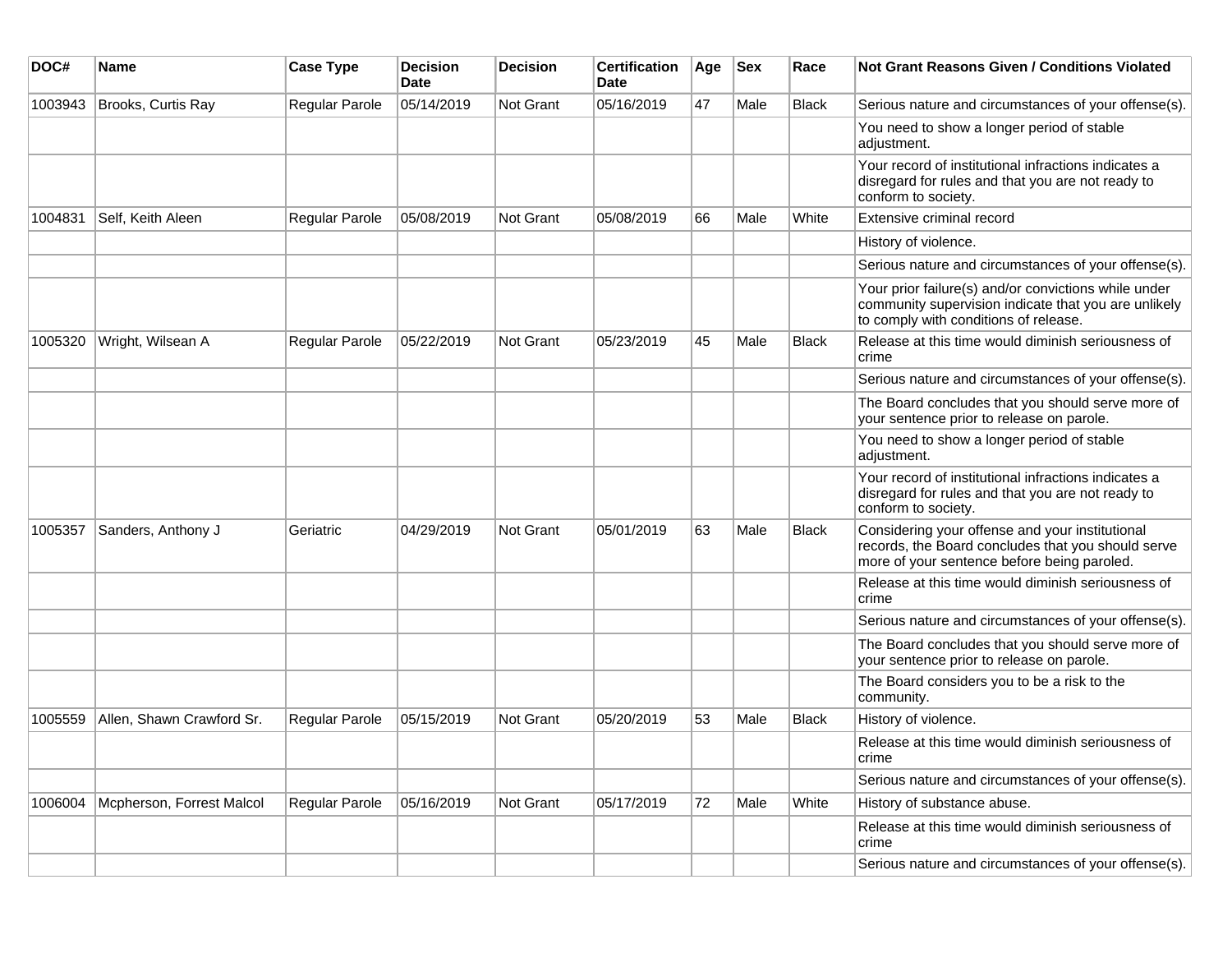| DOC#    | Name                      | <b>Case Type</b> | <b>Decision</b><br>Date | <b>Decision</b> | <b>Certification</b><br>Date | Age | <b>Sex</b> | Race         | Not Grant Reasons Given / Conditions Violated                                                                                                         |
|---------|---------------------------|------------------|-------------------------|-----------------|------------------------------|-----|------------|--------------|-------------------------------------------------------------------------------------------------------------------------------------------------------|
| 1006004 | Mcpherson, Forrest Malcol | Regular Parole   | 05/16/2019              | Not Grant       | 05/17/2019                   | 72  | Male       | White        | The Board concludes that you should serve more of<br>your sentence prior to release on parole.                                                        |
| 1006570 | Daugherty, Gregory Scott  | Regular Parole   | 05/08/2019              | Not Grant       | 05/09/2019                   | 55  | Male       | White        | History of violence.                                                                                                                                  |
|         |                           |                  |                         |                 |                              |     |            |              | Release at this time would diminish seriousness of<br>crime                                                                                           |
|         |                           |                  |                         |                 |                              |     |            |              | Serious nature and circumstances of your offense(s).                                                                                                  |
|         |                           |                  |                         |                 |                              |     |            |              | The Board considers you to be a risk to the<br>community.                                                                                             |
| 1006765 | Vick, Victor Eugene       | Regular Parole   | 05/15/2019              | Not Grant       | 05/20/2019                   | 53  | Male       | <b>Black</b> | Crimes committed - Sex Assault, Rape; Sex Assault,<br>Rape; Sex Assault, Rape                                                                         |
|         |                           |                  |                         |                 |                              |     |            |              | Release at this time would diminish seriousness of<br>crime                                                                                           |
|         |                           |                  |                         |                 |                              |     |            |              | Serious nature and circumstances of your offense(s).                                                                                                  |
|         |                           |                  |                         |                 |                              |     |            |              | The Board considers you to be a risk to the<br>community.                                                                                             |
| 1007485 | Johnson, Kevin            | Regular Parole   | 05/01/2019              | Not Grant       | 05/02/2019                   | 47  | Male       | <b>Black</b> | No Interest in Parole                                                                                                                                 |
| 1007758 | Neighbors, George Hassell | Regular Parole   | 05/16/2019              | Not Grant       | 05/20/2019                   | 65  | Male       | White        | Crimes committed - Homicide/Murder                                                                                                                    |
|         |                           |                  |                         |                 |                              |     |            |              | History of violence.                                                                                                                                  |
|         |                           |                  |                         |                 |                              |     |            |              | Release at this time would diminish seriousness of<br>crime                                                                                           |
|         |                           |                  |                         |                 |                              |     |            |              | Serious nature and circumstances of your offense(s).                                                                                                  |
|         |                           |                  |                         |                 |                              |     |            |              | The Board considers you to be a risk to the<br>community.                                                                                             |
| 1008158 | Darden, Amos              | Regular Parole   | 05/02/2019              | Not Grant       | 05/03/2019                   | 67  | Male       | <b>Black</b> | History of violence.                                                                                                                                  |
|         |                           |                  |                         |                 |                              |     |            |              | Release at this time would diminish seriousness of<br>crime                                                                                           |
|         |                           |                  |                         |                 |                              |     |            |              | Serious nature and circumstances of your offense(s).                                                                                                  |
|         |                           |                  |                         |                 |                              |     |            |              | The Board concludes that you should serve more of<br>your sentence prior to release on parole.                                                        |
|         |                           |                  |                         |                 |                              |     |            |              | The Board considers you to be a risk to the<br>community.                                                                                             |
|         |                           |                  |                         |                 |                              |     |            |              | Your prior failure(s) and/or convictions while under<br>community supervision indicate that you are unlikely<br>to comply with conditions of release. |
| 1008785 | Moxley, Richard Grant     | Regular Parole   | 05/24/2019              | Not Grant       | 05/29/2019                   | 62  | Male       | White        | Conviction of a new crime while incarcerated                                                                                                          |
|         |                           |                  |                         |                 |                              |     |            |              | Release at this time would diminish seriousness of<br>crime                                                                                           |
|         |                           |                  |                         |                 |                              |     |            |              | Serious nature and circumstances of your offense(s).                                                                                                  |
|         |                           |                  |                         |                 |                              |     |            |              | The Board considers you to be a risk to the<br>community.                                                                                             |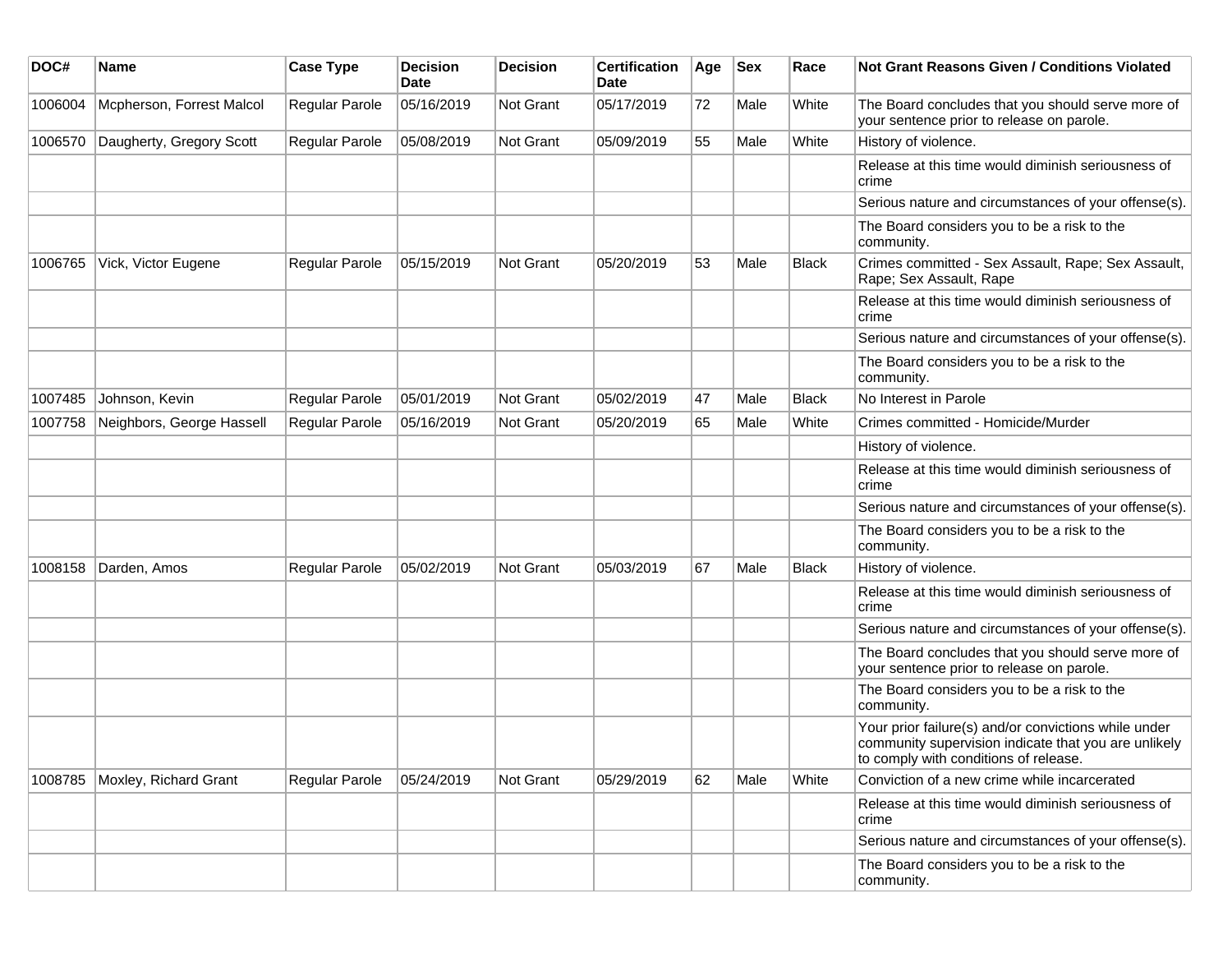| DOC#    | <b>Name</b>                               | <b>Case Type</b> | <b>Decision</b><br>Date | <b>Decision</b> | <b>Certification</b><br>Date | Age | <b>Sex</b> | Race         | Not Grant Reasons Given / Conditions Violated                                                                                                               |
|---------|-------------------------------------------|------------------|-------------------------|-----------------|------------------------------|-----|------------|--------------|-------------------------------------------------------------------------------------------------------------------------------------------------------------|
| 1008970 | Mara, Joseph James Sr.                    | Regular Parole   | 05/20/2019              | Not Grant       | 05/21/2019                   | 65  | Male       | White        | Serious nature and circumstances of your offense(s).                                                                                                        |
|         |                                           |                  |                         |                 |                              |     |            |              | The Board considers you to be a risk to the<br>community.                                                                                                   |
| 1009154 | Gore, Tyrone Maurice                      | Geriatric        | 05/30/2019              | Not Grant       | 05/31/2019                   | 60  | Male       | <b>Black</b> | History of substance abuse.                                                                                                                                 |
|         |                                           |                  |                         |                 |                              |     |            |              | History of violence.                                                                                                                                        |
|         |                                           |                  |                         |                 |                              |     |            |              | Release at this time would diminish seriousness of<br>crime                                                                                                 |
|         |                                           |                  |                         |                 |                              |     |            |              | Serious nature and circumstances of your offense(s).                                                                                                        |
|         |                                           |                  |                         |                 |                              |     |            |              | The Board concludes that you should serve more of<br>your sentence prior to release on parole.                                                              |
|         |                                           |                  |                         |                 |                              |     |            |              | You need further participation in institutional work<br>and/or educational programs to indicate your positive<br>progression towards re-entry into society. |
| 1010828 | Orr, Johnnie Mack                         | Regular Parole   | 05/10/2019              | Not Grant       | 05/13/2019                   | 59  | Male       | White        | No Interest in Parole                                                                                                                                       |
| 1011036 | Sowers, David Wayne                       | Regular Parole   | 05/29/2019              | Not Grant       | 05/31/2019                   | 62  | Male       | White        | Extensive criminal record                                                                                                                                   |
|         |                                           |                  |                         |                 |                              |     |            |              | History of substance abuse.                                                                                                                                 |
|         |                                           |                  |                         |                 |                              |     |            |              | History of violence.                                                                                                                                        |
|         |                                           |                  |                         |                 |                              |     |            |              | Release at this time would diminish seriousness of<br>crime                                                                                                 |
|         |                                           |                  |                         |                 |                              |     |            |              | Serious nature and circumstances of your offense(s).                                                                                                        |
|         |                                           |                  |                         |                 |                              |     |            |              | The Board considers you to be a risk to the<br>community.                                                                                                   |
| 1012080 | Church, William L                         | Regular Parole   | 05/20/2019              | Not Grant       | 05/21/2019                   | 62  | Male       | White        | Extensive criminal record                                                                                                                                   |
|         |                                           |                  |                         |                 |                              |     |            |              | Release at this time would diminish seriousness of<br>crime                                                                                                 |
|         |                                           |                  |                         |                 |                              |     |            |              | The Board considers you to be a risk to the<br>community.                                                                                                   |
| 1012651 | Davis, Jeffrey                            | Geriatric        | 05/15/2019              | Not Grant       | 05/17/2019                   | 60  | Male       | Black        | Crimes committed - Abduct-No Ransom Or Asslt;<br>Abduct-No Ransom Or Asslt; Abduct-No Ransom Or<br>Asslt                                                    |
|         |                                           |                  |                         |                 |                              |     |            |              | Extensive criminal record                                                                                                                                   |
|         |                                           |                  |                         |                 |                              |     |            |              | Serious nature and circumstances of your offense(s).                                                                                                        |
|         |                                           |                  |                         |                 |                              |     |            |              | The Board considers you to be a risk to the<br>community.                                                                                                   |
|         |                                           |                  |                         |                 |                              |     |            |              | You need to show a longer period of stable<br>adjustment.                                                                                                   |
| 1012711 | Drumgoole, Dwaine Theadric Regular Parole |                  | 05/11/2019              | Not Grant       | 05/13/2019                   | 46  | Male       | Black        | Considering your offense and your institutional<br>records, the Board concludes that you should serve<br>more of your sentence before being paroled.        |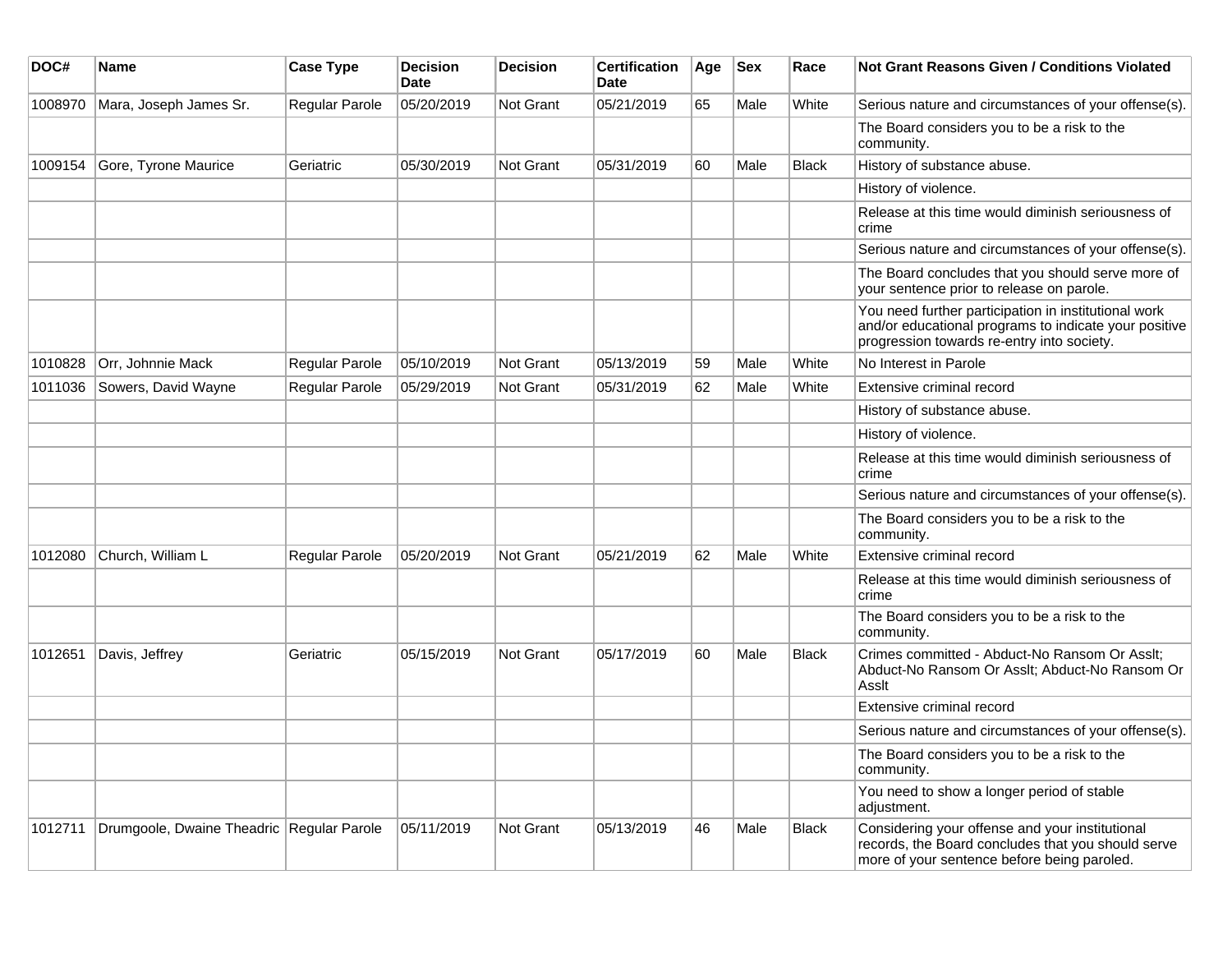| DOC#    | <b>Name</b>                               | <b>Case Type</b> | <b>Decision</b><br><b>Date</b> | <b>Decision</b>  | <b>Certification</b><br><b>Date</b> | Age | <b>Sex</b> | Race         | <b>Not Grant Reasons Given / Conditions Violated</b>                                                                                                        |
|---------|-------------------------------------------|------------------|--------------------------------|------------------|-------------------------------------|-----|------------|--------------|-------------------------------------------------------------------------------------------------------------------------------------------------------------|
| 1012711 | Drumgoole, Dwaine Theadric Regular Parole |                  | 05/11/2019                     | <b>Not Grant</b> | 05/13/2019                          | 46  | Male       | <b>Black</b> | Crimes committed - Homicide-1st Degree; Damage<br>Property; Use Of Firearm In Felony                                                                        |
|         |                                           |                  |                                |                  |                                     |     |            |              | History of violence.                                                                                                                                        |
|         |                                           |                  |                                |                  |                                     |     |            |              | Poor institutional adjustment (for example,<br>motivation/attitude, unfavorable reports, lack of<br>program involvement, etc.)                              |
|         |                                           |                  |                                |                  |                                     |     |            |              | Serious nature and circumstances of your offense(s).                                                                                                        |
|         |                                           |                  |                                |                  |                                     |     |            |              | You need further participation in institutional work<br>and/or educational programs to indicate your positive<br>progression towards re-entry into society. |
|         |                                           |                  |                                |                  |                                     |     |            |              | You need to show a longer period of stable<br>adjustment.                                                                                                   |
|         |                                           |                  |                                |                  |                                     |     |            |              | Your record of institutional infractions indicates a<br>disregard for rules and that you are not ready to<br>conform to society.                            |
| 1013853 | Bryant, John Wesley                       | Regular Parole   | 05/07/2019                     | <b>Not Grant</b> | 05/08/2019                          | 64  | Male       | <b>Black</b> | Crimes committed - Homicide-Attempted; Sex<br>Assault, Rape; Sex Assit-Attempted Rape                                                                       |
|         |                                           |                  |                                |                  |                                     |     |            |              | Extensive criminal record                                                                                                                                   |
|         |                                           |                  |                                |                  |                                     |     |            |              | History of violence.                                                                                                                                        |
|         |                                           |                  |                                |                  |                                     |     |            |              | Serious nature and circumstances of your offense(s).                                                                                                        |
|         |                                           |                  |                                |                  |                                     |     |            |              | Your prior failure(s) and/or convictions while under<br>community supervision indicate that you are unlikely<br>to comply with conditions of release.       |
| 1014204 | Jenkins, Kevin Martin                     | Regular Parole   | 05/15/2019                     | Not Grant        | 05/20/2019                          | 45  | Male       | White        | History of violence.                                                                                                                                        |
|         |                                           |                  |                                |                  |                                     |     |            |              | Serious nature and circumstances of your offense(s).                                                                                                        |
|         |                                           |                  |                                |                  |                                     |     |            |              | The Board concludes that you should serve more of<br>your sentence prior to release on parole.                                                              |
|         |                                           |                  |                                |                  |                                     |     |            |              | The Board considers you to be a risk to the<br>community.                                                                                                   |
|         |                                           |                  |                                |                  |                                     |     |            |              | You need to show a longer period of stable<br>adjustment.                                                                                                   |
|         |                                           |                  |                                |                  |                                     |     |            |              | Your prior failure(s) and/or convictions while under<br>community supervision indicate that you are unlikely<br>to comply with conditions of release.       |
| 1014456 | Gordon, Carl Dwayne                       | Regular Parole   | 05/11/2019                     | <b>Not Grant</b> | 05/13/2019                          | 55  | Male       | <b>Black</b> | History of violence.                                                                                                                                        |
|         |                                           |                  |                                |                  |                                     |     |            |              | Poor institutional adjustment (for example,<br>motivation/attitude, unfavorable reports, lack of<br>program involvement, etc.)                              |
|         |                                           |                  |                                |                  |                                     |     |            |              | Serious nature and circumstances of your offense(s).                                                                                                        |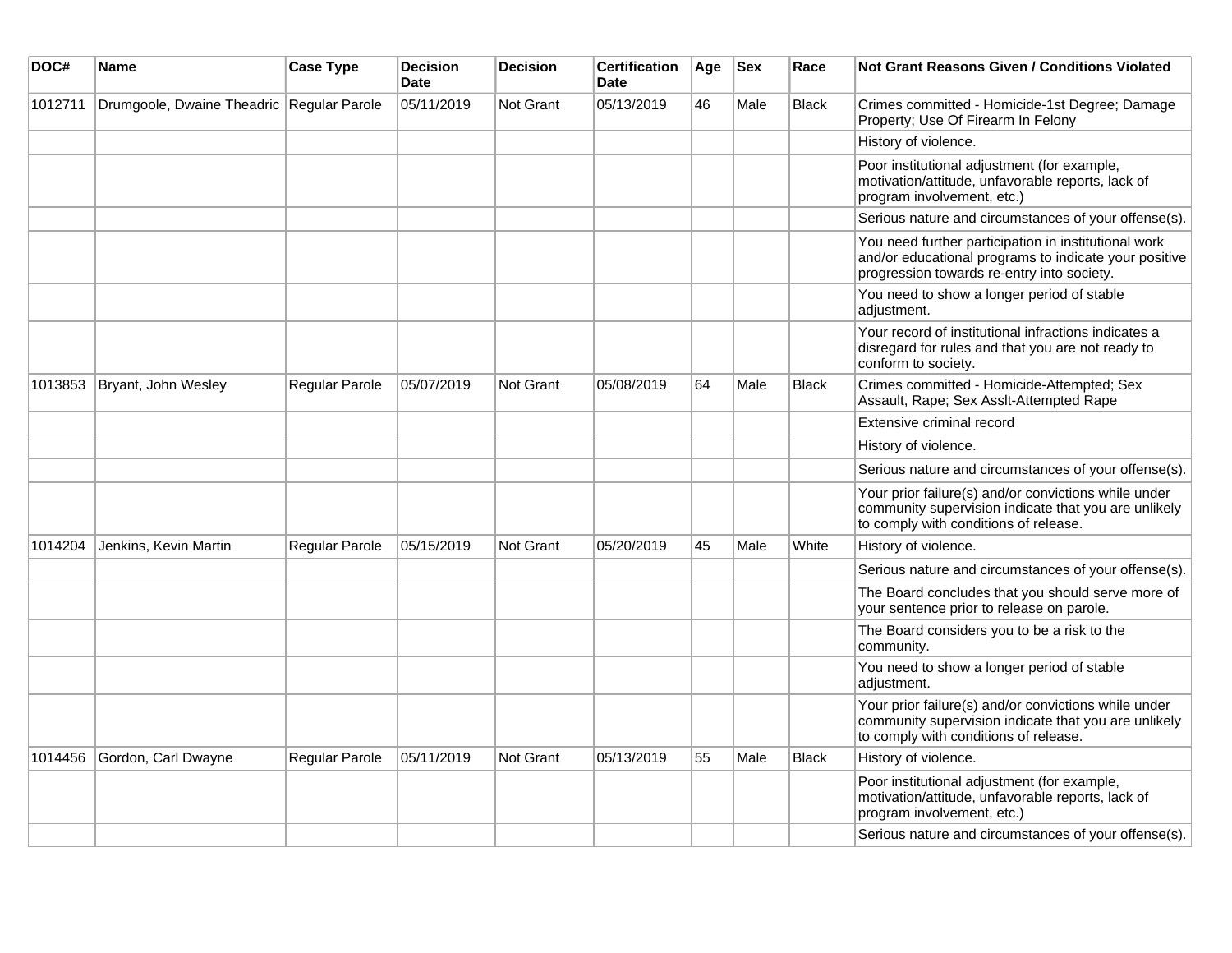| DOC#    | Name                   | <b>Case Type</b>      | <b>Decision</b><br><b>Date</b> | <b>Decision</b> | <b>Certification</b><br>Date | Age | <b>Sex</b> | Race         | <b>Not Grant Reasons Given / Conditions Violated</b>                                                                                                        |
|---------|------------------------|-----------------------|--------------------------------|-----------------|------------------------------|-----|------------|--------------|-------------------------------------------------------------------------------------------------------------------------------------------------------------|
| 1014456 | Gordon, Carl Dwayne    | Regular Parole        | 05/11/2019                     | Not Grant       | 05/13/2019                   | 55  | Male       | <b>Black</b> | You need further participation in institutional work<br>and/or educational programs to indicate your positive<br>progression towards re-entry into society. |
|         |                        |                       |                                |                 |                              |     |            |              | You need to show a longer period of stable<br>adjustment.                                                                                                   |
|         |                        |                       |                                |                 |                              |     |            |              | Your prior failure(s) and/or convictions while under<br>community supervision indicate that you are unlikely<br>to comply with conditions of release.       |
| 1015933 | Al-Wakil, Luqman Abdul | <b>Regular Parole</b> | 05/01/2019                     | Not Grant       | 05/02/2019                   | 59  | Male       | <b>Black</b> | Crimes committed - Homicide-Capital; Sex Assault,<br>Rape; Weapon Offense                                                                                   |
|         |                        |                       |                                |                 |                              |     |            |              | History of violence.                                                                                                                                        |
|         |                        |                       |                                |                 |                              |     |            |              | Release at this time would diminish seriousness of<br>crime                                                                                                 |
|         |                        |                       |                                |                 |                              |     |            |              | Serious nature and circumstances of your offense(s).                                                                                                        |
|         |                        |                       |                                |                 |                              |     |            |              | The Board considers you to be a risk to the<br>community.                                                                                                   |
| 1016547 | Redwine, Pernell       | Geriatric             | 05/30/2019                     | Not Grant       | 05/31/2019                   | 60  | Male       | <b>Black</b> | Considering your offense and your institutional<br>records, the Board concludes that you should serve<br>more of your sentence before being paroled.        |
|         |                        |                       |                                |                 |                              |     |            |              | Extensive criminal record                                                                                                                                   |
|         |                        |                       |                                |                 |                              |     |            |              | History of substance abuse.                                                                                                                                 |
|         |                        |                       |                                |                 |                              |     |            |              | History of violence.                                                                                                                                        |
|         |                        |                       |                                |                 |                              |     |            |              | Other                                                                                                                                                       |
|         |                        |                       |                                |                 |                              |     |            |              | Serious nature and circumstances of your offense(s).                                                                                                        |
|         |                        |                       |                                |                 |                              |     |            |              | You need further participation in institutional work<br>and/or educational programs to indicate your positive<br>progression towards re-entry into society. |
|         |                        |                       |                                |                 |                              |     |            |              | Your prior failure(s) and/or convictions while under<br>community supervision indicate that you are unlikely<br>to comply with conditions of release.       |
| 1016883 | Newton, Antone         | Regular Parole        | 05/07/2019                     | Not Grant       | 05/08/2019                   | 50  | Male       | <b>Black</b> | Crimes committed - Burglary: At Night, To Commit<br>Felony; Petit Larceny: <\$200 Not From A Person;<br>Grand Larceny: >= \$200 Not From A Person           |
|         |                        |                       |                                |                 |                              |     |            |              | Other                                                                                                                                                       |
|         |                        |                       |                                |                 |                              |     |            |              | The Board concludes that you should serve more of<br>your sentence prior to release on parole.                                                              |
|         |                        |                       |                                |                 |                              |     |            |              | You need further participation in institutional work<br>and/or educational programs to indicate your positive<br>progression towards re-entry into society. |
| 1019845 | Oneal, Larry Juna Jr.  | Geriatric             | 05/15/2019                     | Not Grant       | 05/20/2019                   | 71  | Male       | Black        | Crimes committed - Robbery; Burglary; Burglary                                                                                                              |
|         |                        |                       |                                |                 |                              |     |            |              | Extensive criminal record                                                                                                                                   |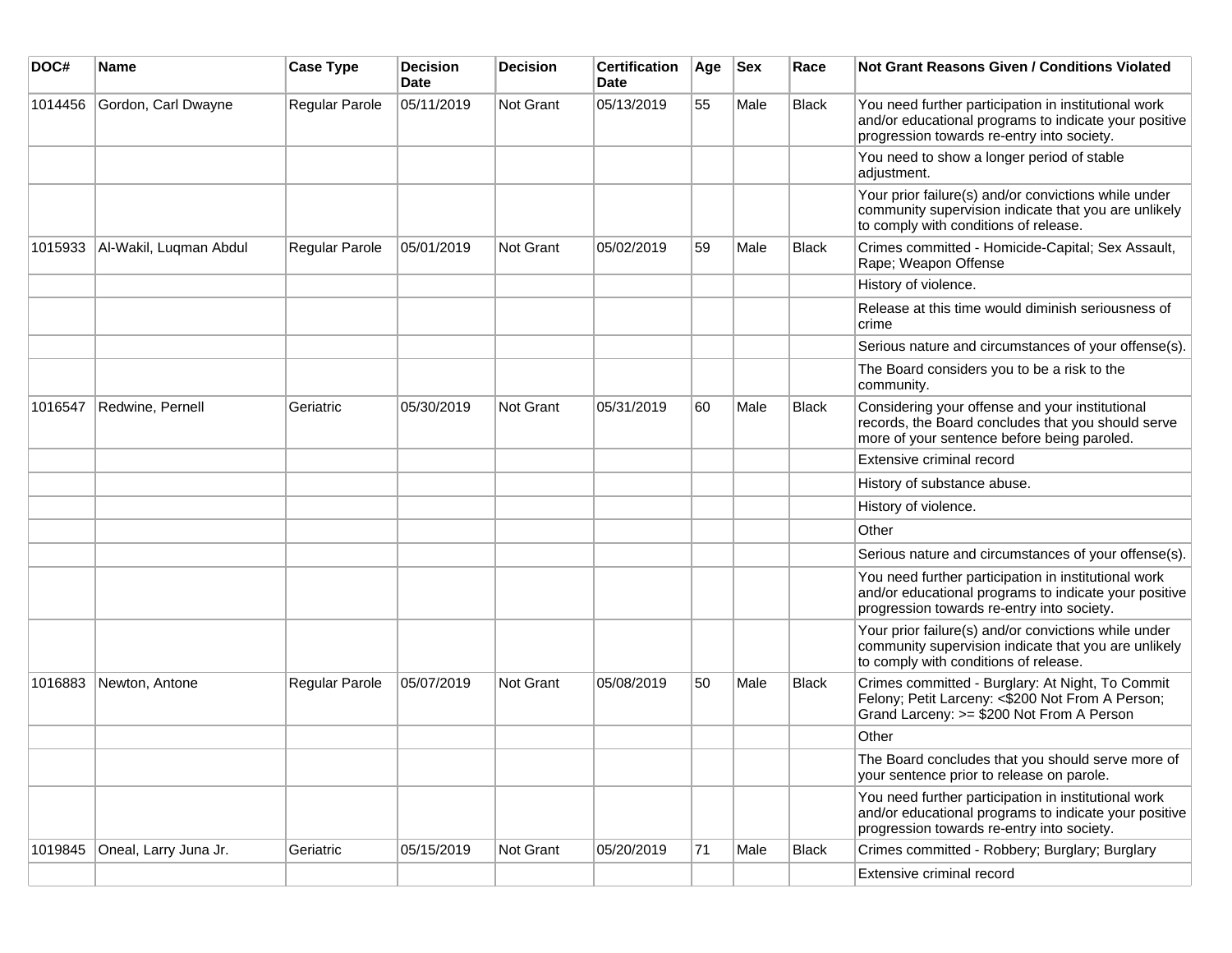| DOC#    | <b>Name</b>                   | <b>Case Type</b> | <b>Decision</b><br><b>Date</b> | Decision  | <b>Certification</b><br>Date | Age | <b>Sex</b> | Race         | Not Grant Reasons Given / Conditions Violated                                                                                                         |
|---------|-------------------------------|------------------|--------------------------------|-----------|------------------------------|-----|------------|--------------|-------------------------------------------------------------------------------------------------------------------------------------------------------|
| 1019845 | Oneal, Larry Juna Jr.         | Geriatric        | 05/15/2019                     | Not Grant | 05/20/2019                   | 71  | Male       | Black        | The Board considers you to be a risk to the<br>community.                                                                                             |
| 1020250 | Thomas, James Edward          | Regular Parole   | 05/24/2019                     | Not Grant | 05/29/2019                   | 48  | Male       | White        | Considering your offense and your institutional<br>records, the Board concludes that you should serve<br>more of your sentence before being paroled.  |
|         |                               |                  |                                |           |                              |     |            |              | Crimes committed - Malicious Wounding; Malicious<br>Wounding; Burglary                                                                                |
|         |                               |                  |                                |           |                              |     |            |              | Extensive criminal record                                                                                                                             |
|         |                               |                  |                                |           |                              |     |            |              | History of substance abuse.                                                                                                                           |
|         |                               |                  |                                |           |                              |     |            |              | Poor institutional adjustment (for example,<br>motivation/attitude, unfavorable reports, lack of<br>program involvement, etc.)                        |
|         |                               |                  |                                |           |                              |     |            |              | The Board concludes that you should serve more of<br>your sentence prior to release on parole.                                                        |
|         |                               |                  |                                |           |                              |     |            |              | The Board considers you to be a risk to the<br>community.                                                                                             |
|         |                               |                  |                                |           |                              |     |            |              | Your prior failure(s) and/or convictions while under<br>community supervision indicate that you are unlikely<br>to comply with conditions of release. |
| 1020562 | Chestnut, David Wayne         | Geriatric        | 05/14/2019                     | Not Grant | 05/17/2019                   | 63  | Male       | <b>Black</b> | Crimes committed - Kidnap/Abduct; Kidnap/Abduct;<br>Assault                                                                                           |
|         |                               |                  |                                |           |                              |     |            |              | Extensive criminal record                                                                                                                             |
|         |                               |                  |                                |           |                              |     |            |              | Release at this time would diminish seriousness of<br>crime                                                                                           |
|         |                               |                  |                                |           |                              |     |            |              | Serious nature and circumstances of your offense(s).                                                                                                  |
|         |                               |                  |                                |           |                              |     |            |              | The Board concludes that you should serve more of<br>your sentence prior to release on parole.                                                        |
|         |                               |                  |                                |           |                              |     |            |              | The Board considers you to be a risk to the<br>community.                                                                                             |
| 1023630 | Bradley, Ricky Ray            | Regular Parole   | 05/13/2019                     | Not Grant | 05/16/2019                   | 61  | Male       | White        | Release at this time would diminish seriousness of<br>crime                                                                                           |
|         |                               |                  |                                |           |                              |     |            |              | Serious nature and circumstances of your offense(s).                                                                                                  |
|         |                               |                  |                                |           |                              |     |            |              | The Board concludes that you should serve more of<br>your sentence prior to release on parole.                                                        |
|         | 1023776 Hanna, Robert Michael | Regular Parole   | 04/29/2019                     | Not Grant | 05/01/2019                   | 58  | Male       | White        | History of violence.                                                                                                                                  |
|         |                               |                  |                                |           |                              |     |            |              | Serious nature and circumstances of your offense(s).                                                                                                  |
|         |                               |                  |                                |           |                              |     |            |              | The Board considers you to be a risk to the<br>community.                                                                                             |
|         |                               |                  |                                |           |                              |     |            |              | Your prior failure(s) and/or convictions while under<br>community supervision indicate that you are unlikely<br>to comply with conditions of release. |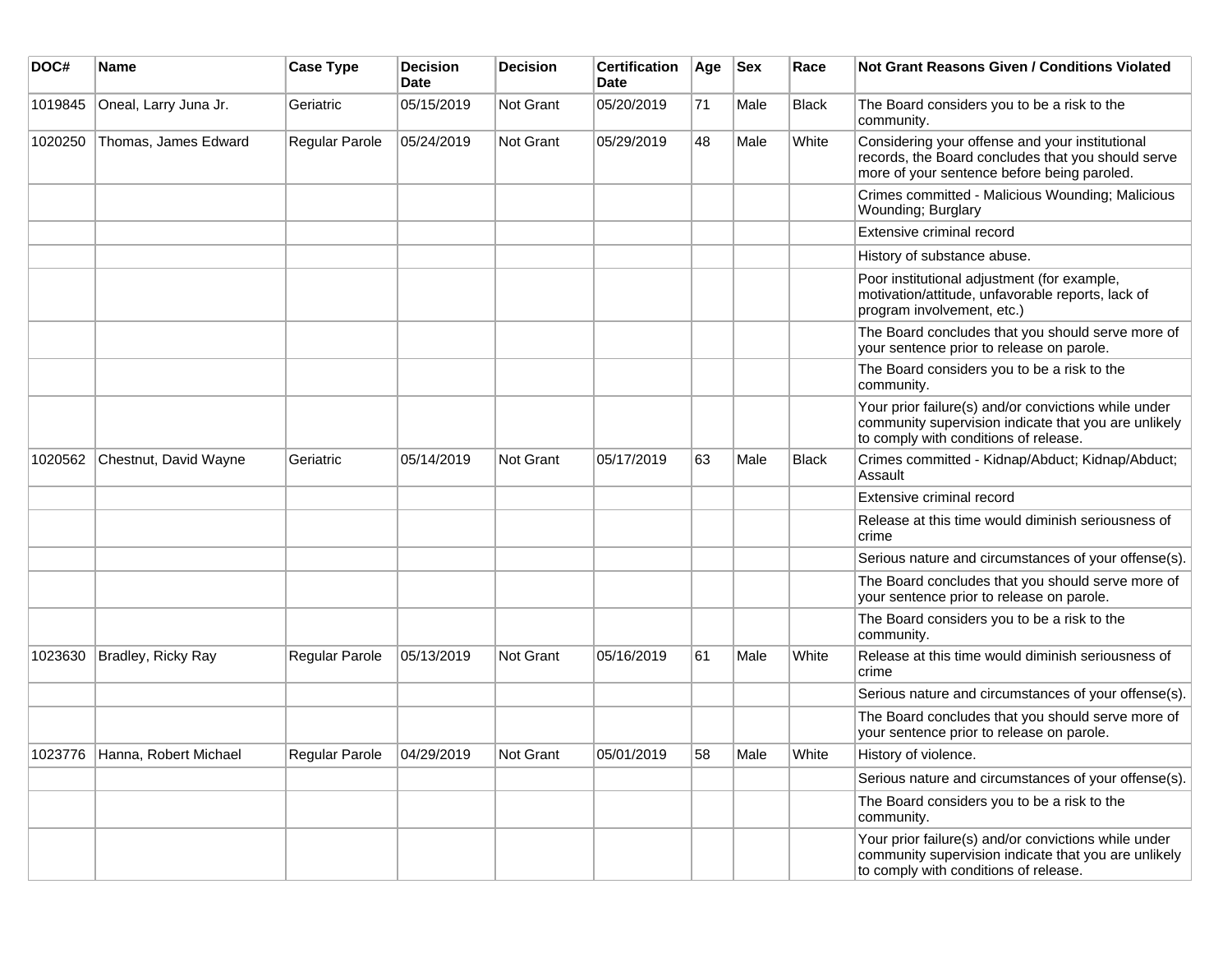| DOC#    | Name                            | <b>Case Type</b>      | <b>Decision</b><br><b>Date</b> | <b>Decision</b>  | <b>Certification</b><br>Date | Age | <b>Sex</b> | Race  | <b>Not Grant Reasons Given / Conditions Violated</b>                                                                                                        |
|---------|---------------------------------|-----------------------|--------------------------------|------------------|------------------------------|-----|------------|-------|-------------------------------------------------------------------------------------------------------------------------------------------------------------|
| 1024341 | Reynolds, Craig Nathanie        | Regular Parole        | 05/24/2019                     | <b>Not Grant</b> | 05/29/2019                   | 53  | Male       | Black | Conviction of a new crime while incarcerated                                                                                                                |
|         |                                 |                       |                                |                  |                              |     |            |       | Release at this time would diminish seriousness of<br>crime                                                                                                 |
|         |                                 |                       |                                |                  |                              |     |            |       | Serious nature and circumstances of your offense(s).                                                                                                        |
| 1024722 | Brockwell, James Roger          | <b>Regular Parole</b> | 05/20/2019                     | Not Grant        | 05/21/2019                   | 61  | Male       | White | Crimes committed - Aggravated Sexual Battery;<br>Indecent Liberties; Indecent Liberties                                                                     |
|         |                                 |                       |                                |                  |                              |     |            |       | Release at this time would diminish seriousness of<br>crime                                                                                                 |
|         |                                 |                       |                                |                  |                              |     |            |       | The Board concludes that you should serve more of<br>your sentence prior to release on parole.                                                              |
|         |                                 |                       |                                |                  |                              |     |            |       | The Board considers you to be a risk to the<br>community.                                                                                                   |
|         |                                 |                       |                                |                  |                              |     |            |       | Your prior failure(s) and/or convictions while under<br>community supervision indicate that you are unlikely<br>to comply with conditions of release.       |
| 1025679 | Freeman, Phillip C              | Geriatric             | 05/15/2019                     | <b>Not Grant</b> | 05/16/2019                   | 65  | Male       | Black | Release at this time would diminish seriousness of<br>crime                                                                                                 |
|         |                                 |                       |                                |                  |                              |     |            |       | Serious nature and circumstances of your offense(s).                                                                                                        |
|         |                                 |                       |                                |                  |                              |     |            |       | The Board concludes that you should serve more of<br>your sentence prior to release on parole.                                                              |
|         |                                 |                       |                                |                  |                              |     |            |       | You need further participation in institutional work<br>and/or educational programs to indicate your positive<br>progression towards re-entry into society. |
| 1025952 | Hargraves, Cory Douglas         | <b>Board Review</b>   | 05/27/2019                     | Not Grant        | 05/29/2019                   | 48  | Male       | Black | Crimes committed - Kidnap - Attempted; Robbery;<br>Robbery                                                                                                  |
|         |                                 |                       |                                |                  |                              |     |            |       | Extensive criminal record                                                                                                                                   |
|         |                                 |                       |                                |                  |                              |     |            |       | History of substance abuse.                                                                                                                                 |
|         |                                 |                       |                                |                  |                              |     |            |       | Your prior failure(s) and/or convictions while under<br>community supervision indicate that you are unlikely<br>to comply with conditions of release.       |
| 1027098 | Grandison, William R Jr.        | Geriatric             | 05/04/2019                     | <b>Not Grant</b> | 05/06/2019                   | 60  | Male       | Black | Extensive criminal record                                                                                                                                   |
|         |                                 |                       |                                |                  |                              |     |            |       | You need further participation in institutional work<br>and/or educational programs to indicate your positive<br>progression towards re-entry into society. |
|         |                                 |                       |                                |                  |                              |     |            |       | Your prior failure(s) and/or convictions while under<br>community supervision indicate that you are unlikely<br>to comply with conditions of release.       |
|         |                                 |                       |                                |                  |                              |     |            |       | Your record of institutional infractions indicates a<br>disregard for rules and that you are not ready to<br>conform to society.                            |
| 1027889 | Brickhouse, Joseph<br>Roosevelt | Regular Parole        | 05/01/2019                     | Not Grant        | 05/02/2019                   | 59  | Male       | Black | Crimes committed - Kidnap/Abduct; Sex Assault,<br>Rape; Aggravated Sexual Battery                                                                           |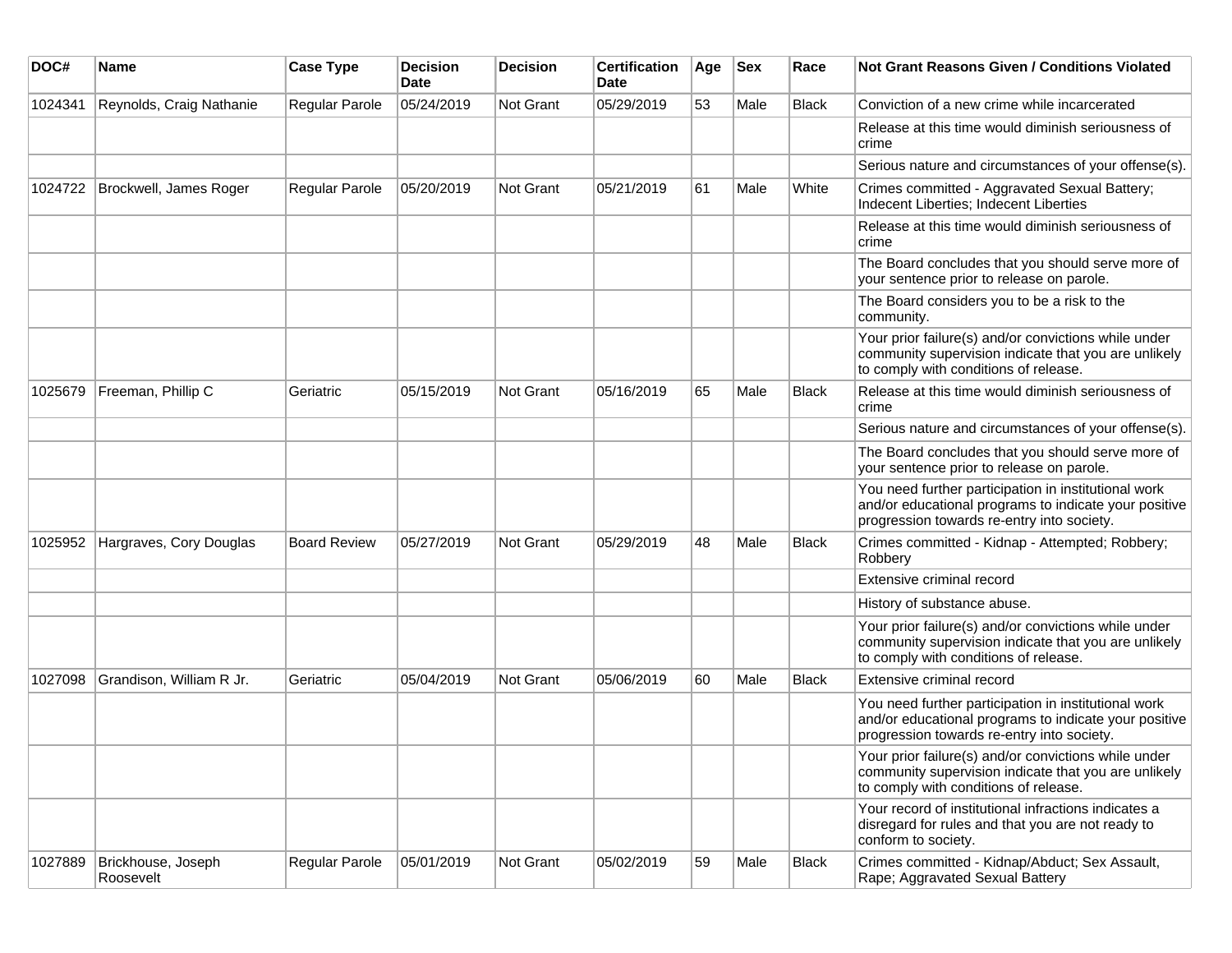| DOC#    | <b>Name</b>                      | <b>Case Type</b>      | <b>Decision</b><br>Date | <b>Decision</b> | <b>Certification</b><br>Date | Age | <b>Sex</b> | Race         | <b>Not Grant Reasons Given / Conditions Violated</b>                                                                                                        |
|---------|----------------------------------|-----------------------|-------------------------|-----------------|------------------------------|-----|------------|--------------|-------------------------------------------------------------------------------------------------------------------------------------------------------------|
| 1027889 | Brickhouse, Joseph<br>Roosevelt  | Regular Parole        | 05/01/2019              | Not Grant       | 05/02/2019                   | 59  | Male       | Black        | History of violence.                                                                                                                                        |
|         |                                  |                       |                         |                 |                              |     |            |              | Release at this time would diminish seriousness of<br>crime                                                                                                 |
|         |                                  |                       |                         |                 |                              |     |            |              | Serious nature and circumstances of your offense(s).                                                                                                        |
| 1027938 | Dowdy, Leon Pierce               | Geriatric             | 05/01/2019              | Not Grant       | 05/03/2019                   | 60  | Male       | <b>Black</b> | History of violence.                                                                                                                                        |
|         |                                  |                       |                         |                 |                              |     |            |              | Release at this time would diminish seriousness of<br>crime                                                                                                 |
|         |                                  |                       |                         |                 |                              |     |            |              | The Board concludes that you should serve more of<br>your sentence prior to release on parole.                                                              |
|         |                                  |                       |                         |                 |                              |     |            |              | The Board considers you to be a risk to the<br>community.                                                                                                   |
| 1028943 | Robinson, Charles Corey          | <b>Regular Parole</b> | 05/15/2019              | Not Grant       | 05/20/2019                   | 47  | Male       | <b>Black</b> | Crimes committed - Drugs: Possess Sch I Or li;<br>Drugs: Possess Sch I Or Ii; Drugs: Possess W/Intent<br>To Manuf/Sell Sch I, li                            |
|         |                                  |                       |                         |                 |                              |     |            |              | History of substance abuse.                                                                                                                                 |
|         |                                  |                       |                         |                 |                              |     |            |              | Release at this time would diminish seriousness of<br>crime                                                                                                 |
|         |                                  |                       |                         |                 |                              |     |            |              | The Board concludes that you should serve more of<br>your sentence prior to release on parole.                                                              |
|         |                                  |                       |                         |                 |                              |     |            |              | You need further participation in institutional work<br>and/or educational programs to indicate your positive<br>progression towards re-entry into society. |
| 1029351 | Artis, Alfonza Leonard           | Geriatric             | 05/14/2019              | Not Grant       | 05/17/2019                   | 66  | Male       | <b>Black</b> | Crimes committed - Kidnap/Abduct; Sex Assault,<br>Rape; Forcible Sodomy                                                                                     |
|         |                                  |                       |                         |                 |                              |     |            |              | Release at this time would diminish seriousness of<br>crime                                                                                                 |
|         |                                  |                       |                         |                 |                              |     |            |              | Serious nature and circumstances of your offense(s).                                                                                                        |
| 1030515 | Joyner, Gregory Allen            | <b>Regular Parole</b> | 05/06/2019              | Not Grant       | 05/08/2019                   | 47  | Male       | <b>Black</b> | Release at this time would diminish seriousness of<br>crime                                                                                                 |
|         |                                  |                       |                         |                 |                              |     |            |              | Serious nature and circumstances of your offense(s).                                                                                                        |
|         |                                  |                       |                         |                 |                              |     |            |              | The Board concludes that you should serve more of<br>your sentence prior to release on parole.                                                              |
|         | 1031964 Bowens, Robert Otis      | Geriatric             | 05/24/2019              | Not Grant       | 05/29/2019                   | 67  | Male       | <b>Black</b> | No Interest in Parole                                                                                                                                       |
|         | 1032032   Worrell, Donald Edward | Regular Parole        | 05/18/2019              | Not Grant       | 05/20/2019                   | 75  | Male       | White        | History of violence.                                                                                                                                        |
|         |                                  |                       |                         |                 |                              |     |            |              | Release at this time would diminish seriousness of<br>crime                                                                                                 |
|         |                                  |                       |                         |                 |                              |     |            |              | Serious nature and circumstances of your offense(s).                                                                                                        |
| 1032353 | Brown, Hugh Joseph               | Regular Parole        | 05/14/2019              | Not Grant       | 05/16/2019                   | 53  | Male       | Black        | Release at this time would diminish seriousness of<br>crime                                                                                                 |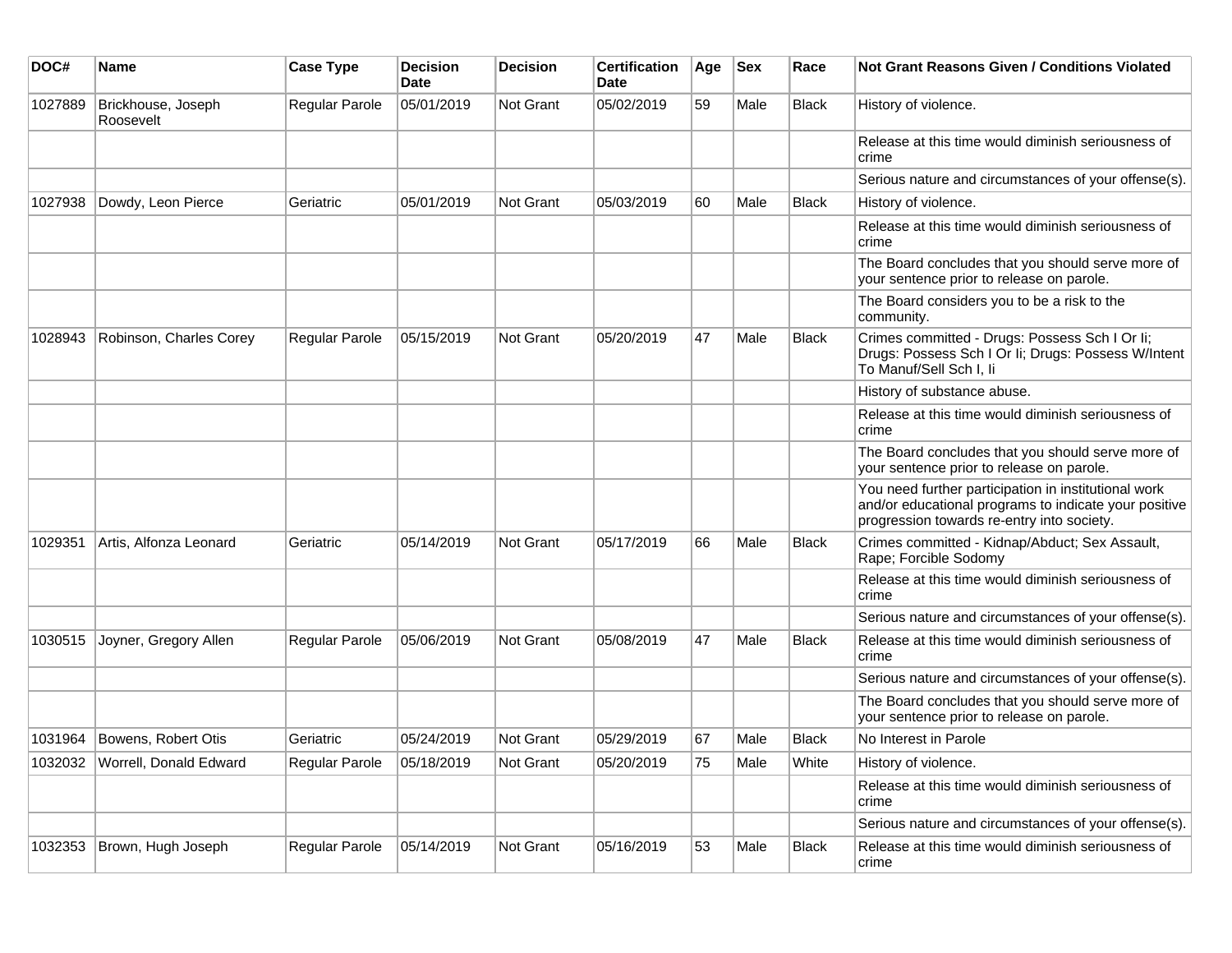| DOC#    | <b>Name</b>                    | <b>Case Type</b> | <b>Decision</b><br><b>Date</b> | <b>Decision</b> | <b>Certification</b><br>Date | Age | <b>Sex</b> | Race         | <b>Not Grant Reasons Given / Conditions Violated</b>                                                                                                 |
|---------|--------------------------------|------------------|--------------------------------|-----------------|------------------------------|-----|------------|--------------|------------------------------------------------------------------------------------------------------------------------------------------------------|
| 1032353 | Brown, Hugh Joseph             | Regular Parole   | 05/14/2019                     | Not Grant       | 05/16/2019                   | 53  | Male       | Black        | Serious nature and circumstances of your offense(s).                                                                                                 |
| 1032818 | Hunter, Michael Tabb           | Regular Parole   | 05/24/2019                     | Not Grant       | 05/29/2019                   | 58  | Male       | Black        | Extensive criminal record                                                                                                                            |
|         |                                |                  |                                |                 |                              |     |            |              | History of violence.                                                                                                                                 |
|         |                                |                  |                                |                 |                              |     |            |              | Release at this time would diminish seriousness of<br>crime                                                                                          |
|         |                                |                  |                                |                 |                              |     |            |              | Serious nature and circumstances of your offense(s).                                                                                                 |
|         |                                |                  |                                |                 |                              |     |            |              | The Board considers you to be a risk to the<br>community.                                                                                            |
| 1033135 | <b>Brockwell, Harry Custis</b> | Geriatric        | 05/14/2019                     | Not Grant       | 05/16/2019                   | 60  | Male       | White        | History of violence.                                                                                                                                 |
|         |                                |                  |                                |                 |                              |     |            |              | Poor institutional adjustment (for example,<br>motivation/attitude, unfavorable reports, lack of<br>program involvement, etc.)                       |
|         |                                |                  |                                |                 |                              |     |            |              | Release at this time would diminish seriousness of<br>crime                                                                                          |
|         |                                |                  |                                |                 |                              |     |            |              | Serious nature and circumstances of your offense(s).                                                                                                 |
| 1036272 | Spears, Benjamin F             | Regular Parole   | 05/15/2019                     | Not Grant       | 05/20/2019                   | 64  | Male       | <b>Black</b> | Release at this time would diminish seriousness of<br>crime                                                                                          |
|         |                                |                  |                                |                 |                              |     |            |              | Serious nature and circumstances of your offense(s).                                                                                                 |
|         |                                |                  |                                |                 |                              |     |            |              | The Board concludes that you should serve more of<br>your sentence prior to release on parole.                                                       |
|         |                                |                  |                                |                 |                              |     |            |              | The Board considers you to be a risk to the<br>community.                                                                                            |
| 1038127 | Delmontier, Jerome Allen       | Regular Parole   | 05/14/2019                     | Not Grant       | 05/16/2019                   | 59  | Male       | White        | History of substance abuse.                                                                                                                          |
|         |                                |                  |                                |                 |                              |     |            |              | Release at this time would diminish seriousness of<br>crime                                                                                          |
|         |                                |                  |                                |                 |                              |     |            |              | The Board concludes that you should serve more of<br>your sentence prior to release on parole.                                                       |
|         |                                |                  |                                |                 |                              |     |            |              | The Board considers you to be a risk to the<br>community.                                                                                            |
| 1038897 | Alston, Clarence               | Regular Parole   | 05/15/2019                     | Not Grant       | 05/20/2019                   | 57  | Male       | Black        | Considering your offense and your institutional<br>records, the Board concludes that you should serve<br>more of your sentence before being paroled. |
|         |                                |                  |                                |                 |                              |     |            |              | Conviction of a new crime while incarcerated                                                                                                         |
|         |                                |                  |                                |                 |                              |     |            |              | Crimes committed - Abduct-No Ransom Or Asslt;<br>Sex Assault, Rape; Sex Assault, Rape                                                                |
|         |                                |                  |                                |                 |                              |     |            |              | Poor institutional adjustment (for example,<br>motivation/attitude, unfavorable reports, lack of<br>program involvement, etc.)                       |
|         |                                |                  |                                |                 |                              |     |            |              | Release at this time would diminish seriousness of<br>crime                                                                                          |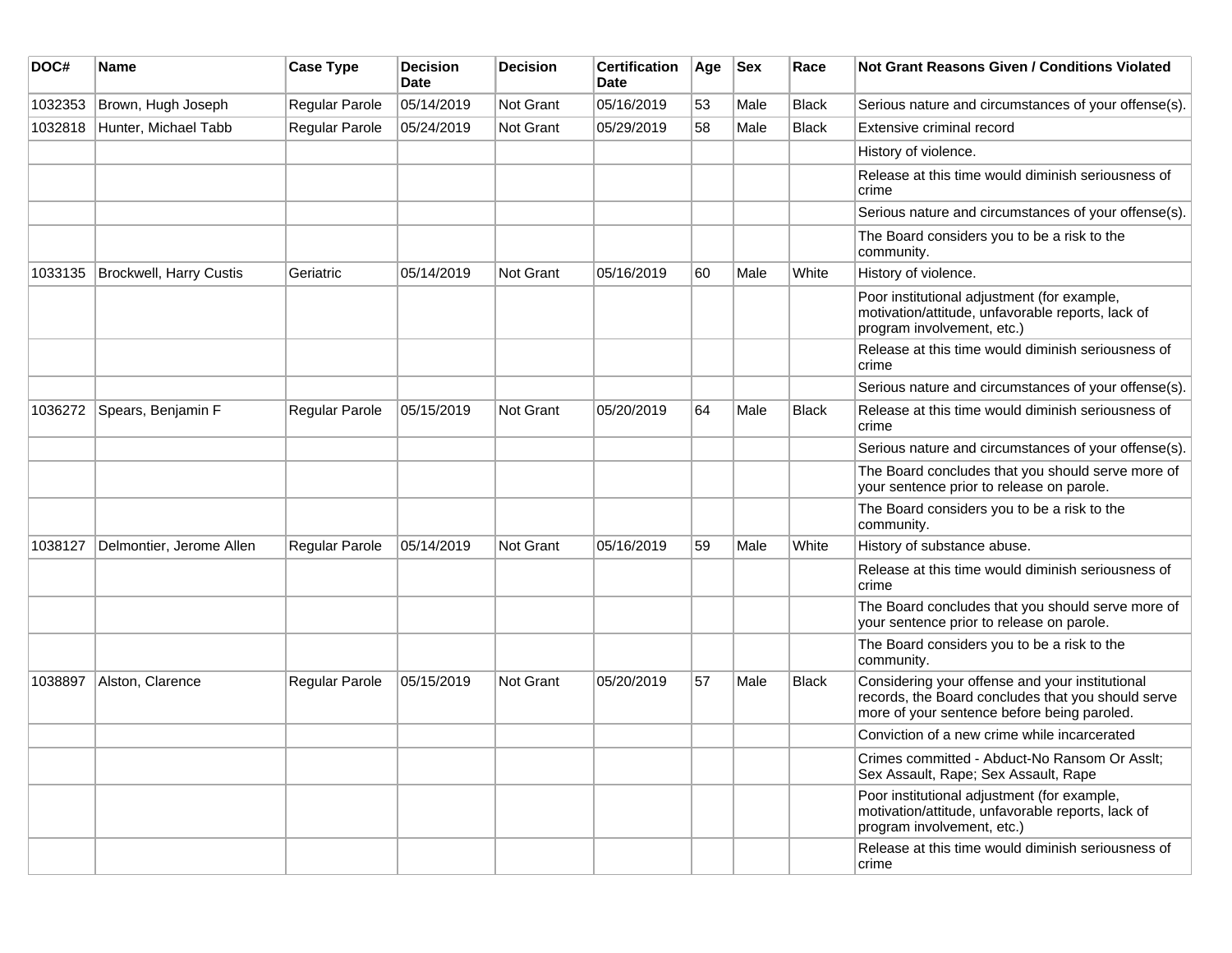| DOC#    | Name                   | <b>Case Type</b>      | <b>Decision</b><br><b>Date</b> | <b>Decision</b>  | <b>Certification</b><br><b>Date</b> | Age | <b>Sex</b> | Race         | Not Grant Reasons Given / Conditions Violated                                                                                                         |
|---------|------------------------|-----------------------|--------------------------------|------------------|-------------------------------------|-----|------------|--------------|-------------------------------------------------------------------------------------------------------------------------------------------------------|
| 1038897 | Alston, Clarence       | Regular Parole        | 05/15/2019                     | Not Grant        | 05/20/2019                          | 57  | Male       | <b>Black</b> | Serious nature and circumstances of your offense(s).                                                                                                  |
|         |                        |                       |                                |                  |                                     |     |            |              | The Board concludes that you should serve more of<br>your sentence prior to release on parole.                                                        |
|         |                        |                       |                                |                  |                                     |     |            |              | Your record of institutional infractions indicates a<br>disregard for rules and that you are not ready to<br>conform to society.                      |
| 1042041 | Mitchell, Thomas F Jr. | Regular Parole        | 05/21/2019                     | Not Grant        | 05/23/2019                          | 66  | Male       | White        | No Interest in Parole                                                                                                                                 |
| 1042363 | Perdue, Melvin Douglas | <b>Regular Parole</b> | 05/28/2019                     | <b>Not Grant</b> | 05/29/2019                          | 64  | Male       | <b>Black</b> | Extensive criminal record                                                                                                                             |
|         |                        |                       |                                |                  |                                     |     |            |              | History of substance abuse.                                                                                                                           |
|         |                        |                       |                                |                  |                                     |     |            |              | You need to show a longer period of stable<br>adjustment.                                                                                             |
| 1043148 | Stamps, Gregory Jerome | Regular Parole        | 05/07/2019                     | Not Grant        | 05/09/2019                          | 60  | Male       | <b>Black</b> | Crimes committed - Breaking And Entering; Breaking<br>And Entering; Statutory Burglary                                                                |
|         |                        |                       |                                |                  |                                     |     |            |              | Extensive criminal record                                                                                                                             |
|         |                        |                       |                                |                  |                                     |     |            |              | History of substance abuse.                                                                                                                           |
|         |                        |                       |                                |                  |                                     |     |            |              | Other                                                                                                                                                 |
|         |                        |                       |                                |                  |                                     |     |            |              | Your prior failure(s) and/or convictions while under<br>community supervision indicate that you are unlikely<br>to comply with conditions of release. |
|         |                        |                       |                                |                  |                                     |     |            |              | Your record indicates a serious disregard for the<br>property rights of others.                                                                       |
| 1045857 | Harmon, Marvin Arlond  | Regular Parole        | 05/30/2019                     | Not Grant        | 05/31/2019                          | 57  | Male       | <b>Black</b> | Crimes committed - Kidnap/Abduct; Sex Assault,<br>Rape; Crimes Against Person                                                                         |
|         |                        |                       |                                |                  |                                     |     |            |              | Release at this time would diminish seriousness of<br>crime                                                                                           |
|         |                        |                       |                                |                  |                                     |     |            |              | Serious nature and circumstances of your offense(s).                                                                                                  |
| 1046031 | Martin, Dennis Lee     | <b>Regular Parole</b> | 05/15/2019                     | Not Grant        | 05/16/2019                          | 62  | Male       | <b>Black</b> | Crimes committed - Rape: Intercourse By<br>Force/Threat/Intimidation                                                                                  |
|         |                        |                       |                                |                  |                                     |     |            |              | History of violence.                                                                                                                                  |
|         |                        |                       |                                |                  |                                     |     |            |              | Release at this time would diminish seriousness of<br>crime                                                                                           |
|         |                        |                       |                                |                  |                                     |     |            |              | The Board considers you to be a risk to the<br>community.                                                                                             |
| 1047644 | Jones, Darryl Lamont   | Regular Parole        | 05/24/2019                     | <b>Not Grant</b> | 05/29/2019                          | 46  | Male       | <b>Black</b> | Considering your offense and your institutional<br>records, the Board concludes that you should serve<br>more of your sentence before being paroled.  |
|         |                        |                       |                                |                  |                                     |     |            |              | Extensive criminal record                                                                                                                             |
|         |                        |                       |                                |                  |                                     |     |            |              | You need to show a longer period of stable<br>adjustment.                                                                                             |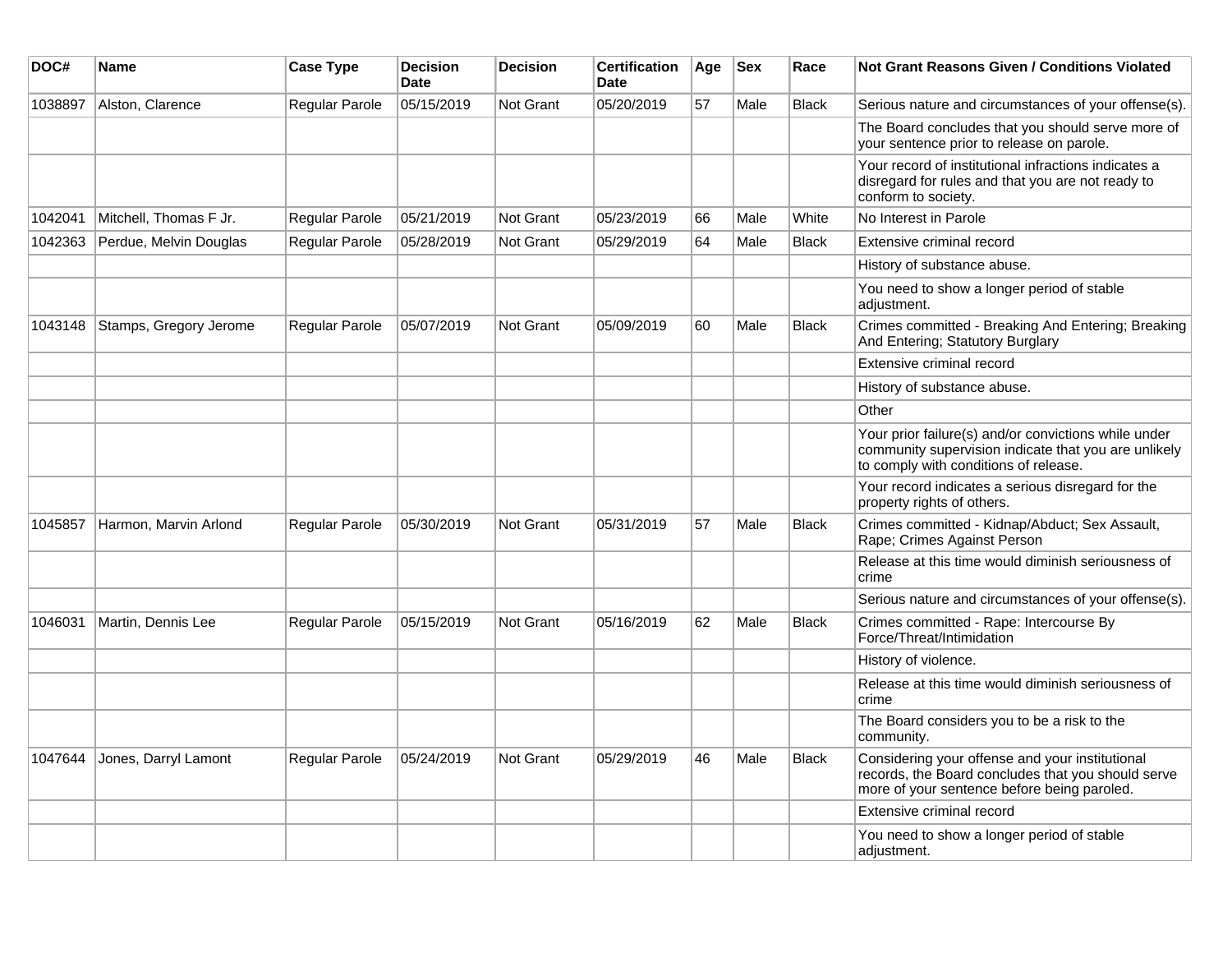| DOC#    | Name                  | <b>Case Type</b> | <b>Decision</b><br><b>Date</b> | <b>Decision</b> | <b>Certification</b><br><b>Date</b> | Age | <b>Sex</b> | Race         | <b>Not Grant Reasons Given / Conditions Violated</b>                                                                                                        |
|---------|-----------------------|------------------|--------------------------------|-----------------|-------------------------------------|-----|------------|--------------|-------------------------------------------------------------------------------------------------------------------------------------------------------------|
| 1047644 | Jones, Darryl Lamont  | Regular Parole   | 05/24/2019                     | Not Grant       | 05/29/2019                          | 46  | Male       | <b>Black</b> | Your prior failure(s) and/or convictions while under<br>community supervision indicate that you are unlikely<br>to comply with conditions of release.       |
| 1048233 | Collins, Moses Lee    | Regular Parole   | 04/29/2019                     | Not Grant       | 05/01/2019                          | 70  | Male       | <b>Black</b> | Considering your offense and your institutional<br>records, the Board concludes that you should serve<br>more of your sentence before being paroled.        |
|         |                       |                  |                                |                 |                                     |     |            |              | Extensive criminal record                                                                                                                                   |
|         |                       |                  |                                |                 |                                     |     |            |              | History of violence.                                                                                                                                        |
|         |                       |                  |                                |                 |                                     |     |            |              | Poor institutional adjustment (for example,<br>motivation/attitude, unfavorable reports, lack of<br>program involvement, etc.)                              |
|         |                       |                  |                                |                 |                                     |     |            |              | Release at this time would diminish seriousness of<br>crime                                                                                                 |
|         |                       |                  |                                |                 |                                     |     |            |              | Serious nature and circumstances of your offense(s).                                                                                                        |
|         |                       |                  |                                |                 |                                     |     |            |              | You need to show a longer period of stable<br>adjustment.                                                                                                   |
| 1049937 | Witcher, Otis Wayne   | Regular Parole   | 05/20/2019                     | Not Grant       | 05/21/2019                          | 48  | Male       | <b>Black</b> | History of violence.                                                                                                                                        |
|         |                       |                  |                                |                 |                                     |     |            |              | Release at this time would diminish seriousness of<br>crime                                                                                                 |
|         |                       |                  |                                |                 |                                     |     |            |              | Serious nature and circumstances of your offense(s).                                                                                                        |
|         |                       |                  |                                |                 |                                     |     |            |              | You need further participation in institutional work<br>and/or educational programs to indicate your positive<br>progression towards re-entry into society. |
| 1051074 | Howard, Douglas Scott | Regular Parole   | 05/03/2019                     | Not Grant       | 05/06/2019                          | 51  | Male       | White        | Considering your offense and your institutional<br>records, the Board concludes that you should serve<br>more of your sentence before being paroled.        |
|         |                       |                  |                                |                 |                                     |     |            |              | Crimes committed - Forcible Sodomy; Forcible<br>Sodomy; Forcible Sodomy                                                                                     |
|         |                       |                  |                                |                 |                                     |     |            |              | History of violence.                                                                                                                                        |
|         |                       |                  |                                |                 |                                     |     |            |              | The Board considers you to be a risk to the<br>community.                                                                                                   |
|         |                       |                  |                                |                 |                                     |     |            |              | Your prior failure(s) and/or convictions while under<br>community supervision indicate that you are unlikely<br>to comply with conditions of release.       |
| 1051504 | Lee, Samuel M         | Regular Parole   | 05/02/2019                     | Not Grant       | 05/03/2019                          | 59  | Male       | <b>Black</b> | Crimes committed - Homicide-1st Degree; Homicide-<br>Attempted; Homicide-Attempted                                                                          |
|         |                       |                  |                                |                 |                                     |     |            |              | History of substance abuse.                                                                                                                                 |
|         |                       |                  |                                |                 |                                     |     |            |              | Release at this time would diminish seriousness of<br>crime                                                                                                 |
|         |                       |                  |                                |                 |                                     |     |            |              | Serious nature and circumstances of your offense(s).                                                                                                        |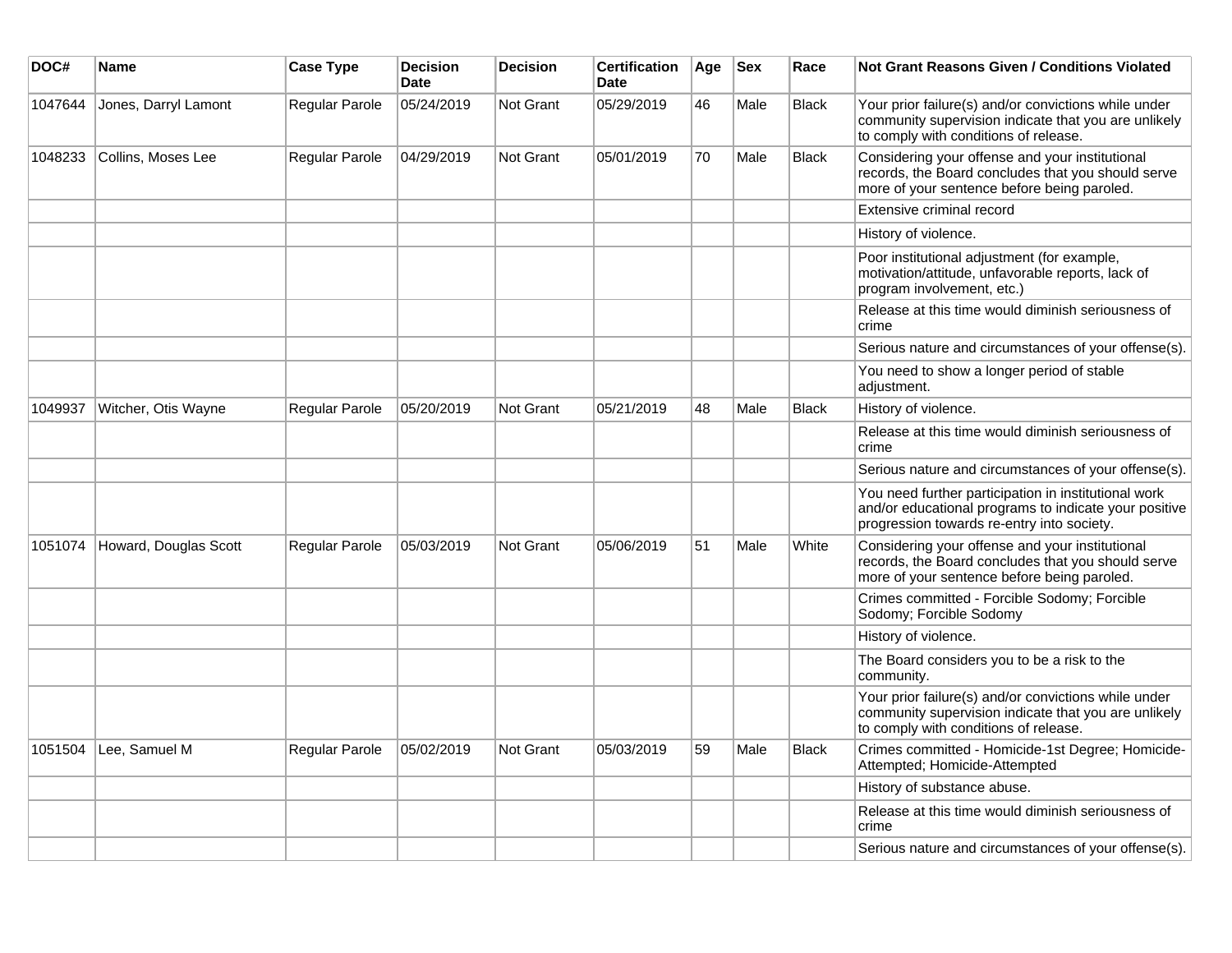| DOC#    | <b>Name</b>           | <b>Case Type</b> | <b>Decision</b><br><b>Date</b> | <b>Decision</b> | <b>Certification</b><br>Date | Age | <b>Sex</b> | Race         | <b>Not Grant Reasons Given / Conditions Violated</b>                                                                                                        |
|---------|-----------------------|------------------|--------------------------------|-----------------|------------------------------|-----|------------|--------------|-------------------------------------------------------------------------------------------------------------------------------------------------------------|
| 1051504 | Lee, Samuel M         | Regular Parole   | 05/02/2019                     | Not Grant       | 05/03/2019                   | 59  | Male       | <b>Black</b> | The Board concludes that you should serve more of<br>your sentence prior to release on parole.                                                              |
|         |                       |                  |                                |                 |                              |     |            |              | You need further participation in institutional work<br>and/or educational programs to indicate your positive<br>progression towards re-entry into society. |
| 1052815 | Harris, James William | Regular Parole   | 05/15/2019                     | Not Grant       | 05/17/2019                   | 55  | Male       | <b>Black</b> | Conviction of a new crime while incarcerated                                                                                                                |
|         |                       |                  |                                |                 |                              |     |            |              | Extensive criminal record                                                                                                                                   |
|         |                       |                  |                                |                 |                              |     |            |              | History of violence.                                                                                                                                        |
|         |                       |                  |                                |                 |                              |     |            |              | The Board concludes that you should serve more of<br>your sentence prior to release on parole.                                                              |
| 1055296 | Anderson, Lee S       | Regular Parole   | 05/15/2019                     | Not Grant       | 05/20/2019                   | 58  | Male       | <b>Black</b> | Crimes committed - Sex Assault, Rape; Sex Assault,<br>Rape; Sex Assault, Rape                                                                               |
|         |                       |                  |                                |                 |                              |     |            |              | Release at this time would diminish seriousness of<br>crime                                                                                                 |
|         |                       |                  |                                |                 |                              |     |            |              | Serious nature and circumstances of your offense(s).                                                                                                        |
| 1056929 | Reid, Dwayne Markee   | Regular Parole   | 05/03/2019                     | Not Grant       | 05/06/2019                   | 42  | Male       | <b>Black</b> | Crimes committed - Homicide-Capital; Robbery; Use<br>Of Firearm In Felony                                                                                   |
|         |                       |                  |                                |                 |                              |     |            |              | History of violence.                                                                                                                                        |
|         |                       |                  |                                |                 |                              |     |            |              | Release at this time would diminish seriousness of<br>crime                                                                                                 |
|         |                       |                  |                                |                 |                              |     |            |              | Serious nature and circumstances of your offense(s).                                                                                                        |
|         |                       |                  |                                |                 |                              |     |            |              | Your prior failure(s) and/or convictions while under<br>community supervision indicate that you are unlikely<br>to comply with conditions of release.       |
| 1057726 | Smith, Anthony        | Regular Parole   | 05/25/2019                     | Not Grant       | 05/29/2019                   | 44  | Male       | <b>Black</b> | Crimes committed - Homicide-1st Degree; Robbery;<br>Robbery                                                                                                 |
|         |                       |                  |                                |                 |                              |     |            |              | History of substance abuse.                                                                                                                                 |
|         |                       |                  |                                |                 |                              |     |            |              | Release at this time would diminish seriousness of<br>crime                                                                                                 |
|         |                       |                  |                                |                 |                              |     |            |              | Serious nature and circumstances of your offense(s).                                                                                                        |
|         |                       |                  |                                |                 |                              |     |            |              | The Board concludes that you should serve more of<br>your sentence prior to release on parole.                                                              |
| 1058416 | Pettus, Lloyd Eugene  | Regular Parole   | 05/13/2019                     | Not Grant       | 05/16/2019                   | 62  | Male       | <b>Black</b> | Crimes committed - Homicide-1st Degree                                                                                                                      |
|         |                       |                  |                                |                 |                              |     |            |              | Release at this time would diminish seriousness of<br>crime                                                                                                 |
|         |                       |                  |                                |                 |                              |     |            |              | Serious nature and circumstances of your offense(s).                                                                                                        |
| 1058957 | Dickerson, Mark       | Regular Parole   | 05/15/2019                     | Not Grant       | 05/17/2019                   | 55  | Male       | <b>Black</b> | Conviction of a new crime while incarcerated                                                                                                                |
|         |                       |                  |                                |                 |                              |     |            |              | Extensive criminal record                                                                                                                                   |
|         |                       |                  |                                |                 |                              |     |            |              | History of violence.                                                                                                                                        |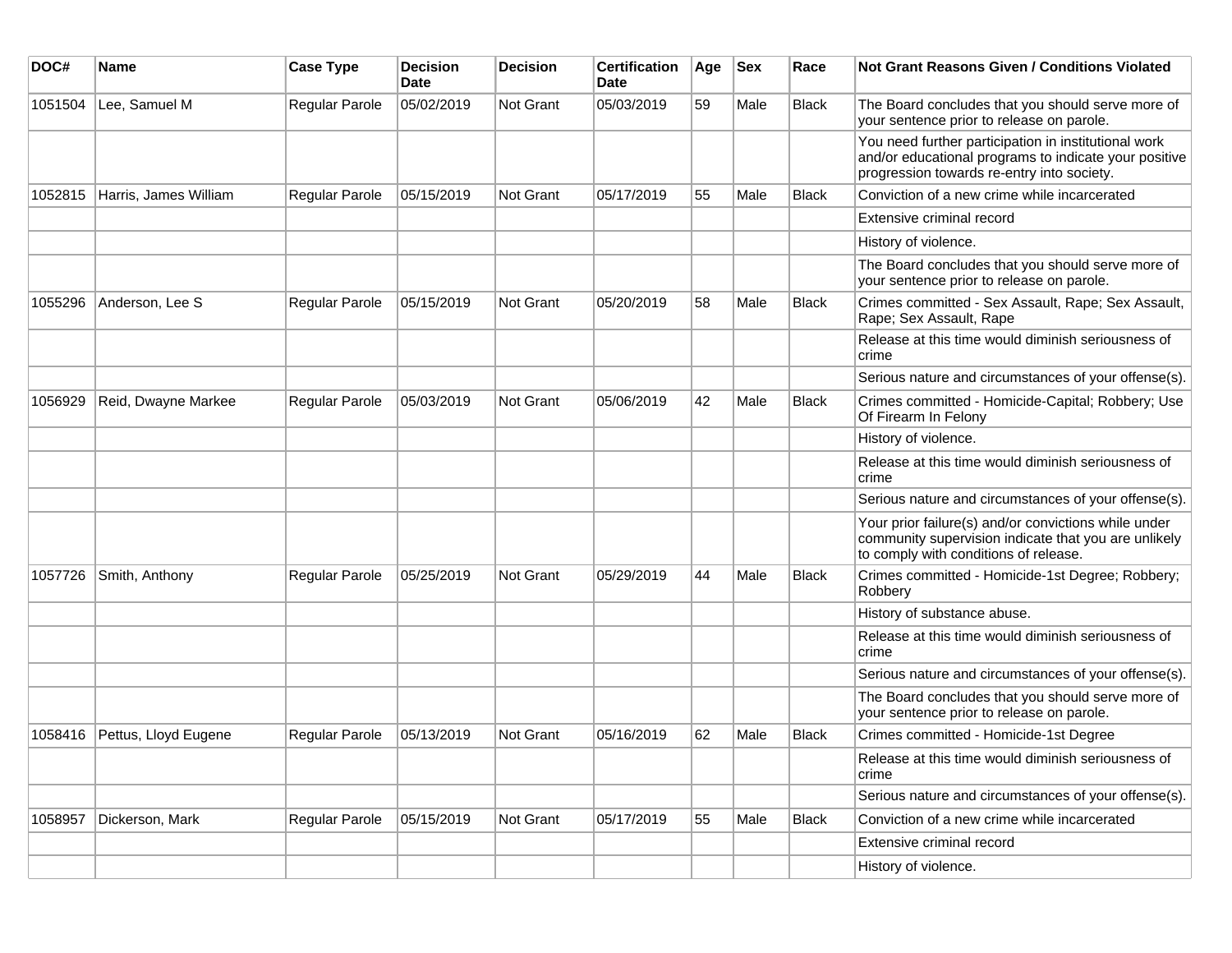| DOC#    | Name                               | <b>Case Type</b> | <b>Decision</b><br><b>Date</b> | <b>Decision</b> | <b>Certification</b><br><b>Date</b> | Age | <b>Sex</b> | Race         | <b>Not Grant Reasons Given / Conditions Violated</b>                                                                                                        |
|---------|------------------------------------|------------------|--------------------------------|-----------------|-------------------------------------|-----|------------|--------------|-------------------------------------------------------------------------------------------------------------------------------------------------------------|
| 1058957 | Dickerson, Mark                    | Regular Parole   | 05/15/2019                     | Not Grant       | 05/17/2019                          | 55  | Male       | <b>Black</b> | Serious nature and circumstances of your offense(s).                                                                                                        |
|         |                                    |                  |                                |                 |                                     |     |            |              | The Board concludes that you should serve more of<br>your sentence prior to release on parole.                                                              |
|         |                                    |                  |                                |                 |                                     |     |            |              | Your prior failure(s) and/or convictions while under<br>community supervision indicate that you are unlikely<br>to comply with conditions of release.       |
| 1059214 | Ware, James Stewart III            | Regular Parole   | 05/14/2019                     | Not Grant       | 05/16/2019                          | 53  | Male       | <b>Black</b> | Considering your offense and your institutional<br>records, the Board concludes that you should serve<br>more of your sentence before being paroled.        |
|         |                                    |                  |                                |                 |                                     |     |            |              | Extensive criminal record                                                                                                                                   |
|         |                                    |                  |                                |                 |                                     |     |            |              | History of substance abuse.                                                                                                                                 |
|         |                                    |                  |                                |                 |                                     |     |            |              | History of violence.                                                                                                                                        |
|         |                                    |                  |                                |                 |                                     |     |            |              | Release at this time would diminish seriousness of<br>crime                                                                                                 |
|         |                                    |                  |                                |                 |                                     |     |            |              | Serious nature and circumstances of your offense(s).                                                                                                        |
|         |                                    |                  |                                |                 |                                     |     |            |              | You need further participation in institutional work<br>and/or educational programs to indicate your positive<br>progression towards re-entry into society. |
|         |                                    |                  |                                |                 |                                     |     |            |              | Your record of institutional infractions indicates a<br>disregard for rules and that you are not ready to<br>conform to society.                            |
| 1060198 | Mckenzie, James Frank              | Regular Parole   | 05/22/2019                     | Not Grant       | 05/29/2019                          | 69  | Male       | White        | Crimes committed - Sex Assault, Rape; Statutory<br><b>Burglary</b>                                                                                          |
|         |                                    |                  |                                |                 |                                     |     |            |              | Extensive criminal record                                                                                                                                   |
|         |                                    |                  |                                |                 |                                     |     |            |              | Release at this time would diminish seriousness of<br>crime                                                                                                 |
|         |                                    |                  |                                |                 |                                     |     |            |              | Serious nature and circumstances of your offense(s).                                                                                                        |
|         |                                    |                  |                                |                 |                                     |     |            |              | The Board considers you to be a risk to the<br>community.                                                                                                   |
| 1060315 | Jones, Melvin                      | Regular Parole   | 05/29/2019                     | Not Grant       | 05/31/2019                          | 59  | Male       | <b>Black</b> | Release at this time would diminish seriousness of<br>crime                                                                                                 |
|         |                                    |                  |                                |                 |                                     |     |            |              | The Board concludes that you should serve more of<br>your sentence prior to release on parole.                                                              |
|         |                                    |                  |                                |                 |                                     |     |            |              | Your prior failure(s) and/or convictions while under<br>community supervision indicate that you are unlikely<br>to comply with conditions of release.       |
| 1061645 | Land, Dwann Tinale                 | Regular Parole   | 05/28/2019                     | Not Grant       | 05/30/2019                          | 46  | Male       | <b>Black</b> | History of substance abuse.                                                                                                                                 |
|         |                                    |                  |                                |                 |                                     |     |            |              | The Board concludes that you should serve more of<br>your sentence prior to release on parole.                                                              |
|         | 1062263   Schroeder, Eric Christia | Regular Parole   | 05/08/2019                     | Not Grant       | 05/09/2019                          | 47  | Male       | White        | Crimes committed - Homicide-1st Degree                                                                                                                      |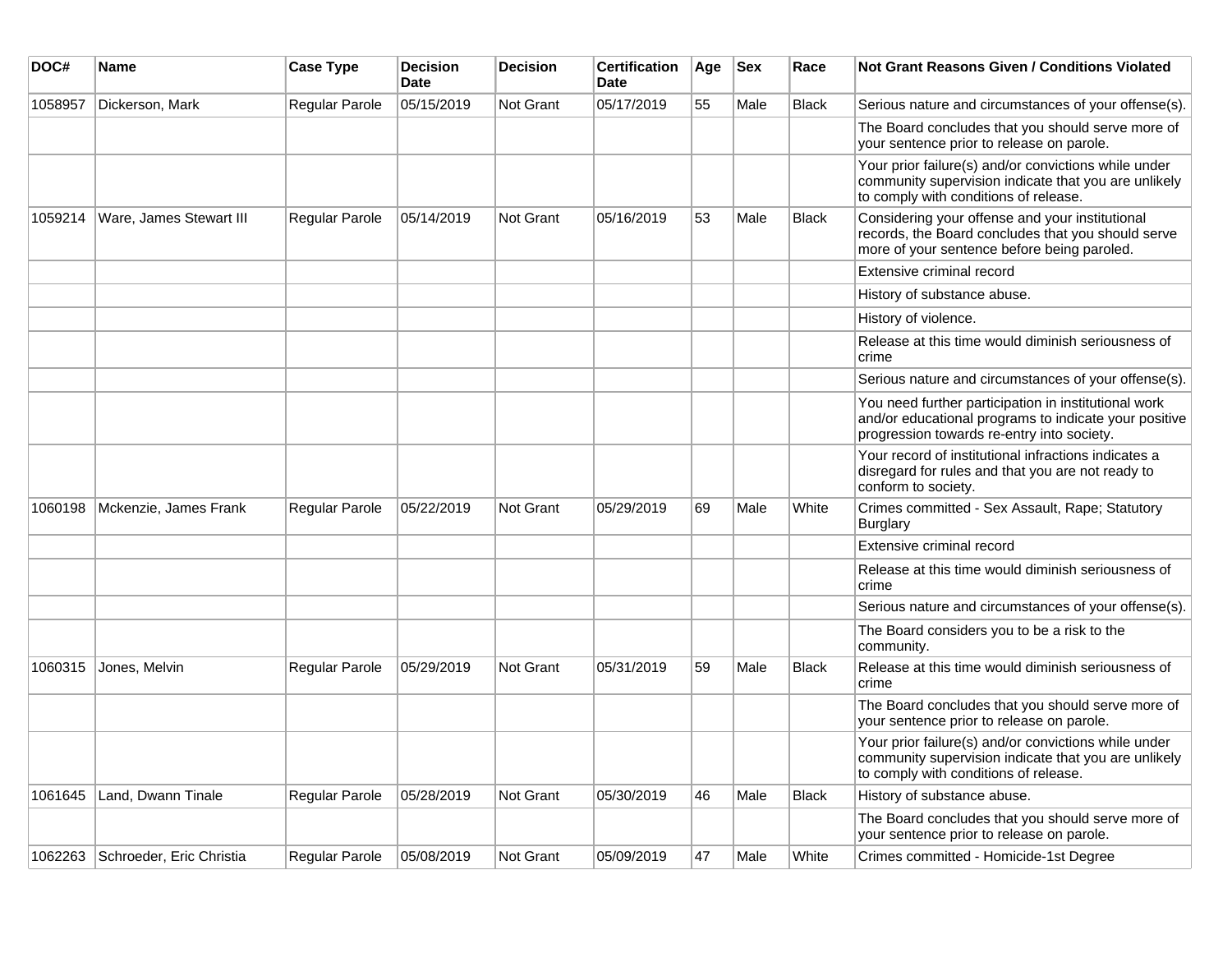| DOC#    | <b>Name</b>                    | <b>Case Type</b>      | <b>Decision</b><br>Date | <b>Decision</b> | <b>Certification</b><br>Date | Age | <b>Sex</b> | Race         | Not Grant Reasons Given / Conditions Violated                                                                                                         |
|---------|--------------------------------|-----------------------|-------------------------|-----------------|------------------------------|-----|------------|--------------|-------------------------------------------------------------------------------------------------------------------------------------------------------|
| 1062263 | Schroeder, Eric Christia       | Regular Parole        | 05/08/2019              | Not Grant       | 05/09/2019                   | 47  | Male       | White        | Release at this time would diminish seriousness of<br>crime                                                                                           |
|         |                                |                       |                         |                 |                              |     |            |              | Serious nature and circumstances of your offense(s).                                                                                                  |
|         |                                |                       |                         |                 |                              |     |            |              | The Board concludes that you should serve more of<br>your sentence prior to release on parole.                                                        |
| 1065935 | Perry, Jesse Elbert Jr.        | Regular Parole        | 05/14/2019              | Not Grant       | 05/17/2019                   | 47  | Male       | White        | Crimes committed - Homicide-1st Degree; Burglary;<br><b>Burglary</b>                                                                                  |
|         |                                |                       |                         |                 |                              |     |            |              | History of violence.                                                                                                                                  |
|         |                                |                       |                         |                 |                              |     |            |              | Release at this time would diminish seriousness of<br>crime                                                                                           |
|         |                                |                       |                         |                 |                              |     |            |              | Serious nature and circumstances of your offense(s).                                                                                                  |
| 1066161 | Bryant, Michael Wayne          | Regular Parole        | 05/24/2019              | Not Grant       | 05/29/2019                   | 49  | Male       | <b>Black</b> | Crimes committed - Sex Assault, Rape; Sex Assault,<br>Rape; Burglary                                                                                  |
|         |                                |                       |                         |                 |                              |     |            |              | Release at this time would diminish seriousness of<br>crime                                                                                           |
|         |                                |                       |                         |                 |                              |     |            |              | Serious nature and circumstances of your offense(s).                                                                                                  |
| 1066290 | Diggs, Darryl Demetrus         | <b>Regular Parole</b> | 05/09/2019              | Not Grant       | 05/10/2019                   | 56  | Male       | <b>Black</b> | History of violence.                                                                                                                                  |
|         |                                |                       |                         |                 |                              |     |            |              | Release at this time would diminish seriousness of<br>crime                                                                                           |
|         |                                |                       |                         |                 |                              |     |            |              | Serious nature and circumstances of your offense(s).                                                                                                  |
|         |                                |                       |                         |                 |                              |     |            |              | The Board concludes that you should serve more of<br>your sentence prior to release on parole.                                                        |
|         |                                |                       |                         |                 |                              |     |            |              | The Board considers you to be a risk to the<br>community.                                                                                             |
|         |                                |                       |                         |                 |                              |     |            |              | Your prior failure(s) and/or convictions while under<br>community supervision indicate that you are unlikely<br>to comply with conditions of release. |
| 1067781 | Hunt, Vincent Edward           | Regular Parole        | 05/13/2019              | Not Grant       | 05/16/2019                   | 46  | Male       | Black        | Crimes committed - Sex Assault, Rape; Robbery;<br>Robbery                                                                                             |
|         |                                |                       |                         |                 |                              |     |            |              | Release at this time would diminish seriousness of<br>crime                                                                                           |
|         |                                |                       |                         |                 |                              |     |            |              | Serious nature and circumstances of your offense(s).                                                                                                  |
| 1067786 | BenYisrael, YeneGeta<br>Rahiym | <b>Regular Parole</b> | 05/15/2019              | Not Grant       | 05/20/2019                   | 48  | Male       | <b>Black</b> | History of violence.                                                                                                                                  |
|         |                                |                       |                         |                 |                              |     |            |              | Release at this time would diminish seriousness of<br>crime                                                                                           |
|         |                                |                       |                         |                 |                              |     |            |              | Serious nature and circumstances of your offense(s).                                                                                                  |
| 1068584 | Newell, Robert William         | Geriatric             | 05/28/2019              | Not Grant       | 05/31/2019                   | 70  | Male       | White        | Crimes committed - Kidnap/Abduct; Kidnap -<br>Attempted; Sex Assault, Rape                                                                            |
|         |                                |                       |                         |                 |                              |     |            |              | History of violence.                                                                                                                                  |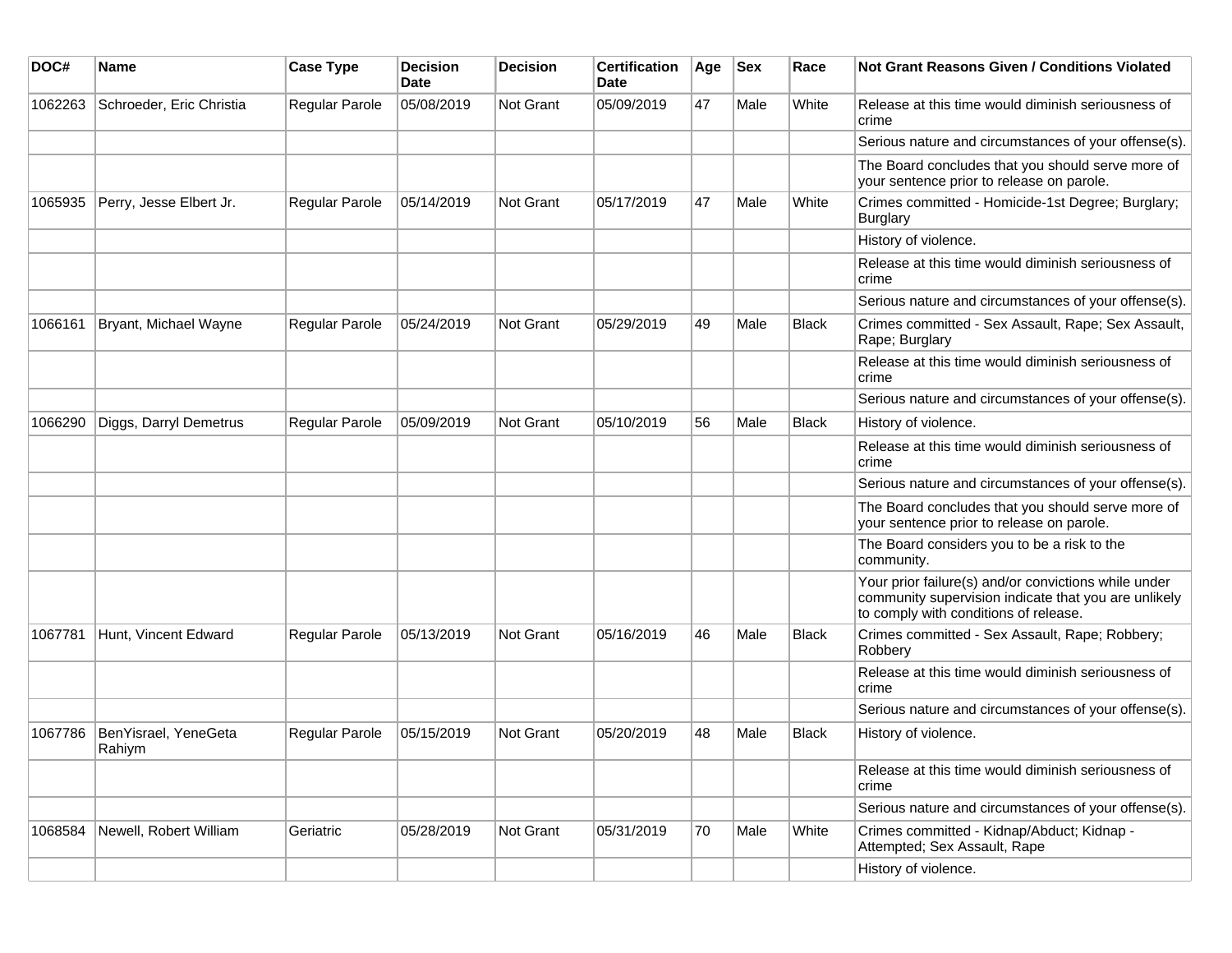| DOC#    | Name                   | <b>Case Type</b> | <b>Decision</b><br><b>Date</b> | <b>Decision</b> | <b>Certification</b><br>Date | Age | <b>Sex</b> | Race         | Not Grant Reasons Given / Conditions Violated                                                                                                               |
|---------|------------------------|------------------|--------------------------------|-----------------|------------------------------|-----|------------|--------------|-------------------------------------------------------------------------------------------------------------------------------------------------------------|
| 1068584 | Newell, Robert William | Geriatric        | 05/28/2019                     | Not Grant       | 05/31/2019                   | 70  | Male       | White        | Release at this time would diminish seriousness of<br>crime                                                                                                 |
|         |                        |                  |                                |                 |                              |     |            |              | Serious nature and circumstances of your offense(s).                                                                                                        |
|         |                        |                  |                                |                 |                              |     |            |              | The Board considers you to be a risk to the<br>community.                                                                                                   |
| 1069354 | Johnson, Earl Ronald   | Geriatric        | 05/28/2019                     | Not Grant       | 05/31/2019                   | 71  | Male       | Black        | Extensive criminal record                                                                                                                                   |
|         |                        |                  |                                |                 |                              |     |            |              | History of violence.                                                                                                                                        |
|         |                        |                  |                                |                 |                              |     |            |              | Release at this time would diminish seriousness of<br>crime                                                                                                 |
|         |                        |                  |                                |                 |                              |     |            |              | Serious nature and circumstances of your offense(s).                                                                                                        |
|         |                        |                  |                                |                 |                              |     |            |              | The Board considers you to be a risk to the<br>community.                                                                                                   |
| 1070794 | Harris Bey, Odalis     | Geriatric        | 05/02/2019                     | Not Grant       | 05/03/2019                   | 62  | Male       | <b>Black</b> | Extensive criminal record                                                                                                                                   |
|         |                        |                  |                                |                 |                              |     |            |              | History of violence.                                                                                                                                        |
|         |                        |                  |                                |                 |                              |     |            |              | Release at this time would diminish seriousness of<br>crime                                                                                                 |
|         |                        |                  |                                |                 |                              |     |            |              | Serious nature and circumstances of your offense(s).                                                                                                        |
|         |                        |                  |                                |                 |                              |     |            |              | You need further participation in institutional work<br>and/or educational programs to indicate your positive<br>progression towards re-entry into society. |
|         |                        |                  |                                |                 |                              |     |            |              | You need to show a longer period of stable<br>adjustment.                                                                                                   |
|         |                        |                  |                                |                 |                              |     |            |              | Your prior failure(s) and/or convictions while under<br>community supervision indicate that you are unlikely<br>to comply with conditions of release.       |
| 1073463 | Gunn, Hildred Willie   | Regular Parole   | 05/20/2019                     | Not Grant       | 05/21/2019                   | 58  | Male       | <b>Black</b> | History of substance abuse.                                                                                                                                 |
|         |                        |                  |                                |                 |                              |     |            |              | Poor institutional adjustment (for example,<br>motivation/attitude, unfavorable reports, lack of<br>program involvement, etc.)                              |
|         |                        |                  |                                |                 |                              |     |            |              | Serious nature and circumstances of your offense(s).                                                                                                        |
|         |                        |                  |                                |                 |                              |     |            |              | The Board concludes that you should serve more of<br>your sentence prior to release on parole.                                                              |
|         |                        |                  |                                |                 |                              |     |            |              | Your record of institutional infractions indicates a<br>disregard for rules and that you are not ready to<br>conform to society.                            |
| 1074432 | Winston, Larry Donnell | Regular Parole   | 05/14/2019                     | Not Grant       | 05/16/2019                   | 68  | Male       | <b>Black</b> | Conviction of a new crime while incarcerated                                                                                                                |
|         |                        |                  |                                |                 |                              |     |            |              | Crimes committed - Kidnap/Abduct; Kidnap/Abduct;<br>Sex Assault, Rape                                                                                       |
|         |                        |                  |                                |                 |                              |     |            |              | Extensive criminal record                                                                                                                                   |
|         |                        |                  |                                |                 |                              |     |            |              | History of violence.                                                                                                                                        |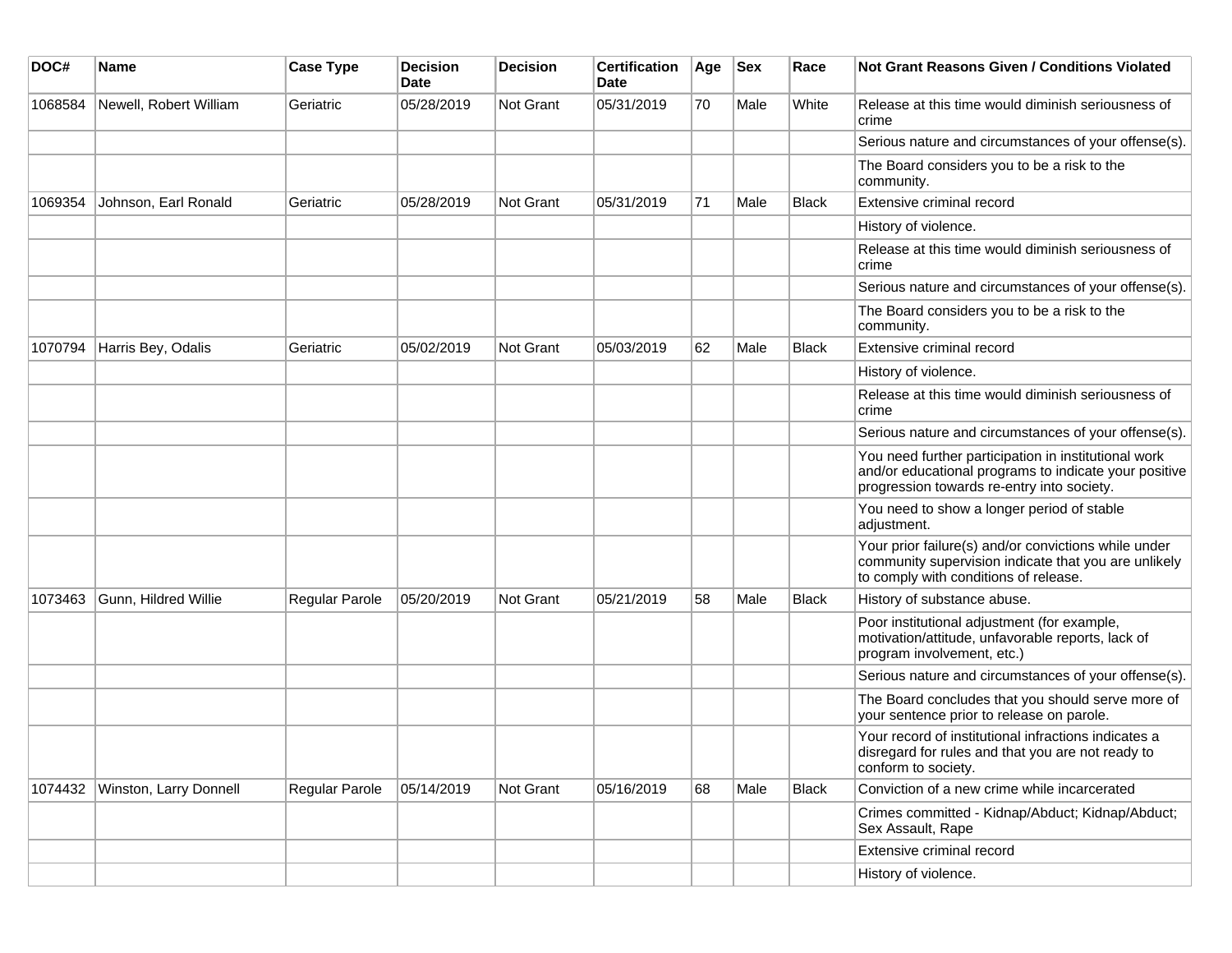| DOC#    | <b>Name</b>            | <b>Case Type</b>    | <b>Decision</b><br>Date | <b>Decision</b> | <b>Certification</b><br>Date | Age | <b>Sex</b> | Race         | Not Grant Reasons Given / Conditions Violated                                                                                                         |
|---------|------------------------|---------------------|-------------------------|-----------------|------------------------------|-----|------------|--------------|-------------------------------------------------------------------------------------------------------------------------------------------------------|
| 1074432 | Winston, Larry Donnell | Regular Parole      | 05/14/2019              | Not Grant       | 05/16/2019                   | 68  | Male       | <b>Black</b> | Release at this time would diminish seriousness of<br>crime                                                                                           |
|         |                        |                     |                         |                 |                              |     |            |              | Serious nature and circumstances of your offense(s).                                                                                                  |
|         |                        |                     |                         |                 |                              |     |            |              | The Board considers you to be a risk to the<br>community.                                                                                             |
| 1074435 | Karavias, Jason S Jr.  | Regular Parole      | 05/09/2019              | Not Grant       | 05/10/2019                   | 53  | Male       | White        | Considering your offense and your institutional<br>records, the Board concludes that you should serve<br>more of your sentence before being paroled.  |
|         |                        |                     |                         |                 |                              |     |            |              | Conviction of a new crime while incarcerated                                                                                                          |
|         |                        |                     |                         |                 |                              |     |            |              | History of violence.                                                                                                                                  |
|         |                        |                     |                         |                 |                              |     |            |              | The Board concludes that you should serve more of<br>your sentence prior to release on parole.                                                        |
|         |                        |                     |                         |                 |                              |     |            |              | The Board considers you to be a risk to the<br>community.                                                                                             |
|         |                        |                     |                         |                 |                              |     |            |              | Your record of institutional infractions indicates a<br>disregard for rules and that you are not ready to<br>conform to society.                      |
| 1074848 | Canady, Robert William | <b>Board Review</b> | 05/20/2019              | Not Grant       | 05/21/2019                   | 50  | Male       | White        | Release at this time would diminish seriousness of<br>crime                                                                                           |
|         |                        |                     |                         |                 |                              |     |            |              | Serious nature and circumstances of your offense(s).                                                                                                  |
|         |                        |                     |                         |                 |                              |     |            |              | The Board concludes that you should serve more of<br>your sentence prior to release on parole.                                                        |
|         |                        |                     |                         |                 |                              |     |            |              | Your prior failure(s) and/or convictions while under<br>community supervision indicate that you are unlikely<br>to comply with conditions of release. |
| 1075677 | Callis, Stanley J      | Regular Parole      | 04/29/2019              | Not Grant       | 05/01/2019                   | 78  | Male       | <b>Black</b> | Extensive criminal record                                                                                                                             |
|         |                        |                     |                         |                 |                              |     |            |              | History of violence.                                                                                                                                  |
|         |                        |                     |                         |                 |                              |     |            |              | Release at this time would diminish seriousness of<br>crime                                                                                           |
|         |                        |                     |                         |                 |                              |     |            |              | Serious nature and circumstances of your offense(s).                                                                                                  |
|         |                        |                     |                         |                 |                              |     |            |              | The Board considers you to be a risk to the<br>community.                                                                                             |
|         |                        |                     |                         |                 |                              |     |            |              | Your prior failure(s) and/or convictions while under<br>community supervision indicate that you are unlikely<br>to comply with conditions of release. |
| 1076398 | Singleton, Jerry       | Regular Parole      | 05/27/2019              | Not Grant       | 05/29/2019                   | 50  | Male       | <b>Black</b> | Considering your offense and your institutional<br>records, the Board concludes that you should serve<br>more of your sentence before being paroled.  |
|         |                        |                     |                         |                 |                              |     |            |              | Extensive criminal record                                                                                                                             |
|         |                        |                     |                         |                 |                              |     |            |              | History of violence.                                                                                                                                  |
|         |                        |                     |                         |                 |                              |     |            |              | Other                                                                                                                                                 |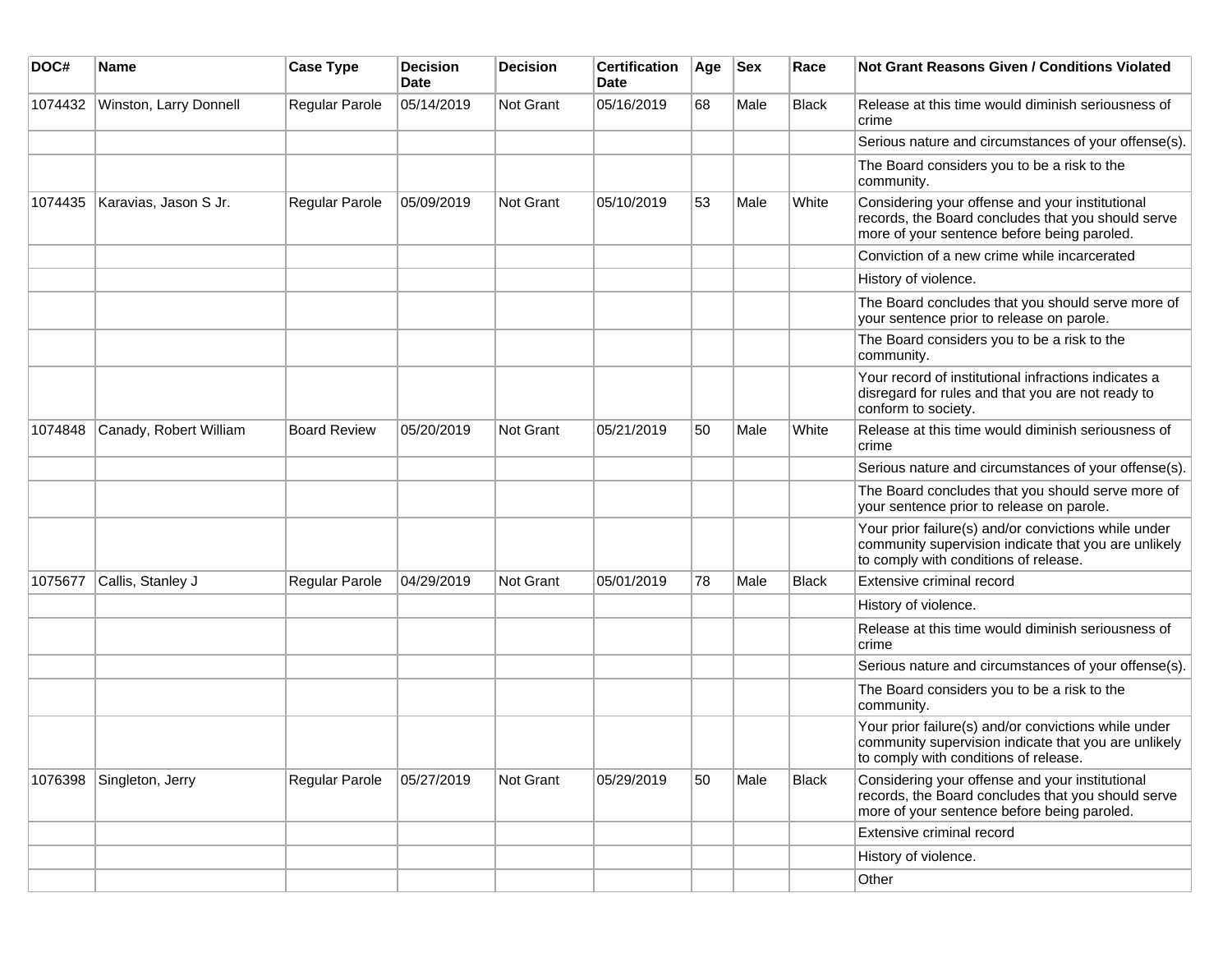| DOC#    | <b>Name</b>                | <b>Case Type</b> | <b>Decision</b><br><b>Date</b> | <b>Decision</b>  | <b>Certification</b><br><b>Date</b> | Age | <b>Sex</b>     | Race         | <b>Not Grant Reasons Given / Conditions Violated</b>                                                                                                        |
|---------|----------------------------|------------------|--------------------------------|------------------|-------------------------------------|-----|----------------|--------------|-------------------------------------------------------------------------------------------------------------------------------------------------------------|
| 1076398 | Singleton, Jerry           | Regular Parole   | 05/27/2019                     | <b>Not Grant</b> | 05/29/2019                          | 50  | Male           | <b>Black</b> | Poor institutional adjustment (for example,<br>motivation/attitude, unfavorable reports, lack of<br>program involvement, etc.)                              |
|         |                            |                  |                                |                  |                                     |     |                |              | You need to show a longer period of stable<br>adjustment.                                                                                                   |
| 1076537 | Smith, Antonio             | Regular Parole   | 05/11/2019                     | Not Grant        | 05/13/2019                          | 45  | Male           | <b>Black</b> | History of substance abuse.                                                                                                                                 |
|         |                            |                  |                                |                  |                                     |     |                |              | Release at this time would diminish seriousness of<br>crime                                                                                                 |
|         |                            |                  |                                |                  |                                     |     |                |              | Serious nature and circumstances of your offense(s).                                                                                                        |
|         |                            |                  |                                |                  |                                     |     |                |              | The Board considers you to be a risk to the<br>community.                                                                                                   |
|         |                            |                  |                                |                  |                                     |     |                |              | You need further participation in institutional work<br>and/or educational programs to indicate your positive<br>progression towards re-entry into society. |
|         |                            |                  |                                |                  |                                     |     |                |              | Your record of institutional infractions indicates a<br>disregard for rules and that you are not ready to<br>conform to society.                            |
| 1076927 | Jones, Donald Thomas       | Regular Parole   | 05/14/2019                     | Not Grant        | 05/16/2019                          | 45  | Male           | <b>Black</b> | Crimes committed - Kidnap/Abduct; Aggravated<br>Sexual Battery; Contempt Of Court                                                                           |
|         |                            |                  |                                |                  |                                     |     |                |              | Release at this time would diminish seriousness of<br>crime                                                                                                 |
|         |                            |                  |                                |                  |                                     |     |                |              | Serious nature and circumstances of your offense(s).                                                                                                        |
|         |                            |                  |                                |                  |                                     |     |                |              | The Board considers you to be a risk to the<br>community.                                                                                                   |
| 1077470 | Mclaughlin, Debra Saunders | Regular Parole   | 05/27/2019                     | <b>Not Grant</b> | 05/30/2019                          | 61  | Female   Black |              | Crimes committed - Homicide/Murder; Robbery                                                                                                                 |
|         |                            |                  |                                |                  |                                     |     |                |              | Serious nature and circumstances of your offense(s).                                                                                                        |
|         |                            |                  |                                |                  |                                     |     |                |              | The Board concludes that you should serve more of<br>your sentence prior to release on parole.                                                              |
| 1078263 | Kennedy, Leon III          | Regular Parole   | 05/09/2019                     | <b>Not Grant</b> | 05/13/2019                          | 51  | Male           | <b>Black</b> | No Interest in Parole                                                                                                                                       |
| 1080137 | Cary, Jerry L Sr.          | Geriatric        | 04/28/2019                     | <b>Not Grant</b> | 05/01/2019                          | 66  | Male           | <b>Black</b> | Release at this time would diminish seriousness of<br>crime                                                                                                 |
|         |                            |                  |                                |                  |                                     |     |                |              | Serious nature and circumstances of your offense(s).                                                                                                        |
|         |                            |                  |                                |                  |                                     |     |                |              | The Board concludes that you should serve more of<br>your sentence prior to release on parole.                                                              |
|         |                            |                  |                                |                  |                                     |     |                |              | You need further participation in institutional work<br>and/or educational programs to indicate your positive<br>progression towards re-entry into society. |
| 1080417 | Burks, Roy Jr.             | Regular Parole   | 05/30/2019                     | <b>Not Grant</b> | 05/31/2019                          | 57  | Male           | <b>Black</b> | Crimes committed - Homicide-1st Degree; Unlawful<br>Wound/Bodily Injury; Burglary                                                                           |
|         |                            |                  |                                |                  |                                     |     |                |              | History of violence.                                                                                                                                        |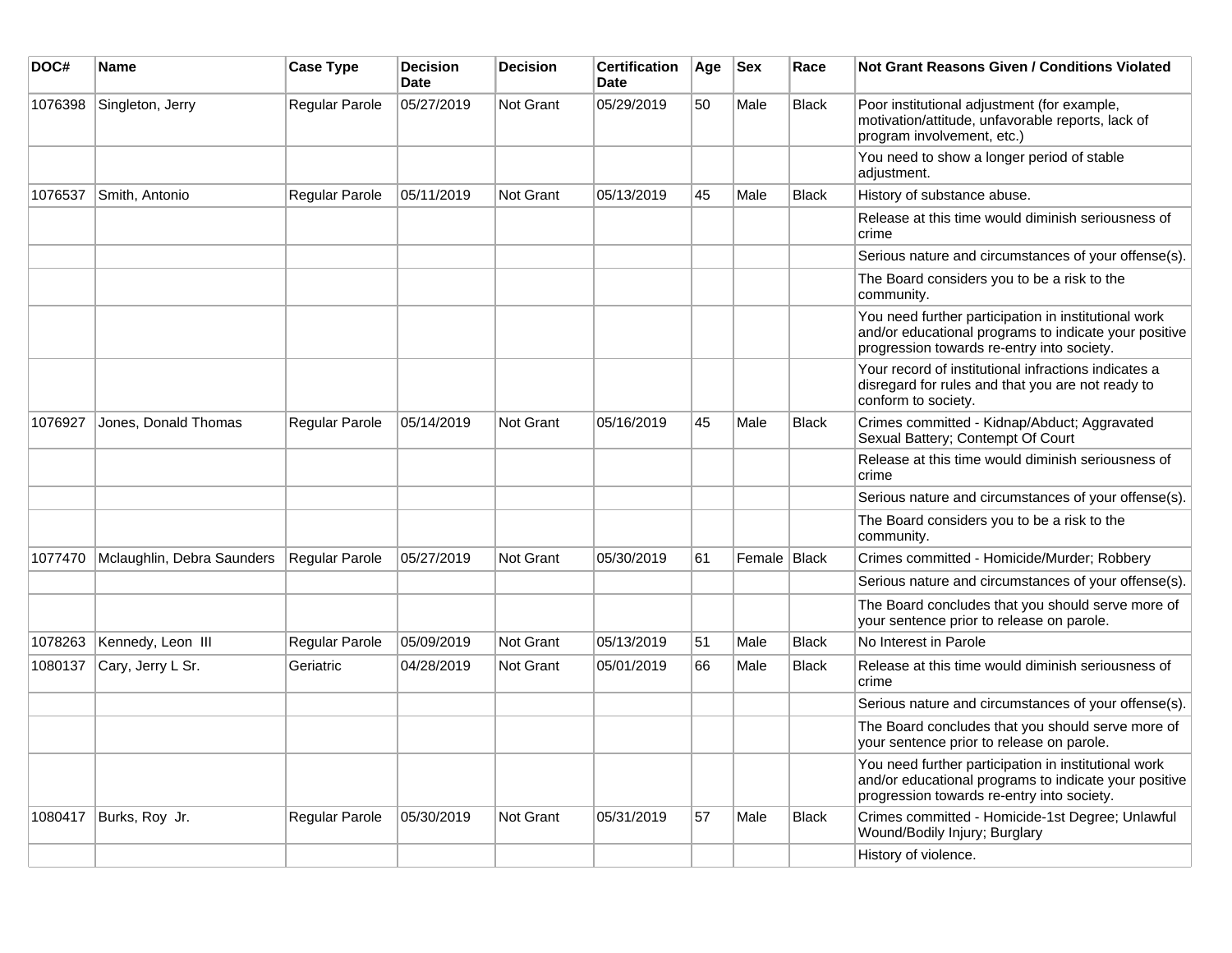| DOC#    | Name                      | <b>Case Type</b> | <b>Decision</b><br>Date | <b>Decision</b>  | <b>Certification</b><br>Date | Age | <b>Sex</b> | Race         | <b>Not Grant Reasons Given / Conditions Violated</b>                                                                                                 |
|---------|---------------------------|------------------|-------------------------|------------------|------------------------------|-----|------------|--------------|------------------------------------------------------------------------------------------------------------------------------------------------------|
| 1080417 | Burks, Roy Jr.            | Regular Parole   | 05/30/2019              | Not Grant        | 05/31/2019                   | 57  | Male       | <b>Black</b> | Release at this time would diminish seriousness of<br>crime                                                                                          |
|         |                           |                  |                         |                  |                              |     |            |              | Serious nature and circumstances of your offense(s).                                                                                                 |
|         |                           |                  |                         |                  |                              |     |            |              | The Board considers you to be a risk to the<br>community.                                                                                            |
| 1080719 | Greene, Roy Junious Jr.   | Geriatric        | 05/27/2019              | Not Grant        | 05/30/2019                   | 69  | Male       | <b>Black</b> | Crimes committed - Homicide-1st Degree                                                                                                               |
|         |                           |                  |                         |                  |                              |     |            |              | Extensive criminal record                                                                                                                            |
|         |                           |                  |                         |                  |                              |     |            |              | Release at this time would diminish seriousness of<br>crime                                                                                          |
| 1082216 | Washington, Vichael Trent | Regular Parole   | 05/11/2019              | Not Grant        | 05/13/2019                   | 61  | Male       | <b>Black</b> | Crimes committed - Homicide/Murder; Malicious<br>Wounding; Use Of Firearm In Felony                                                                  |
|         |                           |                  |                         |                  |                              |     |            |              | Release at this time would diminish seriousness of<br>crime                                                                                          |
|         |                           |                  |                         |                  |                              |     |            |              | Serious nature and circumstances of your offense(s).                                                                                                 |
| 1083054 | Potee, Larry Darnell      | Geriatric        | 05/11/2019              | <b>Not Grant</b> | 05/13/2019                   | 68  | Male       | Black        | Crimes committed - Kidnap/Abduct; Robbery;<br>Sodomy                                                                                                 |
|         |                           |                  |                         |                  |                              |     |            |              | History of violence.                                                                                                                                 |
|         |                           |                  |                         |                  |                              |     |            |              | Other                                                                                                                                                |
|         |                           |                  |                         |                  |                              |     |            |              | Release at this time would diminish seriousness of<br>crime                                                                                          |
|         |                           |                  |                         |                  |                              |     |            |              | Serious nature and circumstances of your offense(s).                                                                                                 |
|         |                           |                  |                         |                  |                              |     |            |              | The Board considers you to be a risk to the<br>community.                                                                                            |
| 1083276 | Morton, Dallas Barry      | Regular Parole   | 05/29/2019              | <b>Not Grant</b> | 05/31/2019                   | 65  | Male       | White        | Crimes committed - Aggravated Sexual Battery;<br>Aggravated Sexual Battery; Aggravated Sexual<br><b>Battery</b>                                      |
|         |                           |                  |                         |                  |                              |     |            |              | Extensive criminal record                                                                                                                            |
|         |                           |                  |                         |                  |                              |     |            |              | History of violence.                                                                                                                                 |
|         |                           |                  |                         |                  |                              |     |            |              | Release at this time would diminish seriousness of<br>crime                                                                                          |
|         |                           |                  |                         |                  |                              |     |            |              | Serious nature and circumstances of your offense(s).                                                                                                 |
|         |                           |                  |                         |                  |                              |     |            |              | The Board concludes that you should serve more of<br>your sentence prior to release on parole.                                                       |
|         |                           |                  |                         |                  |                              |     |            |              | The Board considers you to be a risk to the<br>community.                                                                                            |
| 1085150 | Brown, Willie             | Regular Parole   | 05/14/2019              | Not Grant        | 05/16/2019                   | 63  | Male       | Black        | Considering your offense and your institutional<br>records, the Board concludes that you should serve<br>more of your sentence before being paroled. |
|         |                           |                  |                         |                  |                              |     |            |              | Extensive criminal record                                                                                                                            |
|         |                           |                  |                         |                  |                              |     |            |              | History of substance abuse.                                                                                                                          |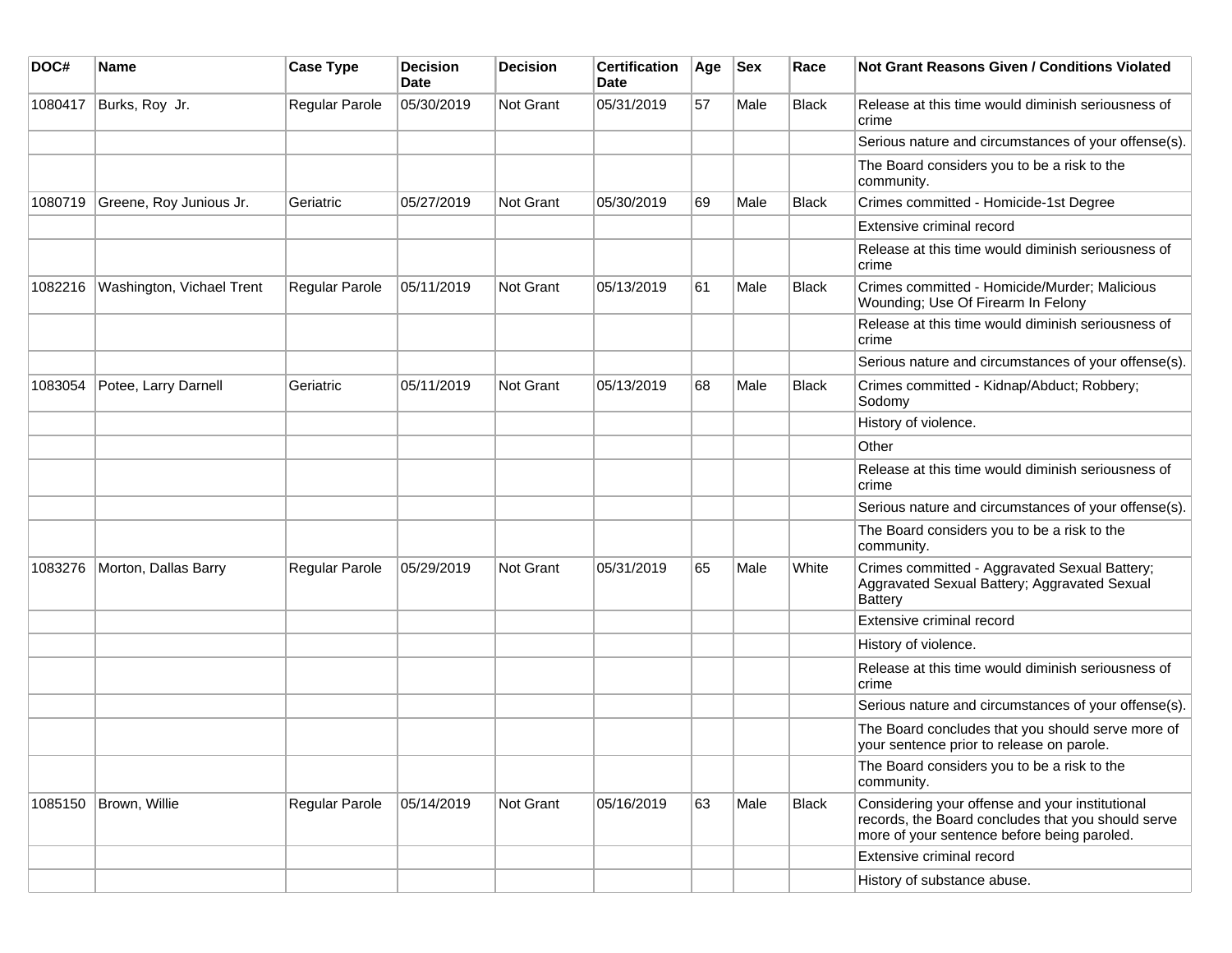| DOC#    | Name                     | <b>Case Type</b> | <b>Decision</b><br>Date | <b>Decision</b> | <b>Certification</b><br>Date | Age | <b>Sex</b> | Race         | <b>Not Grant Reasons Given / Conditions Violated</b>                                                                                                  |
|---------|--------------------------|------------------|-------------------------|-----------------|------------------------------|-----|------------|--------------|-------------------------------------------------------------------------------------------------------------------------------------------------------|
| 1085150 | Brown, Willie            | Regular Parole   | 05/14/2019              | Not Grant       | 05/16/2019                   | 63  | Male       | <b>Black</b> | History of violence.                                                                                                                                  |
|         |                          |                  |                         |                 |                              |     |            |              | Serious nature and circumstances of your offense(s).                                                                                                  |
|         |                          |                  |                         |                 |                              |     |            |              | Your prior failure(s) and/or convictions while under<br>community supervision indicate that you are unlikely<br>to comply with conditions of release. |
|         |                          |                  |                         |                 |                              |     |            |              | Your record of institutional infractions indicates a<br>disregard for rules and that you are not ready to<br>conform to society.                      |
| 1086878 | Hendrix, John A          | Regular Parole   | 05/16/2019              | Not Grant       | 05/20/2019                   | 43  | Male       | <b>Black</b> | Extensive criminal record                                                                                                                             |
|         |                          |                  |                         |                 |                              |     |            |              | History of substance abuse.                                                                                                                           |
|         |                          |                  |                         |                 |                              |     |            |              | History of violence.                                                                                                                                  |
|         |                          |                  |                         |                 |                              |     |            |              | Serious nature and circumstances of your offense(s).                                                                                                  |
|         |                          |                  |                         |                 |                              |     |            |              | The Board concludes that you should serve more of<br>your sentence prior to release on parole.                                                        |
|         |                          |                  |                         |                 |                              |     |            |              | Your prior failure(s) and/or convictions while under<br>community supervision indicate that you are unlikely<br>to comply with conditions of release. |
| 1087444 | Parker, Andre Anthony    | Regular Parole   | 05/26/2019              | Not Grant       | 05/29/2019                   | 55  | Male       | <b>Black</b> | Extensive criminal record                                                                                                                             |
|         |                          |                  |                         |                 |                              |     |            |              | History of substance abuse.                                                                                                                           |
|         |                          |                  |                         |                 |                              |     |            |              | History of violence.                                                                                                                                  |
|         |                          |                  |                         |                 |                              |     |            |              | You need to show a longer period of stable<br>adjustment.                                                                                             |
|         |                          |                  |                         |                 |                              |     |            |              | Your prior failure(s) and/or convictions while under<br>community supervision indicate that you are unlikely<br>to comply with conditions of release. |
|         |                          |                  |                         |                 |                              |     |            |              | Your record of institutional infractions indicates a<br>disregard for rules and that you are not ready to<br>conform to society.                      |
| 1087863 | Whitehurst, Elvin Eugene | Regular Parole   | 05/27/2019              | Not Grant       | 05/29/2019                   | 60  | Male       | Black        | History of substance abuse.                                                                                                                           |
|         |                          |                  |                         |                 |                              |     |            |              | Release at this time would diminish seriousness of<br>crime                                                                                           |
|         |                          |                  |                         |                 |                              |     |            |              | Serious nature and circumstances of your offense(s).                                                                                                  |
| 1088343 | Hawks, Virgil Lee        | Geriatric        | 05/02/2019              | Not Grant       | 05/03/2019                   | 64  | Male       | White        | Crimes committed - Kidnap/Abduct; Kidnap/Abduct;<br>Aggravated Sexual Battery                                                                         |
|         |                          |                  |                         |                 |                              |     |            |              | Extensive criminal record                                                                                                                             |
|         |                          |                  |                         |                 |                              |     |            |              | Release at this time would diminish seriousness of<br>crime                                                                                           |
|         |                          |                  |                         |                 |                              |     |            |              | Serious nature and circumstances of your offense(s).                                                                                                  |
|         |                          |                  |                         |                 |                              |     |            |              | The Board considers you to be a risk to the<br>community.                                                                                             |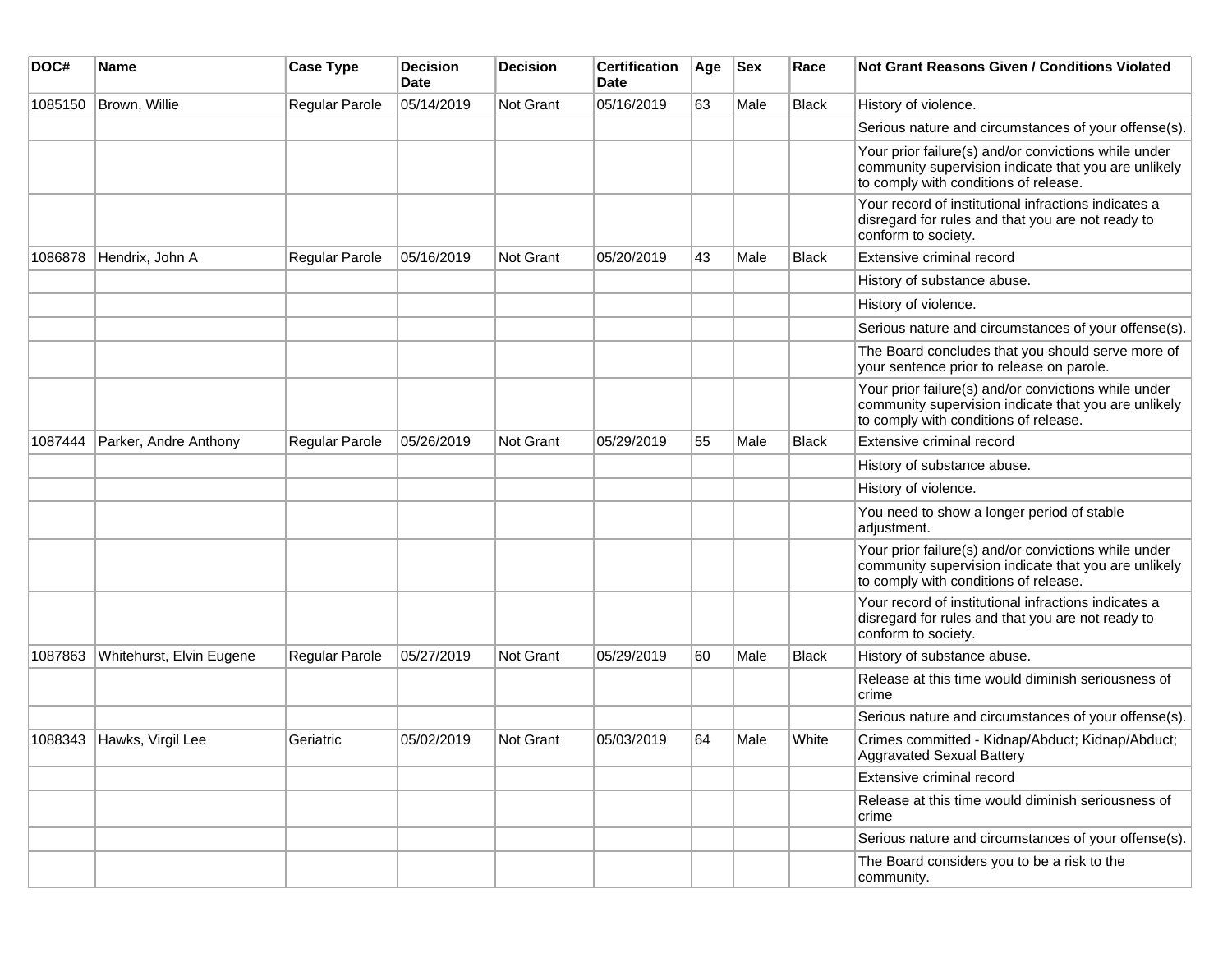| DOC#    | Name                      | <b>Case Type</b>      | <b>Decision</b><br><b>Date</b> | <b>Decision</b>  | <b>Certification</b><br><b>Date</b> | Age | <b>Sex</b> | Race         | <b>Not Grant Reasons Given / Conditions Violated</b>                                                                                                  |
|---------|---------------------------|-----------------------|--------------------------------|------------------|-------------------------------------|-----|------------|--------------|-------------------------------------------------------------------------------------------------------------------------------------------------------|
| 1088586 | Johnson, Joseph Jr.       | <b>Regular Parole</b> | 05/15/2019                     | Not Grant        | 05/16/2019                          | 49  | Male       | <b>Black</b> | Crimes committed - Homicide/Murder;<br>Homicide/Murder; Kidnap/Abduct                                                                                 |
|         |                           |                       |                                |                  |                                     |     |            |              | History of violence.                                                                                                                                  |
|         |                           |                       |                                |                  |                                     |     |            |              | Serious nature and circumstances of your offense(s).                                                                                                  |
|         |                           |                       |                                |                  |                                     |     |            |              | The Board considers you to be a risk to the<br>community.                                                                                             |
| 1089180 | Parker, Preston           | <b>Regular Parole</b> | 05/27/2019                     | Not Grant        | 05/29/2019                          | 78  | Male       | <b>Black</b> | Crimes committed - Homicide-1st Degree; Homicide-<br>2Nd-Degree; Burglary                                                                             |
|         |                           |                       |                                |                  |                                     |     |            |              | Release at this time would diminish seriousness of<br>crime                                                                                           |
|         |                           |                       |                                |                  |                                     |     |            |              | The Board considers you to be a risk to the<br>community.                                                                                             |
| 1091042 | Howard, Vertron R         | <b>Board Review</b>   | 04/30/2019                     | Not Grant        | 05/01/2019                          | 43  | Male       | <b>Black</b> | Considering your offense and your institutional<br>records, the Board concludes that you should serve<br>more of your sentence before being paroled.  |
|         |                           |                       |                                |                  |                                     |     |            |              | Crimes committed - Robbery; Robbery; Robbery                                                                                                          |
|         |                           |                       |                                |                  |                                     |     |            |              | Serious nature and circumstances of your offense(s).                                                                                                  |
|         |                           |                       |                                |                  |                                     |     |            |              | The Board concludes that you should serve more of<br>your sentence prior to release on parole.                                                        |
| 1091323 | Williams, John Bennie     | <b>Regular Parole</b> | 05/15/2019                     | Not Grant        | 05/16/2019                          | 86  | Male       | <b>Black</b> | Crimes committed - Homicide-1st Degree                                                                                                                |
|         |                           |                       |                                |                  |                                     |     |            |              | History of violence.                                                                                                                                  |
|         |                           |                       |                                |                  |                                     |     |            |              | Release at this time would diminish seriousness of<br>crime                                                                                           |
|         |                           |                       |                                |                  |                                     |     |            |              | Serious nature and circumstances of your offense(s).                                                                                                  |
| 1092408 | Reed, Samuel Toney        | Geriatric             | 05/20/2019                     | <b>Not Grant</b> | 05/21/2019                          | 63  | Male       | <b>Black</b> | Conviction of a new crime while incarcerated                                                                                                          |
|         |                           |                       |                                |                  |                                     |     |            |              | History of violence.                                                                                                                                  |
|         |                           |                       |                                |                  |                                     |     |            |              | Release at this time would diminish seriousness of<br>crime                                                                                           |
|         |                           |                       |                                |                  |                                     |     |            |              | Serious nature and circumstances of your offense(s).                                                                                                  |
|         |                           |                       |                                |                  |                                     |     |            |              | The Board concludes that you should serve more of<br>your sentence prior to release on parole.                                                        |
| 1092602 | Billmyer, John Joseph Jr. | Regular Parole        | 05/27/2019                     | Not Grant        | 05/29/2019                          | 56  | Male       | White        | Extensive criminal record                                                                                                                             |
|         |                           |                       |                                |                  |                                     |     |            |              | The Board concludes that you should serve more of<br>your sentence prior to release on parole.                                                        |
|         |                           |                       |                                |                  |                                     |     |            |              | Your prior failure(s) and/or convictions while under<br>community supervision indicate that you are unlikely<br>to comply with conditions of release. |
|         |                           |                       |                                |                  |                                     |     |            |              | Your record indicates a serious disregard for the<br>property rights of others.                                                                       |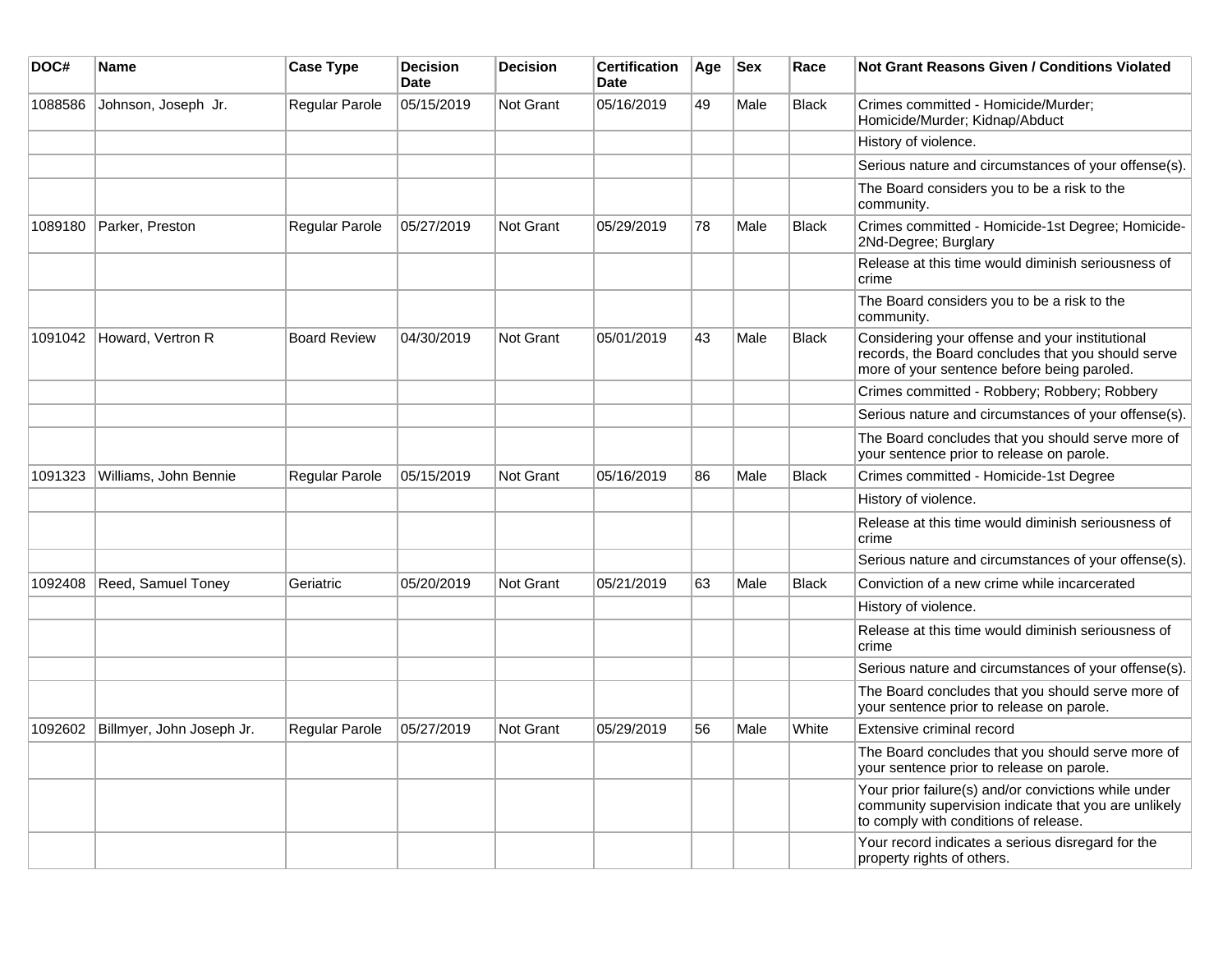| DOC#    | Name                     | <b>Case Type</b>      | <b>Decision</b><br><b>Date</b> | <b>Decision</b>  | <b>Certification</b><br><b>Date</b> | Age | <b>Sex</b> | Race         | <b>Not Grant Reasons Given / Conditions Violated</b>                                                                                                        |
|---------|--------------------------|-----------------------|--------------------------------|------------------|-------------------------------------|-----|------------|--------------|-------------------------------------------------------------------------------------------------------------------------------------------------------------|
| 1093695 | Brown, Lorenzo James Jr. | Geriatric             | 05/03/2019                     | <b>Not Grant</b> | 05/06/2019                          | 68  | Male       | <b>Black</b> | Considering your offense and your institutional<br>records, the Board concludes that you should serve<br>more of your sentence before being paroled.        |
|         |                          |                       |                                |                  |                                     |     |            |              | Conviction of a new crime while incarcerated                                                                                                                |
|         |                          |                       |                                |                  |                                     |     |            |              | Crimes committed - Sex Assault, Rape; Robbery;<br>Assault: On Law Enf/Judge/DOC/Fire/Emerg Person                                                           |
|         |                          |                       |                                |                  |                                     |     |            |              | Extensive criminal record                                                                                                                                   |
|         |                          |                       |                                |                  |                                     |     |            |              | History of substance abuse.                                                                                                                                 |
|         |                          |                       |                                |                  |                                     |     |            |              | History of violence.                                                                                                                                        |
|         |                          |                       |                                |                  |                                     |     |            |              | Release at this time would diminish seriousness of<br>crime                                                                                                 |
|         |                          |                       |                                |                  |                                     |     |            |              | The Board considers you to be a risk to the<br>community.                                                                                                   |
| 1093885 | Woods, Willie Aldean Jr. | <b>Board Review</b>   | 05/16/2019                     | <b>Not Grant</b> | 05/20/2019                          | 52  | Male       | <b>Black</b> | Extensive criminal record                                                                                                                                   |
|         |                          |                       |                                |                  |                                     |     |            |              | Release at this time would diminish seriousness of<br>crime                                                                                                 |
|         |                          |                       |                                |                  |                                     |     |            |              | The Board concludes that you should serve more of<br>your sentence prior to release on parole.                                                              |
| 1094575 | Dalton, David Matthew    | <b>Regular Parole</b> | 05/08/2019                     | <b>Not Grant</b> | 05/09/2019                          | 47  | Male       | White        | Considering your offense and your institutional<br>records, the Board concludes that you should serve<br>more of your sentence before being paroled.        |
|         |                          |                       |                                |                  |                                     |     |            |              | History of violence.                                                                                                                                        |
|         |                          |                       |                                |                  |                                     |     |            |              | Release at this time would diminish seriousness of<br>crime                                                                                                 |
|         |                          |                       |                                |                  |                                     |     |            |              | Serious nature and circumstances of your offense(s).                                                                                                        |
|         |                          |                       |                                |                  |                                     |     |            |              | You need further participation in institutional work<br>and/or educational programs to indicate your positive<br>progression towards re-entry into society. |
| 1095285 | Puller, Frank D          | Regular Parole        | 04/28/2019                     | <b>Not Grant</b> | 05/01/2019                          | 55  | Male       | <b>Black</b> | Considering your offense and your institutional<br>records, the Board concludes that you should serve<br>more of your sentence before being paroled.        |
|         |                          |                       |                                |                  |                                     |     |            |              | Release at this time would diminish seriousness of<br>crime                                                                                                 |
|         |                          |                       |                                |                  |                                     |     |            |              | Serious nature and circumstances of your offense(s).                                                                                                        |
|         |                          |                       |                                |                  |                                     |     |            |              | You need further participation in institutional work<br>and/or educational programs to indicate your positive<br>progression towards re-entry into society. |
| 1097159 | Dillard, Timothy Wayne   | <b>Regular Parole</b> | 05/08/2019                     | <b>Not Grant</b> | 05/09/2019                          | 48  | Male       | Black        | Crimes committed - Robbery; Malicious Wounding;<br><b>Breaking And Entering</b>                                                                             |
|         |                          |                       |                                |                  |                                     |     |            |              | Extensive criminal record                                                                                                                                   |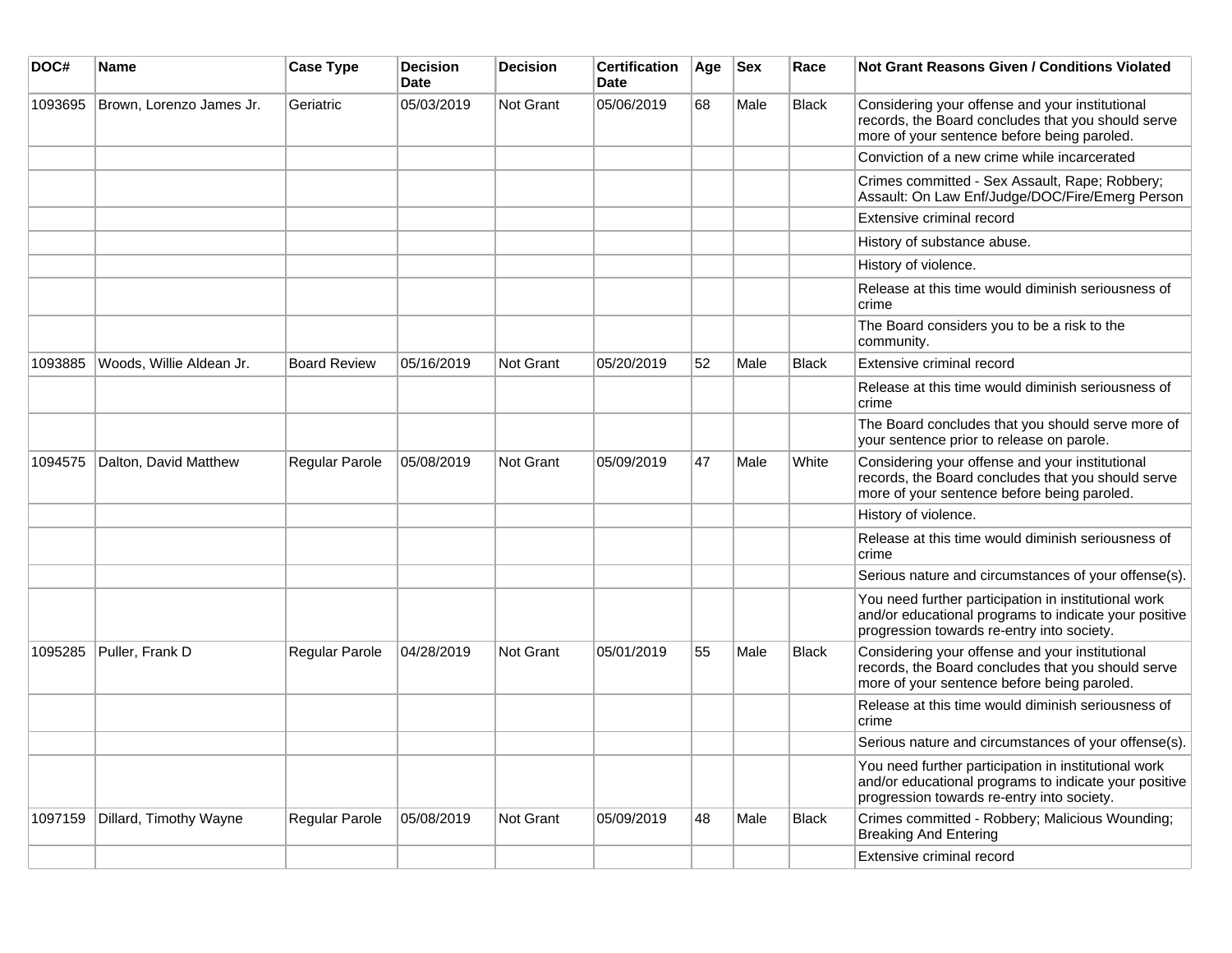| DOC#    | Name                    | <b>Case Type</b>      | <b>Decision</b><br>Date | <b>Decision</b> | <b>Certification</b><br>Date | Age | <b>Sex</b> | Race         | <b>Not Grant Reasons Given / Conditions Violated</b>                                                                                                  |
|---------|-------------------------|-----------------------|-------------------------|-----------------|------------------------------|-----|------------|--------------|-------------------------------------------------------------------------------------------------------------------------------------------------------|
| 1097159 | Dillard, Timothy Wayne  | Regular Parole        | 05/08/2019              | Not Grant       | 05/09/2019                   | 48  | Male       | <b>Black</b> | Release at this time would diminish seriousness of<br>crime                                                                                           |
|         |                         |                       |                         |                 |                              |     |            |              | Serious nature and circumstances of your offense(s).                                                                                                  |
|         |                         |                       |                         |                 |                              |     |            |              | Your prior failure(s) and/or convictions while under<br>community supervision indicate that you are unlikely<br>to comply with conditions of release. |
| 1100711 | Leary, David Alan Jr.   | <b>Regular Parole</b> | 05/14/2019              | Not Grant       | 05/16/2019                   | 58  | Male       | White        | Crimes committed - Malicious Wounding; Malicious<br>Wounding; Cocaine-Possess                                                                         |
|         |                         |                       |                         |                 |                              |     |            |              | Release at this time would diminish seriousness of<br>crime                                                                                           |
|         |                         |                       |                         |                 |                              |     |            |              | Serious nature and circumstances of your offense(s).                                                                                                  |
|         |                         |                       |                         |                 |                              |     |            |              | The Board concludes that you should serve more of<br>your sentence prior to release on parole.                                                        |
| 1102401 | Shareef, Hassan         | Regular Parole        | 04/30/2019              | Not Grant       | 05/02/2019                   | 71  | Male       | <b>Black</b> | Considering your offense and your institutional<br>records, the Board concludes that you should serve<br>more of your sentence before being paroled.  |
|         |                         |                       |                         |                 |                              |     |            |              | History of violence.                                                                                                                                  |
|         |                         |                       |                         |                 |                              |     |            |              | Poor institutional adjustment (for example,<br>motivation/attitude, unfavorable reports, lack of<br>program involvement, etc.)                        |
|         |                         |                       |                         |                 |                              |     |            |              | Release at this time would diminish seriousness of<br>crime                                                                                           |
|         |                         |                       |                         |                 |                              |     |            |              | Serious nature and circumstances of your offense(s).                                                                                                  |
|         |                         |                       |                         |                 |                              |     |            |              | Your record of institutional infractions indicates a<br>disregard for rules and that you are not ready to<br>conform to society.                      |
| 1103007 | Bartlett, Thomas Milton | <b>Regular Parole</b> | 05/29/2019              | Not Grant       | 05/31/2019                   | 40  | Male       | <b>Black</b> | Considering your offense and your institutional<br>records, the Board concludes that you should serve<br>more of your sentence before being paroled.  |
|         |                         |                       |                         |                 |                              |     |            |              | Extensive criminal record                                                                                                                             |
|         |                         |                       |                         |                 |                              |     |            |              | Poor institutional adjustment (for example,<br>motivation/attitude, unfavorable reports, lack of<br>program involvement, etc.)                        |
|         |                         |                       |                         |                 |                              |     |            |              | Serious nature and circumstances of your offense(s).                                                                                                  |
|         |                         |                       |                         |                 |                              |     |            |              | The Board concludes that you should serve more of<br>your sentence prior to release on parole.                                                        |
|         |                         |                       |                         |                 |                              |     |            |              | You need to show a longer period of stable<br>adjustment.                                                                                             |
|         |                         |                       |                         |                 |                              |     |            |              | Your record of institutional infractions indicates a<br>disregard for rules and that you are not ready to<br>conform to society.                      |
| 1103261 | Talley, Anthony Tyrone  | Regular Parole        | 05/10/2019              | Not Grant       | 05/13/2019                   | 51  | Male       | Black        | History of substance abuse.                                                                                                                           |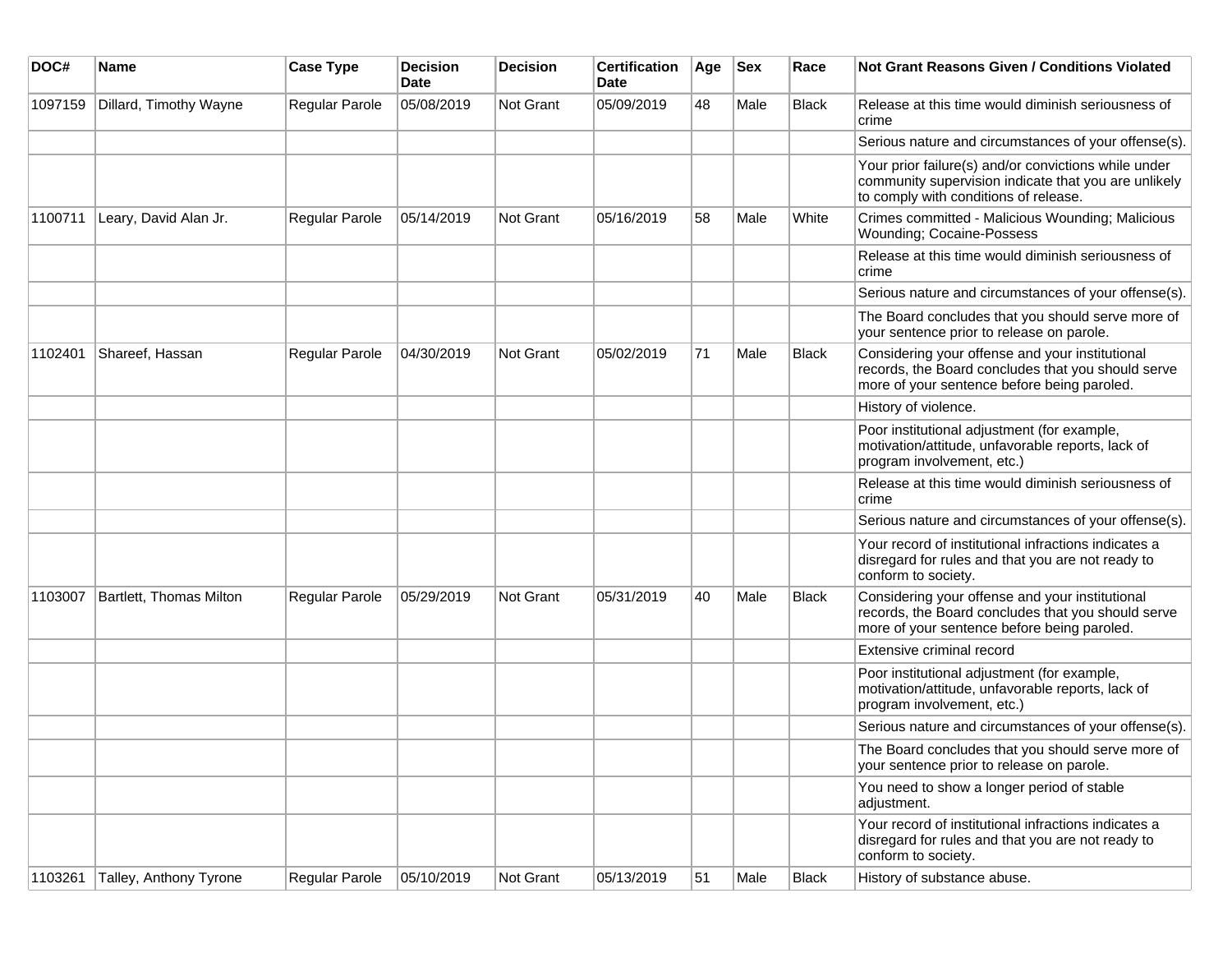| DOC#    | Name                   | <b>Case Type</b>      | <b>Decision</b><br><b>Date</b> | <b>Decision</b>  | <b>Certification</b><br>Date | Age | <b>Sex</b> | Race         | <b>Not Grant Reasons Given / Conditions Violated</b>                                                                                                 |
|---------|------------------------|-----------------------|--------------------------------|------------------|------------------------------|-----|------------|--------------|------------------------------------------------------------------------------------------------------------------------------------------------------|
| 1103261 | Talley, Anthony Tyrone | Regular Parole        | 05/10/2019                     | Not Grant        | 05/13/2019                   | 51  | Male       | <b>Black</b> | History of violence.                                                                                                                                 |
|         |                        |                       |                                |                  |                              |     |            |              | Release at this time would diminish seriousness of<br>crime                                                                                          |
|         |                        |                       |                                |                  |                              |     |            |              | Serious nature and circumstances of your offense(s).                                                                                                 |
|         |                        |                       |                                |                  |                              |     |            |              | You need to show a longer period of stable<br>adjustment.                                                                                            |
| 1103720 | Bolen, Joseph III      | <b>Regular Parole</b> | 05/02/2019                     | Not Grant        | 05/06/2019                   | 61  | Male       | White        | Extensive criminal record                                                                                                                            |
|         |                        |                       |                                |                  |                              |     |            |              | History of substance abuse.                                                                                                                          |
|         |                        |                       |                                |                  |                              |     |            |              | Poor institutional adjustment (for example,<br>motivation/attitude, unfavorable reports, lack of<br>program involvement, etc.)                       |
|         |                        |                       |                                |                  |                              |     |            |              | Release at this time would diminish seriousness of<br>crime                                                                                          |
|         |                        |                       |                                |                  |                              |     |            |              | The Board concludes that you should serve more of<br>your sentence prior to release on parole.                                                       |
| 1103731 | Dudas, Sean T          | Regular Parole        | 05/13/2019                     | Not Grant        | 05/13/2019                   | 53  | Male       | White        | Crimes committed - Kidnap/Abduct; Sodomy;<br>Sodomy                                                                                                  |
|         |                        |                       |                                |                  |                              |     |            |              | Extensive criminal record                                                                                                                            |
|         |                        |                       |                                |                  |                              |     |            |              | History of violence.                                                                                                                                 |
|         |                        |                       |                                |                  |                              |     |            |              | Poor institutional adjustment (for example,<br>motivation/attitude, unfavorable reports, lack of<br>program involvement, etc.)                       |
|         |                        |                       |                                |                  |                              |     |            |              | Serious nature and circumstances of your offense(s).                                                                                                 |
|         |                        |                       |                                |                  |                              |     |            |              | The Board considers you to be a risk to the<br>community.                                                                                            |
|         |                        |                       |                                |                  |                              |     |            |              | Your record of institutional infractions indicates a<br>disregard for rules and that you are not ready to<br>conform to society.                     |
| 1104584 | Myrick, Melvin         | Regular Parole        | 05/07/2019                     | <b>Not Grant</b> | 05/08/2019                   | 65  | Male       | Black        | Extensive criminal record                                                                                                                            |
|         |                        |                       |                                |                  |                              |     |            |              | History of violence.                                                                                                                                 |
|         |                        |                       |                                |                  |                              |     |            |              | Release at this time would diminish seriousness of<br>crime                                                                                          |
|         |                        |                       |                                |                  |                              |     |            |              | Serious nature and circumstances of your offense(s).                                                                                                 |
|         |                        |                       |                                |                  |                              |     |            |              | The Board considers you to be a risk to the<br>community.                                                                                            |
| 1104685 | Johnson, Corey         | Regular Parole        | 05/28/2019                     | Not Grant        | 05/31/2019                   | 44  | Male       | <b>Black</b> | Considering your offense and your institutional<br>records, the Board concludes that you should serve<br>more of your sentence before being paroled. |
|         |                        |                       |                                |                  |                              |     |            |              | Crimes committed - Homicide-1st Degree;<br>Kidnap/Abduct; Use Of Firearm In Felony                                                                   |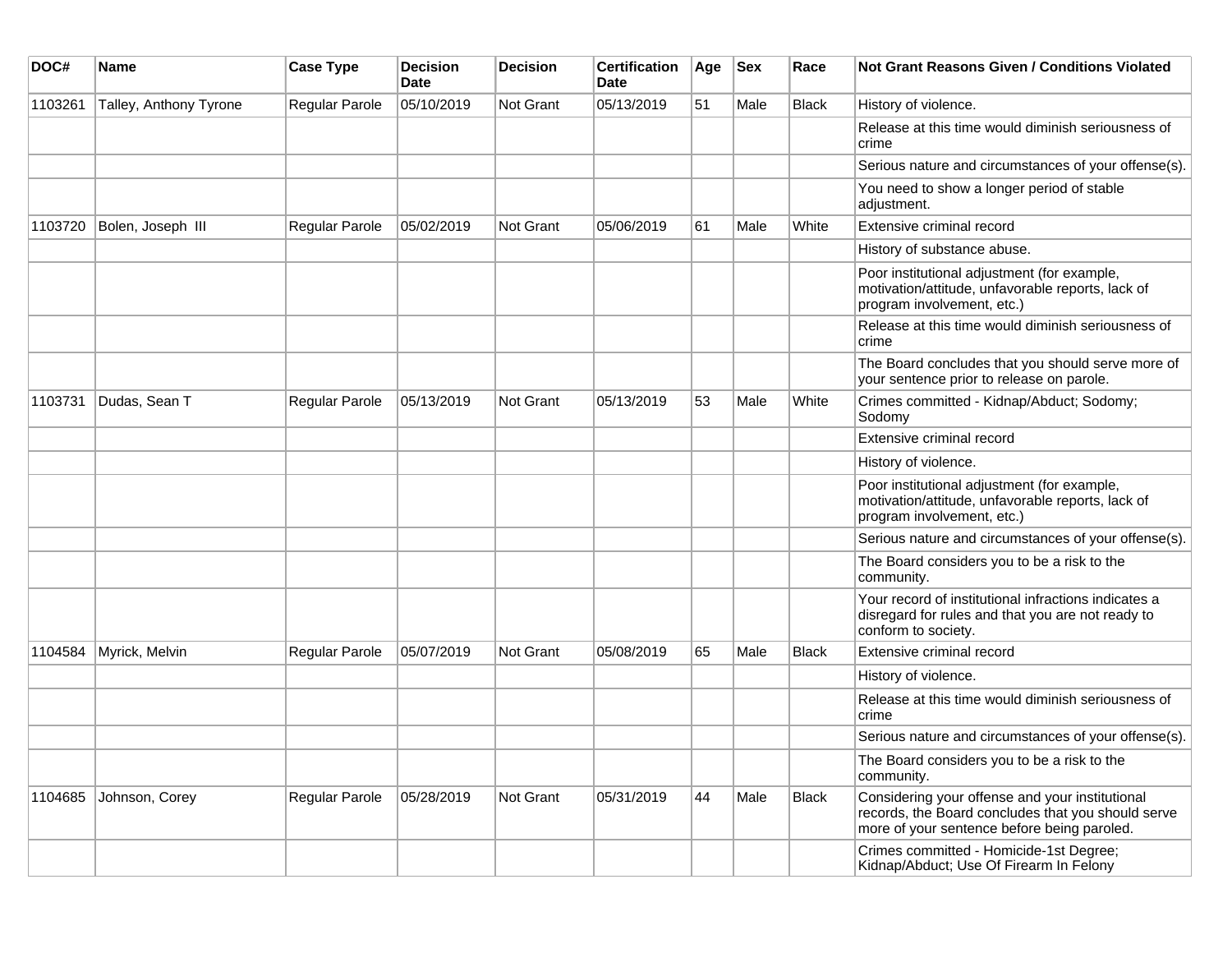| DOC#    | Name                                 | <b>Case Type</b> | <b>Decision</b><br>Date | <b>Decision</b> | <b>Certification</b><br>Date | Age | <b>Sex</b> | Race         | Not Grant Reasons Given / Conditions Violated                                                                                                               |
|---------|--------------------------------------|------------------|-------------------------|-----------------|------------------------------|-----|------------|--------------|-------------------------------------------------------------------------------------------------------------------------------------------------------------|
| 1104685 | Johnson, Corey                       | Regular Parole   | 05/28/2019              | Not Grant       | 05/31/2019                   | 44  | Male       | <b>Black</b> | History of violence.                                                                                                                                        |
|         |                                      |                  |                         |                 |                              |     |            |              | Serious nature and circumstances of your offense(s).                                                                                                        |
|         |                                      |                  |                         |                 |                              |     |            |              | You need further participation in institutional work<br>and/or educational programs to indicate your positive<br>progression towards re-entry into society. |
|         |                                      |                  |                         |                 |                              |     |            |              | You need to show a longer period of stable<br>adjustment.                                                                                                   |
|         |                                      |                  |                         |                 |                              |     |            |              | Your record of institutional infractions indicates a<br>disregard for rules and that you are not ready to<br>conform to society.                            |
| 1105248 | Fullard, Earl Kenneth                | Geriatric        | 05/15/2019              | Not Grant       | 05/16/2019                   | 72  | Male       | Black        | Crimes committed - Kidnap/Abduct; Penetrate<br>W/Inanimate Object                                                                                           |
|         |                                      |                  |                         |                 |                              |     |            |              | History of violence.                                                                                                                                        |
|         |                                      |                  |                         |                 |                              |     |            |              | Release at this time would diminish seriousness of<br>crime                                                                                                 |
|         |                                      |                  |                         |                 |                              |     |            |              | Serious nature and circumstances of your offense(s).                                                                                                        |
| 1107867 | Riley, Charles Richard               | Regular Parole   | 05/18/2019              | Not Grant       | 05/20/2019                   | 57  | Male       | White        | Extensive criminal record                                                                                                                                   |
|         |                                      |                  |                         |                 |                              |     |            |              | History of violence.                                                                                                                                        |
|         |                                      |                  |                         |                 |                              |     |            |              | Release at this time would diminish seriousness of<br>crime                                                                                                 |
|         |                                      |                  |                         |                 |                              |     |            |              | Serious nature and circumstances of your offense(s).                                                                                                        |
|         |                                      |                  |                         |                 |                              |     |            |              | The Board considers you to be a risk to the<br>community.                                                                                                   |
| 1107873 | Shabazz, Yahweh<br>Muhammed          | Regular Parole   | 05/20/2019              | Not Grant       | 05/23/2019                   | 50  | Male       | <b>Black</b> | Conviction of a new crime while incarcerated                                                                                                                |
|         |                                      |                  |                         |                 |                              |     |            |              | History of substance abuse.                                                                                                                                 |
|         |                                      |                  |                         |                 |                              |     |            |              | Serious nature and circumstances of your offense(s).                                                                                                        |
|         |                                      |                  |                         |                 |                              |     |            |              | You need to show a longer period of stable<br>adjustment.                                                                                                   |
|         |                                      |                  |                         |                 |                              |     |            |              | Your record of institutional infractions indicates a<br>disregard for rules and that you are not ready to<br>conform to society.                            |
| 1108406 | Beddingfield, Thomas Emory Geriatric |                  | 05/03/2019              | Not Grant       | 05/06/2019                   | 60  | Male       | White        | Crimes committed - Aggravated Sexual Battery:<br>Victim <13 Yrs; Aggravated Sexual Battery: Victim<br><13 Yrs; Aggravated Sexual Battery: Victim <13 Yrs    |
|         |                                      |                  |                         |                 |                              |     |            |              | Extensive criminal record                                                                                                                                   |
|         |                                      |                  |                         |                 |                              |     |            |              | History of substance abuse.                                                                                                                                 |
|         |                                      |                  |                         |                 |                              |     |            |              | Release at this time would diminish seriousness of<br>crime                                                                                                 |
|         |                                      |                  |                         |                 |                              |     |            |              | Serious nature and circumstances of your offense(s).                                                                                                        |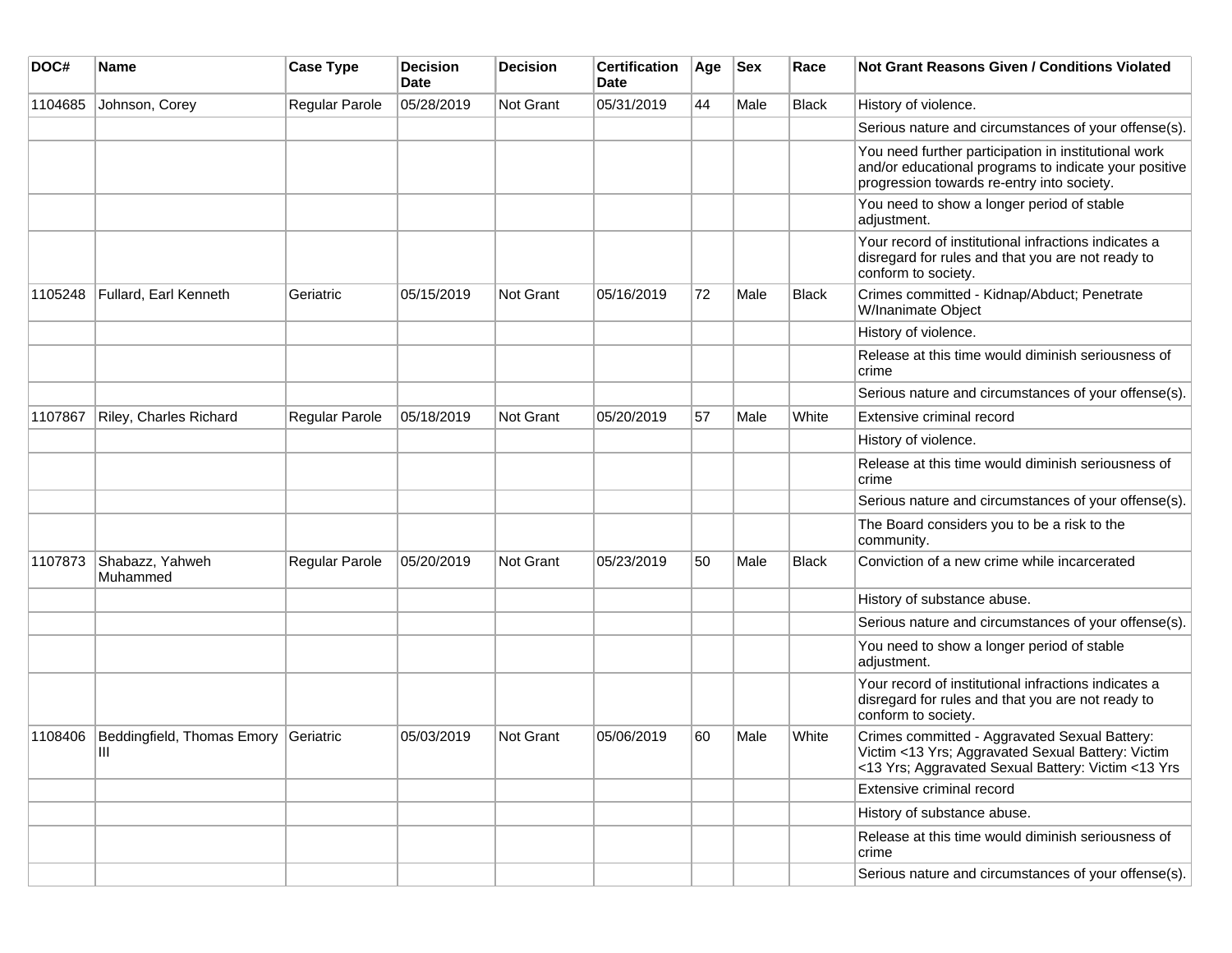| DOC#    | <b>Name</b>                | <b>Case Type</b> | Decision<br><b>Date</b> | <b>Decision</b>  | <b>Certification</b><br>Date | Age | <b>Sex</b> | Race         | Not Grant Reasons Given / Conditions Violated                                                                                                        |
|---------|----------------------------|------------------|-------------------------|------------------|------------------------------|-----|------------|--------------|------------------------------------------------------------------------------------------------------------------------------------------------------|
| 1108406 | Beddingfield, Thomas Emory | Geriatric        | 05/03/2019              | Not Grant        | 05/06/2019                   | 60  | Male       | White        | The Board concludes that you should serve more of<br>your sentence prior to release on parole.                                                       |
|         |                            |                  |                         |                  |                              |     |            |              | The Board considers you to be a risk to the<br>community.                                                                                            |
| 1109051 | Toney, David Lee           | Regular Parole   | 05/01/2019              | Not Grant        | 05/02/2019                   | 51  | Male       | <b>Black</b> | No Interest in Parole                                                                                                                                |
| 1110477 | Johnson, Antonio Danell    | Regular Parole   | 05/11/2019              | Not Grant        | 05/13/2019                   | 44  | Male       | <b>Black</b> | Considering your offense and your institutional<br>records, the Board concludes that you should serve<br>more of your sentence before being paroled. |
|         |                            |                  |                         |                  |                              |     |            |              | Crimes committed - Homicide-1st Degree; Robbery;<br>Use Of Firearm In Felony                                                                         |
|         |                            |                  |                         |                  |                              |     |            |              | History of violence.                                                                                                                                 |
|         |                            |                  |                         |                  |                              |     |            |              | Poor institutional adjustment (for example,<br>motivation/attitude, unfavorable reports, lack of<br>program involvement, etc.)                       |
|         |                            |                  |                         |                  |                              |     |            |              | Serious nature and circumstances of your offense(s).                                                                                                 |
|         |                            |                  |                         |                  |                              |     |            |              | You need to show a longer period of stable<br>adjustment.                                                                                            |
|         |                            |                  |                         |                  |                              |     |            |              | Your record of institutional infractions indicates a<br>disregard for rules and that you are not ready to<br>conform to society.                     |
| 1110780 | Smith, Thomas Earl         | Regular Parole   | 05/28/2019              | Not Grant        | 05/31/2019                   | 76  | Male       | White        | Crimes committed - Sex Assault, Rape; Sex Assault,<br>Rape; Burgl Tools-Possess                                                                      |
|         |                            |                  |                         |                  |                              |     |            |              | Release at this time would diminish seriousness of<br>crime                                                                                          |
|         |                            |                  |                         |                  |                              |     |            |              | Serious nature and circumstances of your offense(s).                                                                                                 |
|         |                            |                  |                         |                  |                              |     |            |              | The Board concludes that you should serve more of<br>your sentence prior to release on parole.                                                       |
| 1111178 | Smith, Joseph Frank        | Geriatric        | 05/28/2019              | <b>Not Grant</b> | 05/29/2019                   | 65  | Male       | White        | Crimes committed - Aggravated Sexual Battery;<br>Penetrate W/Inanimate Object; Forcible Sodomy                                                       |
|         |                            |                  |                         |                  |                              |     |            |              | Extensive criminal record                                                                                                                            |
|         |                            |                  |                         |                  |                              |     |            |              | Serious nature and circumstances of your offense(s).                                                                                                 |
|         |                            |                  |                         |                  |                              |     |            |              | The Board considers you to be a risk to the<br>community.                                                                                            |
| 1111537 | Williams, Jerry F          | Regular Parole   | 05/24/2019              | <b>Not Grant</b> | 05/29/2019                   | 61  | Male       | <b>Black</b> | Crimes committed - Homicide-1st Degree; Malicious<br>Wounding; Breaking And Entering                                                                 |
|         |                            |                  |                         |                  |                              |     |            |              | History of violence.                                                                                                                                 |
|         |                            |                  |                         |                  |                              |     |            |              | Release at this time would diminish seriousness of<br>crime                                                                                          |
|         |                            |                  |                         |                  |                              |     |            |              | Serious nature and circumstances of your offense(s).                                                                                                 |
| 1112051 | Clemson, James Andrew      | Regular Parole   | 05/20/2019              | Not Grant        | 05/21/2019                   | 62  | Male       | White        | Release at this time would diminish seriousness of<br>crime                                                                                          |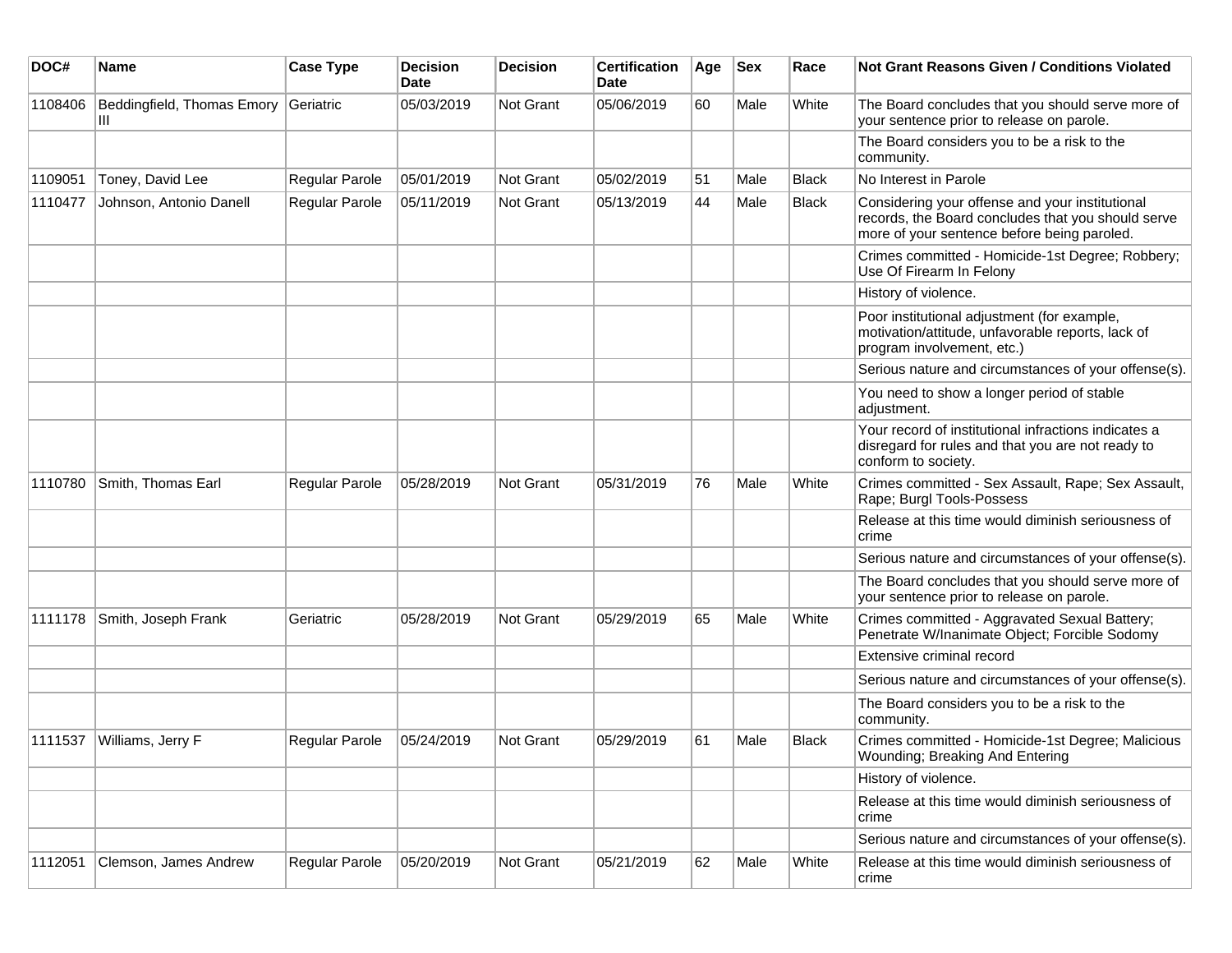| DOC#    | Name                     | <b>Case Type</b>      | <b>Decision</b><br><b>Date</b> | <b>Decision</b> | <b>Certification</b><br><b>Date</b> | Age | <b>Sex</b> | Race         | <b>Not Grant Reasons Given / Conditions Violated</b>                                                                                                  |
|---------|--------------------------|-----------------------|--------------------------------|-----------------|-------------------------------------|-----|------------|--------------|-------------------------------------------------------------------------------------------------------------------------------------------------------|
| 1112051 | Clemson, James Andrew    | Regular Parole        | 05/20/2019                     | Not Grant       | 05/21/2019                          | 62  | Male       | White        | The Board considers you to be a risk to the<br>community.                                                                                             |
| 1112535 | Rivers, Lee James        | Regular Parole        | 05/28/2019                     | Not Grant       | 05/31/2019                          | 46  | Male       | <b>Black</b> | No Interest in Parole                                                                                                                                 |
| 1113486 | Muhammad, Willard Mutaal | Regular Parole        | 05/16/2019                     | Not Grant       | 05/20/2019                          | 62  | Male       | <b>Black</b> | History of substance abuse.                                                                                                                           |
|         |                          |                       |                                |                 |                                     |     |            |              | History of violence.                                                                                                                                  |
|         |                          |                       |                                |                 |                                     |     |            |              | Release at this time would diminish seriousness of<br>crime                                                                                           |
|         |                          |                       |                                |                 |                                     |     |            |              | Serious nature and circumstances of your offense(s).                                                                                                  |
|         |                          |                       |                                |                 |                                     |     |            |              | The Board considers you to be a risk to the<br>community.                                                                                             |
| 1113860 | Sanford, Arthur Lee      | Geriatric             | 05/14/2019                     | Not Grant       | 05/16/2019                          | 66  | Male       | <b>Black</b> | Crimes committed - Murder: 2nd Degree                                                                                                                 |
|         |                          |                       |                                |                 |                                     |     |            |              | History of violence.                                                                                                                                  |
|         |                          |                       |                                |                 |                                     |     |            |              | Release at this time would diminish seriousness of<br>crime                                                                                           |
| 1114910 | Bibbs, Kenneth           | Regular Parole        | 05/28/2019                     | Not Grant       | 05/30/2019                          | 55  | Male       | <b>Black</b> | History of violence.                                                                                                                                  |
|         |                          |                       |                                |                 |                                     |     |            |              | Release at this time would diminish seriousness of<br>crime                                                                                           |
|         |                          |                       |                                |                 |                                     |     |            |              | Serious nature and circumstances of your offense(s).                                                                                                  |
| 1115175 | Wright, Clarence Lee     | <b>Regular Parole</b> | 05/11/2019                     | Not Grant       | 05/13/2019                          | 62  | Male       | <b>Black</b> | Crimes committed - Kidnap/Abduct; Kidnap/Abduct;<br>Abduction: By Force, Intimidation Or Deception                                                    |
|         |                          |                       |                                |                 |                                     |     |            |              | History of violence.                                                                                                                                  |
|         |                          |                       |                                |                 |                                     |     |            |              | Your prior failure(s) and/or convictions while under<br>community supervision indicate that you are unlikely<br>to comply with conditions of release. |
| 1115743 | Tyree, Willie Carl       | Regular Parole        | 05/15/2019                     | Not Grant       | 05/16/2019                          | 44  | Male       | <b>Black</b> | Considering your offense and your institutional<br>records, the Board concludes that you should serve<br>more of your sentence before being paroled.  |
|         |                          |                       |                                |                 |                                     |     |            |              | Crimes committed - Robbery; Robbery: On Or Near<br>Street; Drugs: Possess Sch I Or li                                                                 |
|         |                          |                       |                                |                 |                                     |     |            |              | Extensive criminal record                                                                                                                             |
|         |                          |                       |                                |                 |                                     |     |            |              | History of substance abuse.                                                                                                                           |
|         |                          |                       |                                |                 |                                     |     |            |              | Release at this time would diminish seriousness of<br>crime                                                                                           |
|         |                          |                       |                                |                 |                                     |     |            |              | The Board considers you to be a risk to the<br>community.                                                                                             |
|         |                          |                       |                                |                 |                                     |     |            |              | Your prior failure(s) and/or convictions while under<br>community supervision indicate that you are unlikely<br>to comply with conditions of release. |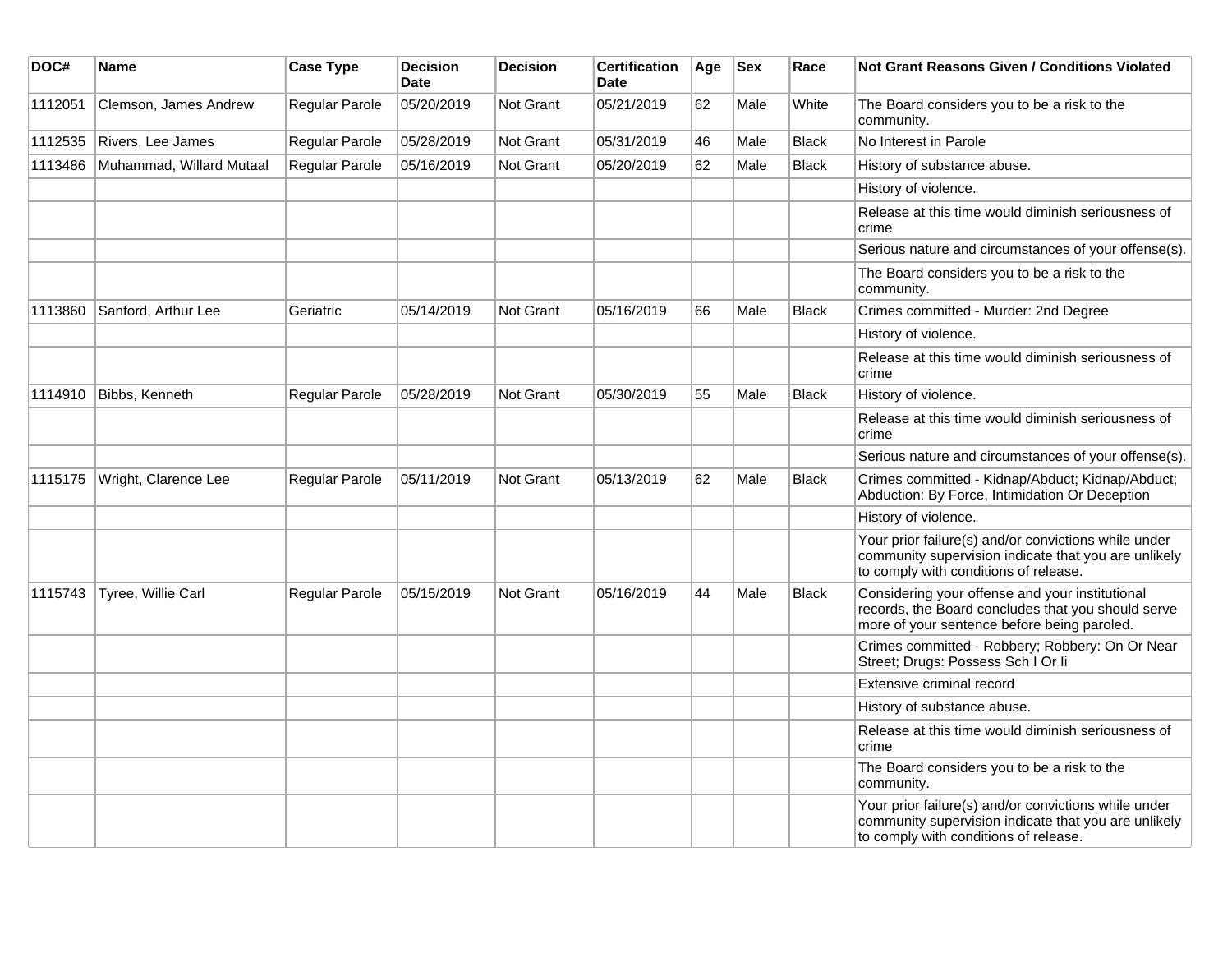| DOC#    | Name                            | <b>Case Type</b> | <b>Decision</b><br>Date | <b>Decision</b> | <b>Certification</b><br>Date | Age | <b>Sex</b> | Race         | <b>Not Grant Reasons Given / Conditions Violated</b>                                                                                                  |
|---------|---------------------------------|------------------|-------------------------|-----------------|------------------------------|-----|------------|--------------|-------------------------------------------------------------------------------------------------------------------------------------------------------|
| 1115743 | Tyree, Willie Carl              | Regular Parole   | 05/15/2019              | Not Grant       | 05/16/2019                   | 44  | Male       | <b>Black</b> | Your record of institutional infractions indicates a<br>disregard for rules and that you are not ready to<br>conform to society.                      |
| 1116311 | Day, Robert Lee                 | Regular Parole   | 05/28/2019              | Not Grant       | 05/31/2019                   | 51  | Male       | <b>Black</b> | Crimes committed - Kidnap/Abduct; Sex Assault,<br>Rape; Robbery                                                                                       |
|         |                                 |                  |                         |                 |                              |     |            |              | History of violence.                                                                                                                                  |
|         |                                 |                  |                         |                 |                              |     |            |              | Release at this time would diminish seriousness of<br>crime                                                                                           |
|         |                                 |                  |                         |                 |                              |     |            |              | Serious nature and circumstances of your offense(s).                                                                                                  |
|         |                                 |                  |                         |                 |                              |     |            |              | Your prior failure(s) and/or convictions while under<br>community supervision indicate that you are unlikely<br>to comply with conditions of release. |
|         |                                 |                  |                         |                 |                              |     |            |              | Your record indicates a serious disregard for the<br>property rights of others.                                                                       |
| 1116333 | Baines, Ryan Christop           | Regular Parole   | 05/15/2019              | Not Grant       | 05/16/2019                   | 50  | Male       | <b>Black</b> | No Interest in Parole                                                                                                                                 |
| 1116695 | Bane, Robert Allen              | Regular Parole   | 05/14/2019              | Not Grant       | 05/16/2019                   | 55  | Male       | White        | Crimes committed - Homicide/Murder; Homicide-<br>Attempted; Burglary                                                                                  |
|         |                                 |                  |                         |                 |                              |     |            |              | Release at this time would diminish seriousness of<br>crime                                                                                           |
|         |                                 |                  |                         |                 |                              |     |            |              | Serious nature and circumstances of your offense(s).                                                                                                  |
| 1118194 | Braxton, Christopher<br>Darlawn | Regular Parole   | 05/13/2019              | Not Grant       | 05/16/2019                   | 53  | Male       | <b>Black</b> | Considering your offense and your institutional<br>records, the Board concludes that you should serve<br>more of your sentence before being paroled.  |
|         |                                 |                  |                         |                 |                              |     |            |              | Extensive criminal record                                                                                                                             |
|         |                                 |                  |                         |                 |                              |     |            |              | History of violence.                                                                                                                                  |
|         |                                 |                  |                         |                 |                              |     |            |              | Poor institutional adjustment (for example,<br>motivation/attitude, unfavorable reports, lack of<br>program involvement, etc.)                        |
|         |                                 |                  |                         |                 |                              |     |            |              | Serious nature and circumstances of your offense(s).                                                                                                  |
|         |                                 |                  |                         |                 |                              |     |            |              | You need to show a longer period of stable<br>adjustment.                                                                                             |
|         |                                 |                  |                         |                 |                              |     |            |              | Your prior failure(s) and/or convictions while under<br>community supervision indicate that you are unlikely<br>to comply with conditions of release. |
| 1118821 | Gause, Herbert                  | Regular Parole   | 05/02/2019              | Not Grant       | 05/03/2019                   | 67  | Male       | Black        | Extensive criminal record                                                                                                                             |
|         |                                 |                  |                         |                 |                              |     |            |              | History of violence.                                                                                                                                  |
|         |                                 |                  |                         |                 |                              |     |            |              | Release at this time would diminish seriousness of<br>crime                                                                                           |
|         |                                 |                  |                         |                 |                              |     |            |              | Serious nature and circumstances of your offense(s).                                                                                                  |
|         |                                 |                  |                         |                 |                              |     |            |              | The Board considers you to be a risk to the<br>community.                                                                                             |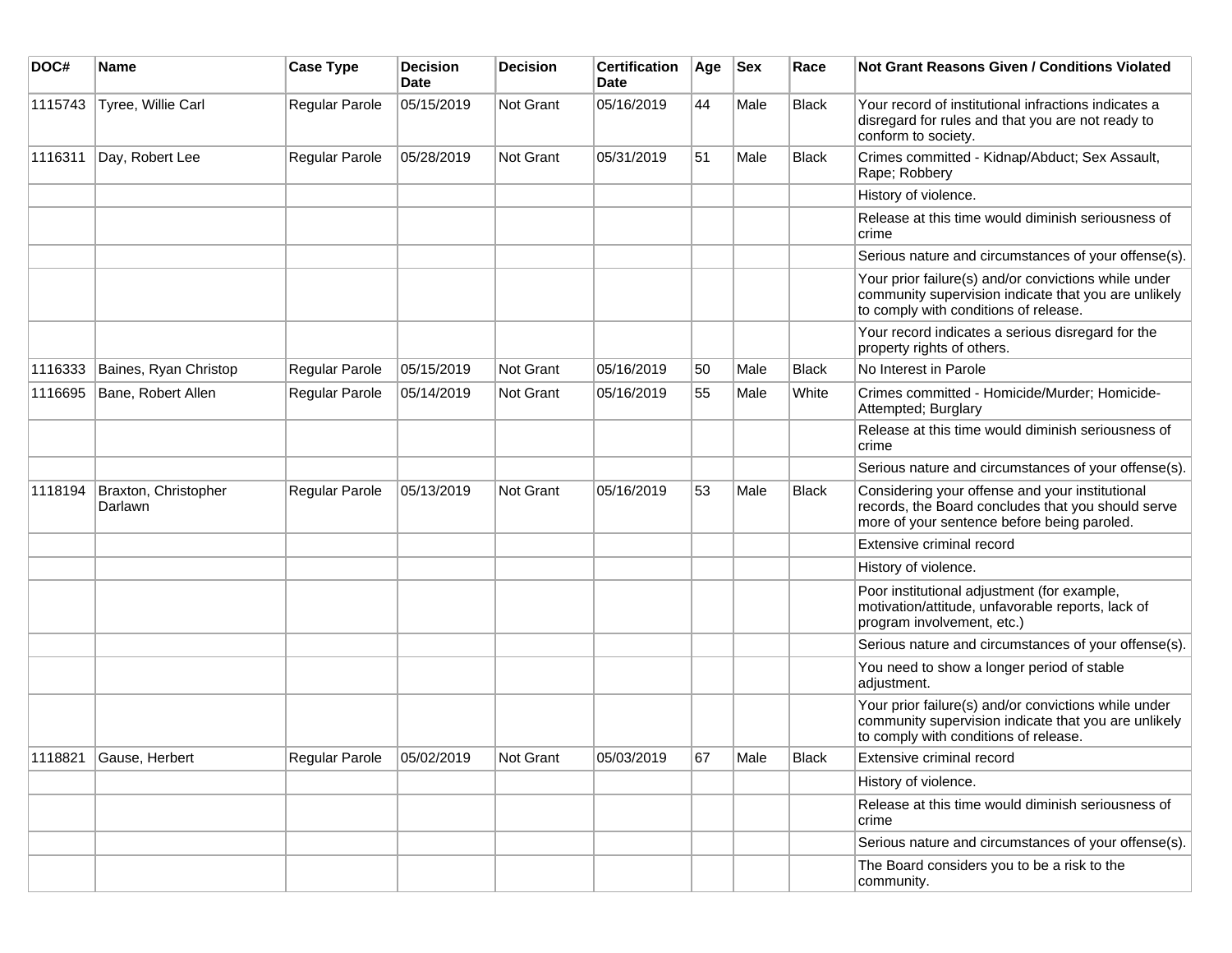| DOC#    | Name                    | <b>Case Type</b> | <b>Decision</b><br>Date | <b>Decision</b> | <b>Certification</b><br><b>Date</b> | Age | <b>Sex</b> | Race         | Not Grant Reasons Given / Conditions Violated                                                                                                               |
|---------|-------------------------|------------------|-------------------------|-----------------|-------------------------------------|-----|------------|--------------|-------------------------------------------------------------------------------------------------------------------------------------------------------------|
| 1119817 | Cox, Keith Lynorris     | Regular Parole   | 05/09/2019              | Not Grant       | 05/10/2019                          | 52  | Male       | <b>Black</b> | Considering your offense and your institutional<br>records, the Board concludes that you should serve<br>more of your sentence before being paroled.        |
|         |                         |                  |                         |                 |                                     |     |            |              | Crimes committed - Homicide/Murder; Homicide-<br>Capital; Robbery                                                                                           |
|         |                         |                  |                         |                 |                                     |     |            |              | History of violence.                                                                                                                                        |
|         |                         |                  |                         |                 |                                     |     |            |              | Release at this time would diminish seriousness of<br>crime                                                                                                 |
|         |                         |                  |                         |                 |                                     |     |            |              | Serious nature and circumstances of your offense(s).                                                                                                        |
|         |                         |                  |                         |                 |                                     |     |            |              | The Board considers you to be a risk to the<br>community.                                                                                                   |
| 1122447 | Davis, James Henry      | Geriatric        | 05/14/2019              | Not Grant       | 05/16/2019                          | 62  | Male       | Black        | Crimes committed - Robbery; Statutory Burglary;<br>Larc-Grand                                                                                               |
|         |                         |                  |                         |                 |                                     |     |            |              | Extensive criminal record                                                                                                                                   |
|         |                         |                  |                         |                 |                                     |     |            |              | Release at this time would diminish seriousness of<br>crime                                                                                                 |
|         |                         |                  |                         |                 |                                     |     |            |              | Serious nature and circumstances of your offense(s).                                                                                                        |
| 1123080 | King, Theodore Mckinley | Regular Parole   | 05/27/2019              | Not Grant       | 05/30/2019                          | 52  | Male       | <b>Black</b> | Extensive criminal record                                                                                                                                   |
|         |                         |                  |                         |                 |                                     |     |            |              | History of violence.                                                                                                                                        |
|         |                         |                  |                         |                 |                                     |     |            |              | You need further participation in institutional work<br>and/or educational programs to indicate your positive<br>progression towards re-entry into society. |
| 1123352 | Marcotte, Alan John     | Regular Parole   | 05/10/2019              | Not Grant       | 05/10/2019                          | 52  | Male       | White        | Crimes committed - Homicide-1st Degree; Statutory<br>Burglary; Larc-Grand                                                                                   |
|         |                         |                  |                         |                 |                                     |     |            |              | Extensive criminal record                                                                                                                                   |
|         |                         |                  |                         |                 |                                     |     |            |              | Serious nature and circumstances of your offense(s).                                                                                                        |
|         |                         |                  |                         |                 |                                     |     |            |              | The Board considers you to be a risk to the<br>community.                                                                                                   |
|         |                         |                  |                         |                 |                                     |     |            |              | Your prior failure(s) and/or convictions while under<br>community supervision indicate that you are unlikely<br>to comply with conditions of release.       |
| 1125731 | Shaver, Alan Lee        | Regular Parole   | 05/22/2019              | Not Grant       | 05/29/2019                          | 54  | Male       | White        | Extensive criminal record                                                                                                                                   |
|         |                         |                  |                         |                 |                                     |     |            |              | History of violence.                                                                                                                                        |
|         |                         |                  |                         |                 |                                     |     |            |              | Serious nature and circumstances of your offense(s).                                                                                                        |
|         |                         |                  |                         |                 |                                     |     |            |              | The Board concludes that you should serve more of<br>your sentence prior to release on parole.                                                              |
|         |                         |                  |                         |                 |                                     |     |            |              | The Board considers you to be a risk to the<br>community.                                                                                                   |
|         |                         |                  |                         |                 |                                     |     |            |              | You need to show a longer period of stable<br>adjustment.                                                                                                   |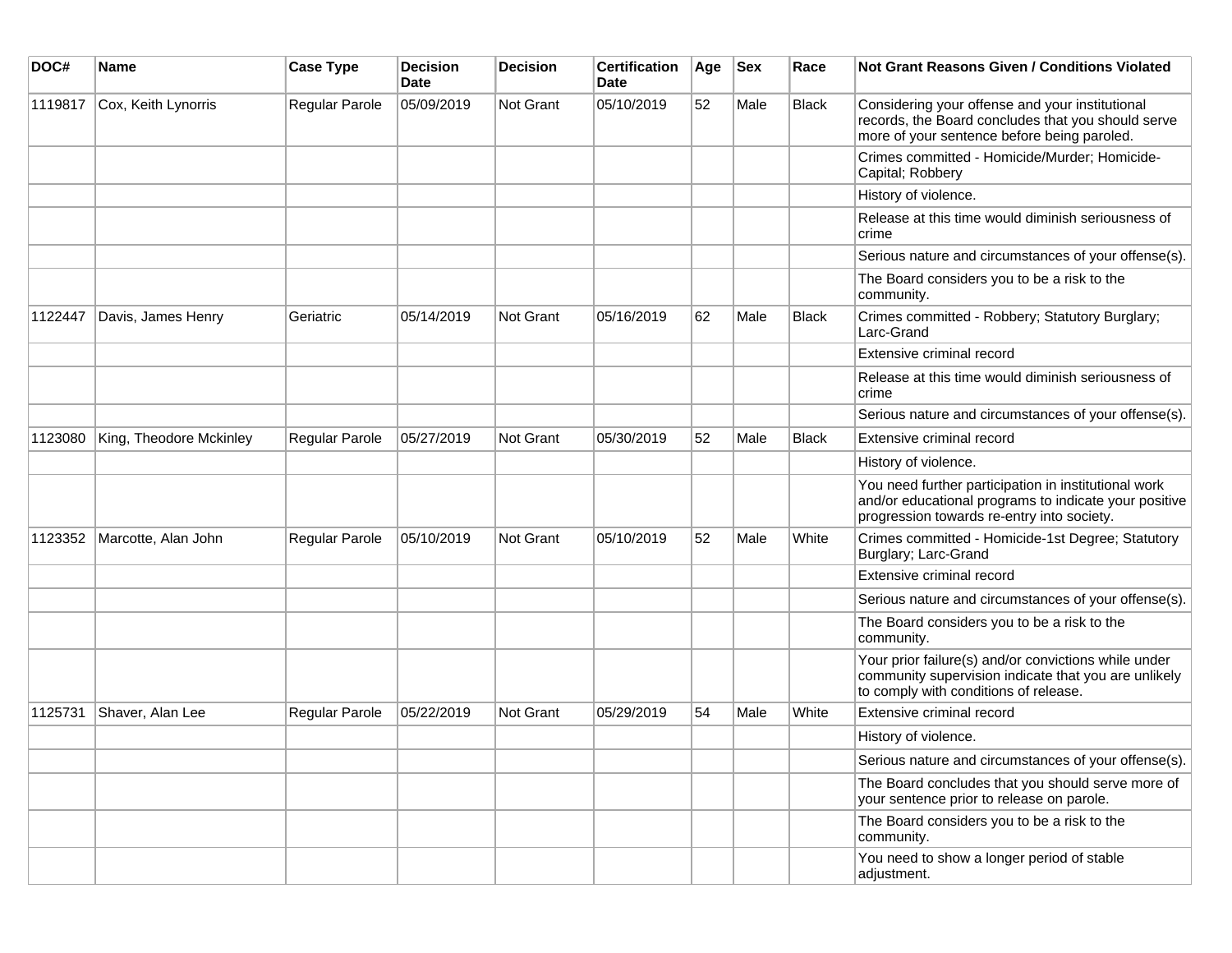| DOC#    | Name                           | <b>Case Type</b>      | <b>Decision</b><br><b>Date</b> | <b>Decision</b> | <b>Certification</b><br>Date | Age | <b>Sex</b> | Race         | <b>Not Grant Reasons Given / Conditions Violated</b>                                                                                                  |
|---------|--------------------------------|-----------------------|--------------------------------|-----------------|------------------------------|-----|------------|--------------|-------------------------------------------------------------------------------------------------------------------------------------------------------|
| 1125731 | Shaver, Alan Lee               | Regular Parole        | 05/22/2019                     | Not Grant       | 05/29/2019                   | 54  | Male       | White        | Your prior failure(s) and/or convictions while under<br>community supervision indicate that you are unlikely<br>to comply with conditions of release. |
|         |                                |                       |                                |                 |                              |     |            |              | Your record indicates a serious disregard for the<br>property rights of others.                                                                       |
| 1126196 | Williams, Jermaine D           | Regular Parole        | 05/15/2019                     | Not Grant       | 05/16/2019                   | 44  | Male       | <b>Black</b> | Extensive criminal record                                                                                                                             |
|         |                                |                       |                                |                 |                              |     |            |              | History of violence.                                                                                                                                  |
|         |                                |                       |                                |                 |                              |     |            |              | Release at this time would diminish seriousness of<br>crime                                                                                           |
|         |                                |                       |                                |                 |                              |     |            |              | Serious nature and circumstances of your offense(s).                                                                                                  |
|         |                                |                       |                                |                 |                              |     |            |              | The Board considers you to be a risk to the<br>community.                                                                                             |
| 1127471 | Preston, Bobby Lewis           | Regular Parole        | 05/28/2019                     | Not Grant       | 05/31/2019                   | 56  | Male       | <b>Black</b> | Conviction of a new crime while incarcerated                                                                                                          |
|         |                                |                       |                                |                 |                              |     |            |              | Crimes committed - Homicide/Murder; Assault: By<br>Inmate, Probationer, Etc On Employee; Assault &<br><b>Battery - Family Member</b>                  |
|         |                                |                       |                                |                 |                              |     |            |              | Extensive criminal record                                                                                                                             |
|         |                                |                       |                                |                 |                              |     |            |              | History of substance abuse.                                                                                                                           |
|         |                                |                       |                                |                 |                              |     |            |              | History of violence.                                                                                                                                  |
|         |                                |                       |                                |                 |                              |     |            |              | Serious nature and circumstances of your offense(s).                                                                                                  |
|         |                                |                       |                                |                 |                              |     |            |              | The Board concludes that you should serve more of<br>your sentence prior to release on parole.                                                        |
|         |                                |                       |                                |                 |                              |     |            |              | Your prior failure(s) and/or convictions while under<br>community supervision indicate that you are unlikely<br>to comply with conditions of release. |
| 1128773 | Watkins, Rickie J              | Regular Parole        | 05/23/2019                     | Not Grant       | 05/29/2019                   | 54  | Male       | <b>Black</b> | Extensive criminal record                                                                                                                             |
|         |                                |                       |                                |                 |                              |     |            |              | History of violence.                                                                                                                                  |
|         |                                |                       |                                |                 |                              |     |            |              | Release at this time would diminish seriousness of<br>crime                                                                                           |
|         |                                |                       |                                |                 |                              |     |            |              | Serious nature and circumstances of your offense(s).                                                                                                  |
|         |                                |                       |                                |                 |                              |     |            |              | The Board considers you to be a risk to the<br>community.                                                                                             |
|         | 1128856 Lawrence, Aubrey Kenny | <b>Regular Parole</b> | 05/08/2019                     | Not Grant       | 05/09/2019                   | 48  | Male       | Black        | Release at this time would diminish seriousness of<br>crime                                                                                           |
|         |                                |                       |                                |                 |                              |     |            |              | Serious nature and circumstances of your offense(s).                                                                                                  |
|         |                                |                       |                                |                 |                              |     |            |              | The Board concludes that you should serve more of<br>your sentence prior to release on parole.                                                        |
|         |                                |                       |                                |                 |                              |     |            |              | The Board considers you to be a risk to the<br>community.                                                                                             |
|         | 1130252 Cole, Alan Lamar       | Regular Parole        | 05/29/2019                     | Not Grant       | 05/31/2019                   | 50  | Male       | <b>Black</b> | History of substance abuse.                                                                                                                           |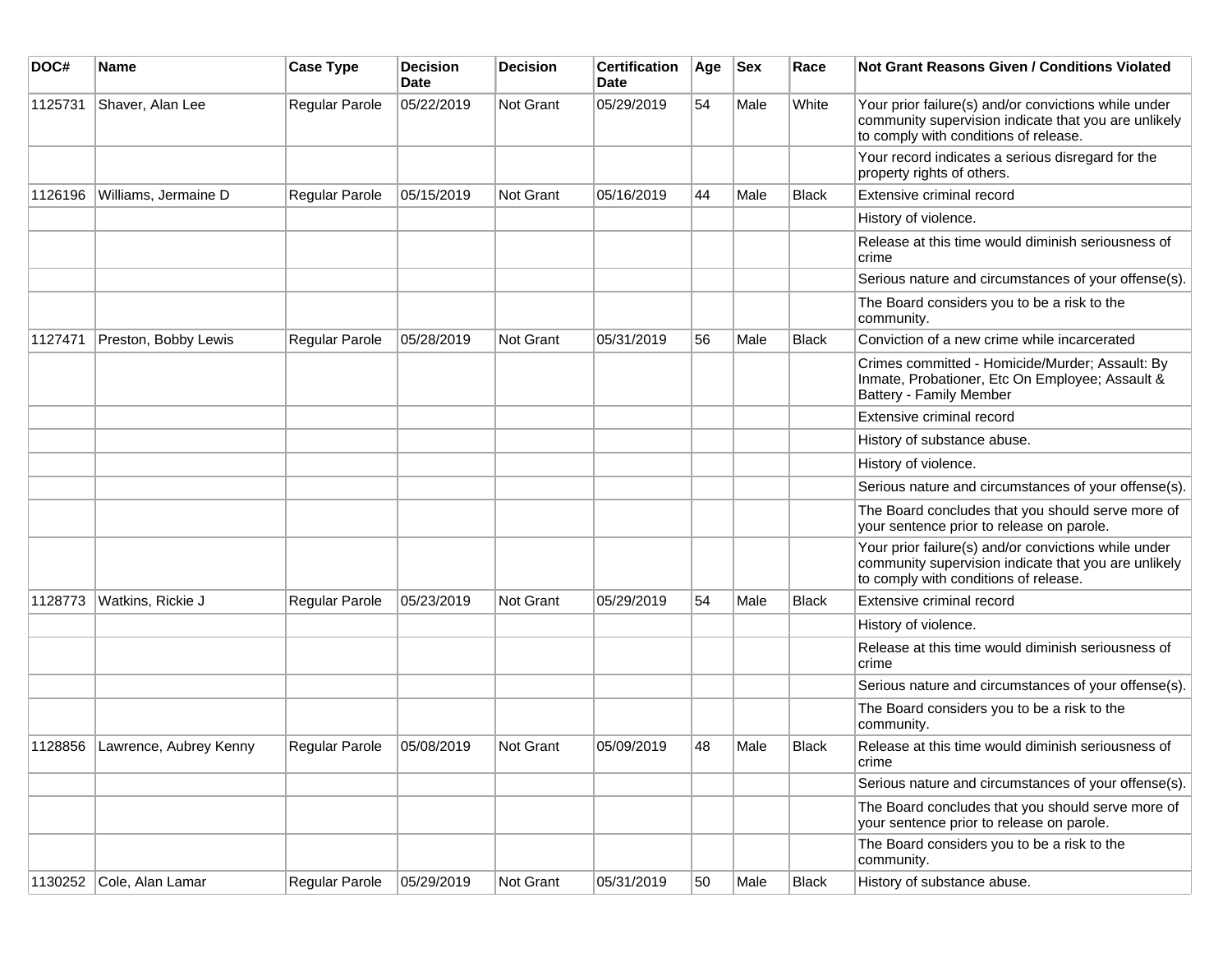| DOC#    | Name                     | <b>Case Type</b> | <b>Decision</b><br>Date | <b>Decision</b> | <b>Certification</b><br>Date | Age | <b>Sex</b> | Race         | <b>Not Grant Reasons Given / Conditions Violated</b>                                                                                                        |
|---------|--------------------------|------------------|-------------------------|-----------------|------------------------------|-----|------------|--------------|-------------------------------------------------------------------------------------------------------------------------------------------------------------|
| 1130252 | Cole, Alan Lamar         | Regular Parole   | 05/29/2019              | Not Grant       | 05/31/2019                   | 50  | Male       | <b>Black</b> | Release at this time would diminish seriousness of<br>crime                                                                                                 |
|         |                          |                  |                         |                 |                              |     |            |              | Serious nature and circumstances of your offense(s).                                                                                                        |
|         |                          |                  |                         |                 |                              |     |            |              | The Board concludes that you should serve more of<br>your sentence prior to release on parole.                                                              |
|         |                          |                  |                         |                 |                              |     |            |              | The Board considers you to be a risk to the<br>community.                                                                                                   |
|         |                          |                  |                         |                 |                              |     |            |              | Your prior failure(s) and/or convictions while under<br>community supervision indicate that you are unlikely<br>to comply with conditions of release.       |
| 1130790 | Jimenez, Jovino          | Geriatric        | 05/22/2019              | Not Grant       | 05/29/2019                   | 61  | Male       | White        | Crimes committed - Sex Assault, Rape; Sex Assault,<br>Rape; Sex Assault, Rape                                                                               |
|         |                          |                  |                         |                 |                              |     |            |              | Release at this time would diminish seriousness of<br>crime                                                                                                 |
|         |                          |                  |                         |                 |                              |     |            |              | The Board considers you to be a risk to the<br>community.                                                                                                   |
| 1130856 | Moore, Dwan Jose         | Regular Parole   | 05/16/2019              | Not Grant       | 05/20/2019                   | 65  | Male       | <b>Black</b> | History of violence.                                                                                                                                        |
|         |                          |                  |                         |                 |                              |     |            |              | Release at this time would diminish seriousness of<br>crime                                                                                                 |
|         |                          |                  |                         |                 |                              |     |            |              | Serious nature and circumstances of your offense(s).                                                                                                        |
|         |                          |                  |                         |                 |                              |     |            |              | You need further participation in institutional work<br>and/or educational programs to indicate your positive<br>progression towards re-entry into society. |
|         |                          |                  |                         |                 |                              |     |            |              | You need to show a longer period of stable<br>adjustment.                                                                                                   |
| 1131021 | Hanks, Jeffrey Dean      | Geriatric        | 05/24/2019              | Not Grant       | 05/29/2019                   | 60  | Male       | White        | History of substance abuse.                                                                                                                                 |
|         |                          |                  |                         |                 |                              |     |            |              | History of violence.                                                                                                                                        |
|         |                          |                  |                         |                 |                              |     |            |              | Release at this time would diminish seriousness of<br>crime                                                                                                 |
|         |                          |                  |                         |                 |                              |     |            |              | Serious nature and circumstances of your offense(s).                                                                                                        |
|         |                          |                  |                         |                 |                              |     |            |              | The Board considers you to be a risk to the<br>community.                                                                                                   |
| 1132205 | Stratton, Antonio Lamont | Regular Parole   | 05/20/2019              | Not Grant       | 05/21/2019                   | 45  | Male       | <b>Black</b> | Considering your offense and your institutional<br>records, the Board concludes that you should serve<br>more of your sentence before being paroled.        |
|         |                          |                  |                         |                 |                              |     |            |              | Crimes committed - Homicide-1st Degree                                                                                                                      |
|         |                          |                  |                         |                 |                              |     |            |              | Release at this time would diminish seriousness of<br>crime                                                                                                 |
| 1132266 | Hall, Charles Thomas     | Regular Parole   | 05/09/2019              | Not Grant       | 05/13/2019                   | 62  | Male       | White        | Extensive criminal record                                                                                                                                   |
|         |                          |                  |                         |                 |                              |     |            |              | History of substance abuse.                                                                                                                                 |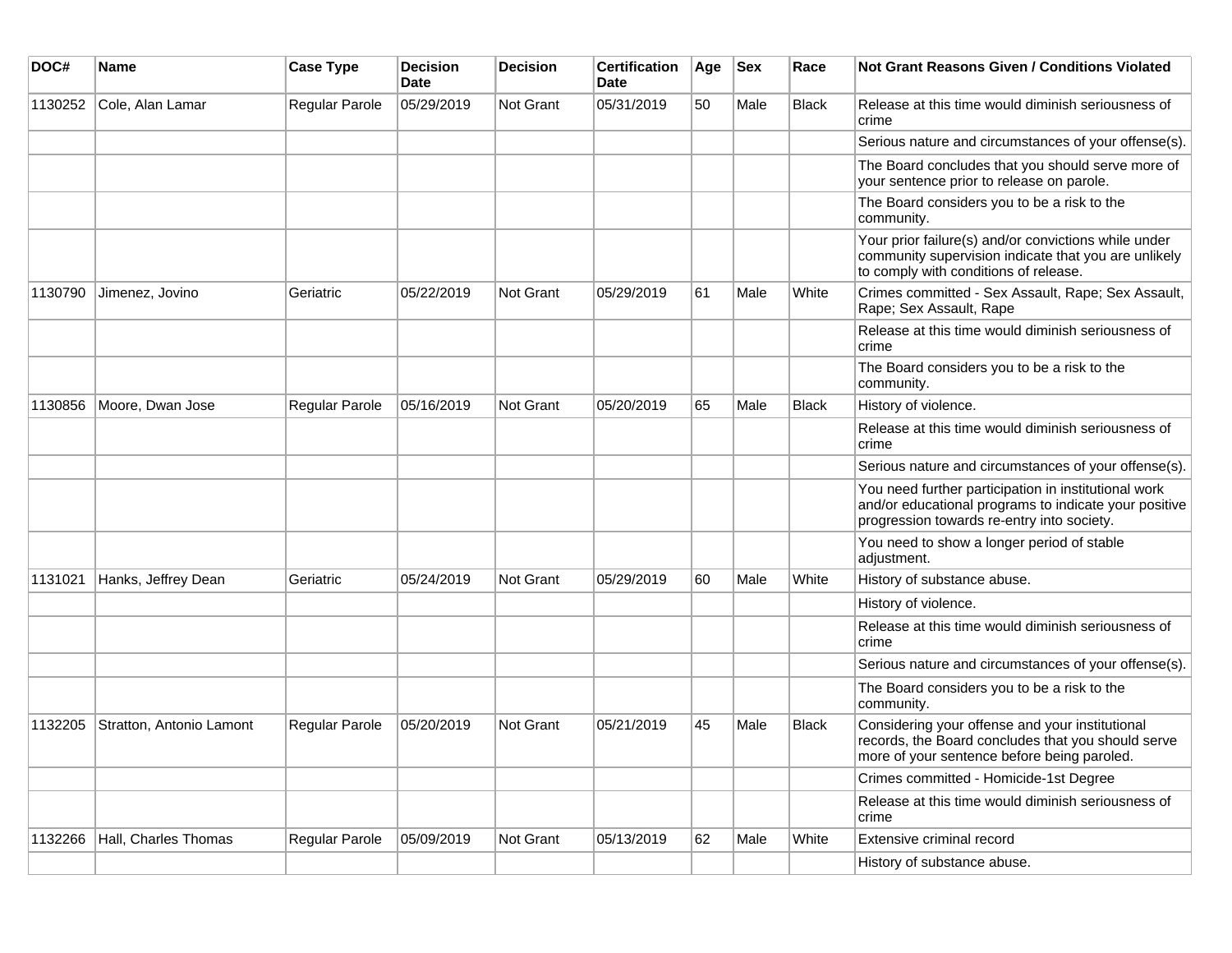| DOC#    | Name                   | <b>Case Type</b>      | <b>Decision</b><br><b>Date</b> | <b>Decision</b>  | <b>Certification</b><br>Date | Age | <b>Sex</b>   | Race         | Not Grant Reasons Given / Conditions Violated                                                                                                         |
|---------|------------------------|-----------------------|--------------------------------|------------------|------------------------------|-----|--------------|--------------|-------------------------------------------------------------------------------------------------------------------------------------------------------|
| 1132266 | Hall, Charles Thomas   | Regular Parole        | 05/09/2019                     | Not Grant        | 05/13/2019                   | 62  | Male         | White        | Release at this time would diminish seriousness of<br>crime                                                                                           |
|         |                        |                       |                                |                  |                              |     |              |              | Serious nature and circumstances of your offense(s).                                                                                                  |
|         |                        |                       |                                |                  |                              |     |              |              | The Board concludes that you should serve more of<br>your sentence prior to release on parole.                                                        |
|         |                        |                       |                                |                  |                              |     |              |              | The Board considers you to be a risk to the<br>community.                                                                                             |
| 1132609 | Derricott, Marvin Todd | Regular Parole        | 05/04/2019                     | <b>Not Grant</b> | 05/06/2019                   | 54  | Male         | <b>Black</b> | Serious nature and circumstances of your offense(s).                                                                                                  |
|         |                        |                       |                                |                  |                              |     |              |              | The Board concludes that you should serve more of<br>your sentence prior to release on parole.                                                        |
|         |                        |                       |                                |                  |                              |     |              |              | Your prior failure(s) and/or convictions while under<br>community supervision indicate that you are unlikely<br>to comply with conditions of release. |
| 1133657 | Smith, Charles Frank   | <b>Regular Parole</b> | 05/13/2019                     | <b>Not Grant</b> | 05/16/2019                   | 60  | Male         | <b>Black</b> | Crimes committed - Homicide-1st Degree; Malicious<br>Wounding; Breaking And Entering                                                                  |
|         |                        |                       |                                |                  |                              |     |              |              | Release at this time would diminish seriousness of<br>crime                                                                                           |
|         |                        |                       |                                |                  |                              |     |              |              | Serious nature and circumstances of your offense(s).                                                                                                  |
|         |                        |                       |                                |                  |                              |     |              |              | The Board considers you to be a risk to the<br>community.                                                                                             |
|         |                        |                       |                                |                  |                              |     |              |              | Your record indicates a serious disregard for the<br>property rights of others.                                                                       |
| 1134243 | Larson, Stephen J      | Regular Parole        | 05/14/2019                     | <b>Not Grant</b> | 05/16/2019                   | 63  | Male         | White        | Other                                                                                                                                                 |
|         |                        |                       |                                |                  |                              |     |              |              | Release at this time would diminish seriousness of<br>crime                                                                                           |
|         |                        |                       |                                |                  |                              |     |              |              | Serious nature and circumstances of your offense(s).                                                                                                  |
|         |                        |                       |                                |                  |                              |     |              |              | The Board concludes that you should serve more of<br>your sentence prior to release on parole.                                                        |
| 1134725 | Miller, Hazel Teresa   | Regular Parole        | 05/02/2019                     | Not Grant        | 05/03/2019                   | 66  | Female White |              | Release at this time would diminish seriousness of<br>crime                                                                                           |
|         |                        |                       |                                |                  |                              |     |              |              | Serious nature and circumstances of your offense(s).                                                                                                  |
| 1137067 | Hart, Melvin Lee       | Regular Parole        | 05/14/2019                     | Not Grant        | 05/16/2019                   | 58  | Male         | <b>Black</b> | Extensive criminal record                                                                                                                             |
|         |                        |                       |                                |                  |                              |     |              |              | History of violence.                                                                                                                                  |
|         |                        |                       |                                |                  |                              |     |              |              | Release at this time would diminish seriousness of<br>crime                                                                                           |
|         |                        |                       |                                |                  |                              |     |              |              | Serious nature and circumstances of your offense(s).                                                                                                  |
|         |                        |                       |                                |                  |                              |     |              |              | The Board concludes that you should serve more of<br>your sentence prior to release on parole.                                                        |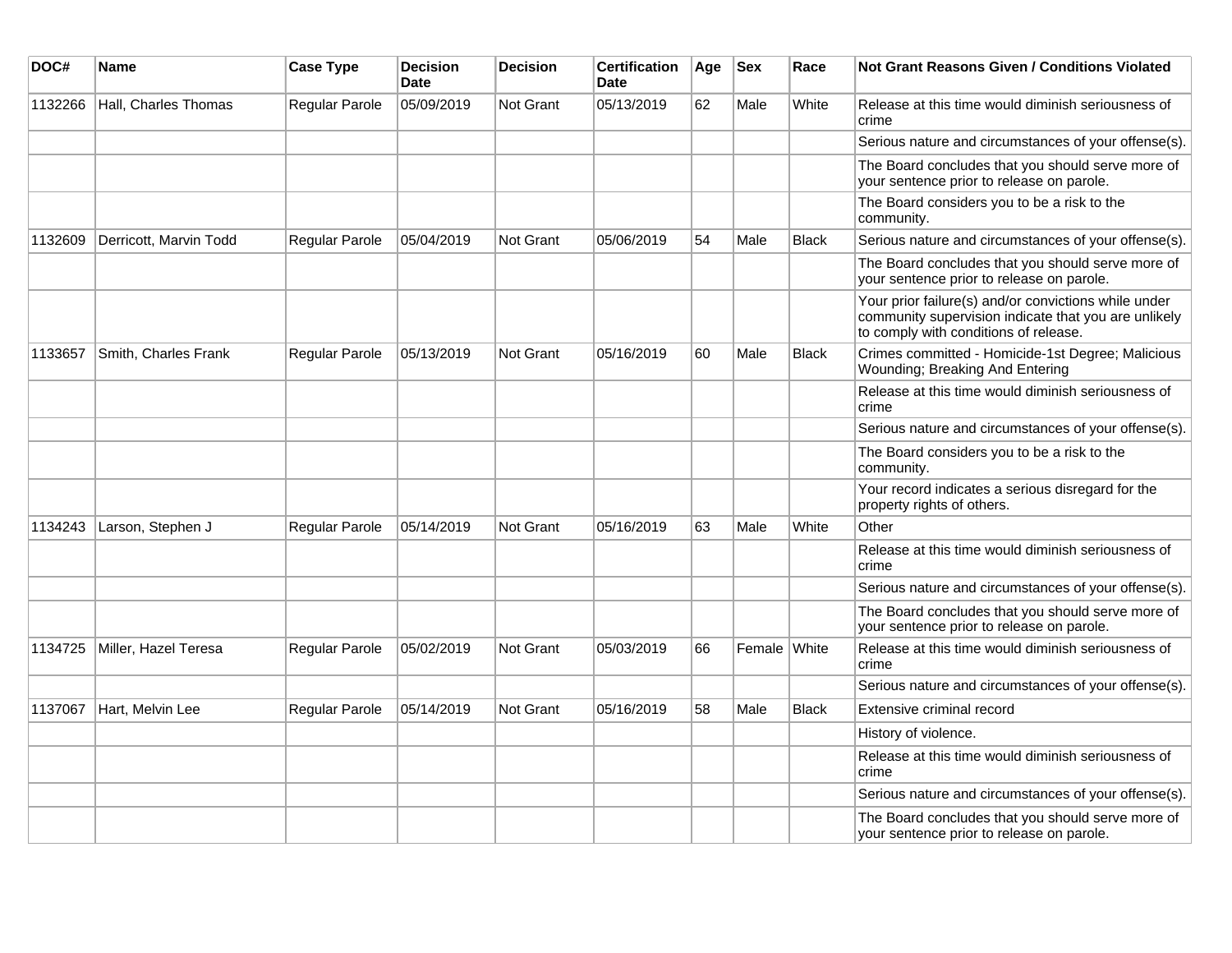| DOC#    | <b>Name</b>                   | <b>Case Type</b>      | <b>Decision</b><br>Date | <b>Decision</b> | <b>Certification</b><br>Date | Age | <b>Sex</b> | Race         | Not Grant Reasons Given / Conditions Violated                                                                                                         |
|---------|-------------------------------|-----------------------|-------------------------|-----------------|------------------------------|-----|------------|--------------|-------------------------------------------------------------------------------------------------------------------------------------------------------|
| 1137067 | Hart, Melvin Lee              | Regular Parole        | 05/14/2019              | Not Grant       | 05/16/2019                   | 58  | Male       | <b>Black</b> | Your prior failure(s) and/or convictions while under<br>community supervision indicate that you are unlikely<br>to comply with conditions of release. |
| 1137517 | Travers, Michael Ervin        | Regular Parole        | 05/24/2019              | Not Grant       | 05/29/2019                   | 60  | Male       | White        | Extensive criminal record                                                                                                                             |
|         |                               |                       |                         |                 |                              |     |            |              | Release at this time would diminish seriousness of<br>crime                                                                                           |
| 1137696 | Newby, Roosevelt Walter       | Geriatric             | 05/24/2019              | Not Grant       | 05/29/2019                   | 65  | Male       | Black        | Crimes committed - Homicide-1st Degree; Heroin-<br>Possess; Cocaine-Possess                                                                           |
|         |                               |                       |                         |                 |                              |     |            |              | Release at this time would diminish seriousness of<br>crime                                                                                           |
|         |                               |                       |                         |                 |                              |     |            |              | Your prior failure(s) and/or convictions while under<br>community supervision indicate that you are unlikely<br>to comply with conditions of release. |
| 1139573 | Mckinzie, Alfred Lee          | Geriatric             | 05/12/2019              | Not Grant       | 05/13/2019                   | 65  | Male       | <b>Black</b> | Extensive criminal record                                                                                                                             |
|         |                               |                       |                         |                 |                              |     |            |              | Serious nature and circumstances of your offense(s).                                                                                                  |
|         |                               |                       |                         |                 |                              |     |            |              | The Board concludes that you should serve more of<br>your sentence prior to release on parole.                                                        |
|         |                               |                       |                         |                 |                              |     |            |              | The Board considers you to be a risk to the<br>community.                                                                                             |
| 1140198 | Spruill, Steven Lamarr        | <b>Regular Parole</b> | 05/30/2019              | Not Grant       | 05/30/2019                   | 63  | Male       | <b>Black</b> | Crimes committed - Sex Assault, Rape; Robbery;<br>Robbery                                                                                             |
|         |                               |                       |                         |                 |                              |     |            |              | Release at this time would diminish seriousness of<br>crime                                                                                           |
|         |                               |                       |                         |                 |                              |     |            |              | Serious nature and circumstances of your offense(s).                                                                                                  |
| 1140230 | David, Michael K              | <b>Board Review</b>   | 05/14/2019              | Not Grant       | 05/17/2019                   | 54  | Male       | <b>Black</b> | Crimes committed - Robbery; Robbery; Robbery                                                                                                          |
|         |                               |                       |                         |                 |                              |     |            |              | Extensive criminal record                                                                                                                             |
|         |                               |                       |                         |                 |                              |     |            |              | History of substance abuse.                                                                                                                           |
|         |                               |                       |                         |                 |                              |     |            |              | Your prior failure(s) and/or convictions while under<br>community supervision indicate that you are unlikely<br>to comply with conditions of release. |
|         |                               |                       |                         |                 |                              |     |            |              | Your record of institutional infractions indicates a<br>disregard for rules and that you are not ready to<br>conform to society.                      |
|         | 1140412   Allen, James Junior | <b>Regular Parole</b> | 05/06/2019              | Not Grant       | 05/08/2019                   | 60  | Male       | <b>Black</b> | Crimes committed - Sex Assault, Rape; Assault;<br><b>Statutory Burglary</b>                                                                           |
|         |                               |                       |                         |                 |                              |     |            |              | Extensive criminal record                                                                                                                             |
|         |                               |                       |                         |                 |                              |     |            |              | History of substance abuse.                                                                                                                           |
|         |                               |                       |                         |                 |                              |     |            |              | History of violence.                                                                                                                                  |
|         |                               |                       |                         |                 |                              |     |            |              | Release at this time would diminish seriousness of<br>crime                                                                                           |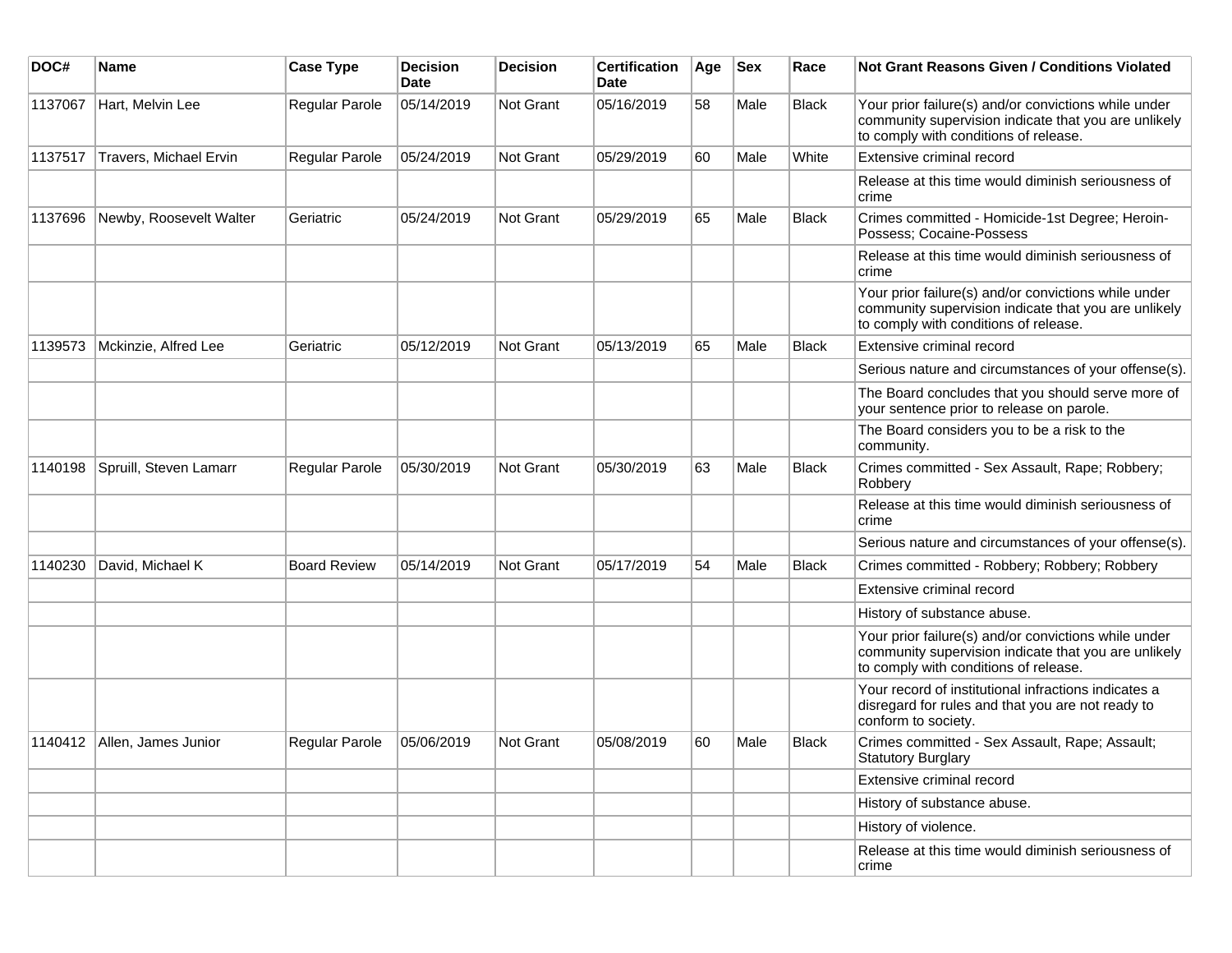| DOC#    | Name                    | <b>Case Type</b>      | <b>Decision</b><br><b>Date</b> | <b>Decision</b>  | <b>Certification</b><br><b>Date</b> | Age | <b>Sex</b> | Race         | <b>Not Grant Reasons Given / Conditions Violated</b>                                                                                                  |
|---------|-------------------------|-----------------------|--------------------------------|------------------|-------------------------------------|-----|------------|--------------|-------------------------------------------------------------------------------------------------------------------------------------------------------|
| 1140412 | Allen, James Junior     | Regular Parole        | 05/06/2019                     | <b>Not Grant</b> | 05/08/2019                          | 60  | Male       | <b>Black</b> | Serious nature and circumstances of your offense(s).                                                                                                  |
|         |                         |                       |                                |                  |                                     |     |            |              | The Board concludes that you should serve more of<br>your sentence prior to release on parole.                                                        |
|         |                         |                       |                                |                  |                                     |     |            |              | Your prior failure(s) and/or convictions while under<br>community supervision indicate that you are unlikely<br>to comply with conditions of release. |
| 1140531 | Scott, Raymond Randolph | Geriatric             | 05/20/2019                     | Not Grant        | 05/21/2019                          | 61  | Male       | Black        | Crimes committed - Sex Assault, Rape; Sex Assault,<br>Rape; Robbery                                                                                   |
|         |                         |                       |                                |                  |                                     |     |            |              | Extensive criminal record                                                                                                                             |
|         |                         |                       |                                |                  |                                     |     |            |              | History of violence.                                                                                                                                  |
|         |                         |                       |                                |                  |                                     |     |            |              | Release at this time would diminish seriousness of<br>crime                                                                                           |
|         |                         |                       |                                |                  |                                     |     |            |              | Serious nature and circumstances of your offense(s).                                                                                                  |
|         |                         |                       |                                |                  |                                     |     |            |              | The Board considers you to be a risk to the<br>community.                                                                                             |
| 1140604 | Dickens, Van Morrison   | <b>Regular Parole</b> | 05/30/2019                     | <b>Not Grant</b> | 05/31/2019                          | 46  | Male       | <b>Black</b> | Considering your offense and your institutional<br>records, the Board concludes that you should serve<br>more of your sentence before being paroled.  |
|         |                         |                       |                                |                  |                                     |     |            |              | Crimes committed - Homicide-Capital; Robbery;<br>Larc-Grand                                                                                           |
|         |                         |                       |                                |                  |                                     |     |            |              | History of substance abuse.                                                                                                                           |
|         |                         |                       |                                |                  |                                     |     |            |              | Release at this time would diminish seriousness of<br>crime                                                                                           |
|         |                         |                       |                                |                  |                                     |     |            |              | Serious nature and circumstances of your offense(s).                                                                                                  |
|         |                         |                       |                                |                  |                                     |     |            |              | The Board concludes that you should serve more of<br>your sentence prior to release on parole.                                                        |
| 1141319 | Davis, Noah             | Regular Parole        | 05/18/2019                     | <b>Not Grant</b> | 05/20/2019                          | 53  | Male       | <b>Black</b> | Crimes committed - Homicide/Murder; Abduct-No<br>Ransom Or Asslt; Robbery                                                                             |
|         |                         |                       |                                |                  |                                     |     |            |              | History of violence.                                                                                                                                  |
|         |                         |                       |                                |                  |                                     |     |            |              | Serious nature and circumstances of your offense(s).                                                                                                  |
| 1141865 | Butler, Samuel Ray      | Regular Parole        | 05/08/2019                     | <b>Not Grant</b> | 05/09/2019                          | 70  | Male       | White        | History of violence.                                                                                                                                  |
|         |                         |                       |                                |                  |                                     |     |            |              | Release at this time would diminish seriousness of<br>crime                                                                                           |
|         |                         |                       |                                |                  |                                     |     |            |              | Serious nature and circumstances of your offense(s).                                                                                                  |
| 1143110 | Wilson, David Carlton   | Regular Parole        | 05/24/2019                     | <b>Not Grant</b> | 05/29/2019                          | 61  | Male       | <b>Black</b> | Crimes committed - Abduct-No Ransom Or Asslt;<br>Abduct-No Ransom Or Asslt; Abduct-No Ransom Or<br>Asslt                                              |
|         |                         |                       |                                |                  |                                     |     |            |              | Other                                                                                                                                                 |
|         |                         |                       |                                |                  |                                     |     |            |              | Serious nature and circumstances of your offense(s).                                                                                                  |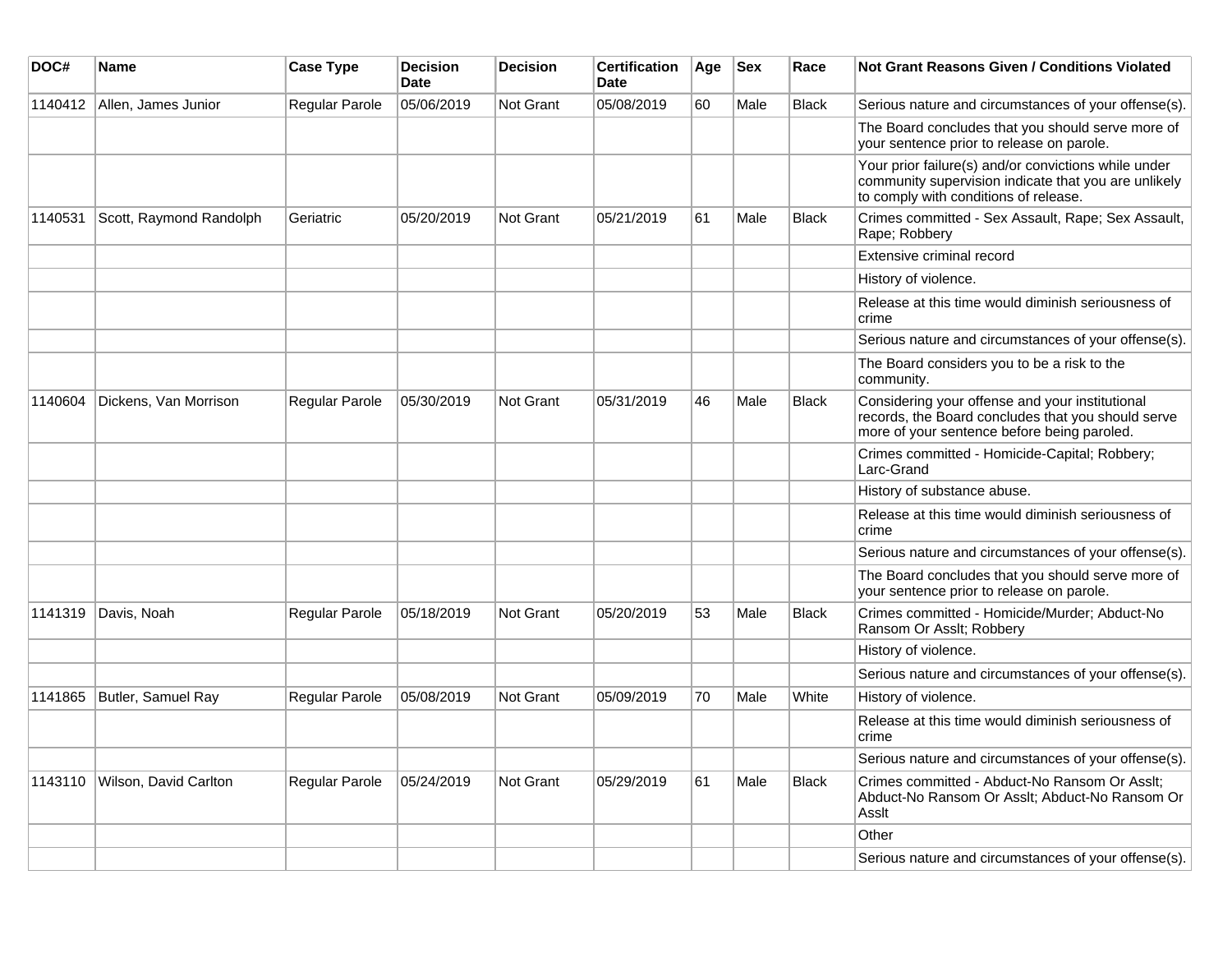| DOC#    | <b>Name</b>                   | <b>Case Type</b>      | <b>Decision</b><br><b>Date</b> | <b>Decision</b> | <b>Certification</b><br>Date | Age | <b>Sex</b> | Race         | Not Grant Reasons Given / Conditions Violated                                                                                                        |
|---------|-------------------------------|-----------------------|--------------------------------|-----------------|------------------------------|-----|------------|--------------|------------------------------------------------------------------------------------------------------------------------------------------------------|
| 1143815 | Frazier, Minor Lee            | Geriatric             | 05/15/2019                     | Not Grant       | 05/20/2019                   | 68  | Male       | White        | Crimes committed - Malicious Wounding; Malicious<br>Wounding; Use Of Firearm In Felony                                                               |
|         |                               |                       |                                |                 |                              |     |            |              | History of violence.                                                                                                                                 |
|         |                               |                       |                                |                 |                              |     |            |              | Release at this time would diminish seriousness of<br>crime                                                                                          |
| 1146147 | Church, Daniel Henderson      | Regular Parole        | 04/29/2019                     | Not Grant       | 05/01/2019                   | 55  | Male       | White        | Release at this time would diminish seriousness of<br>crime                                                                                          |
|         |                               |                       |                                |                 |                              |     |            |              | Serious nature and circumstances of your offense(s).                                                                                                 |
|         |                               |                       |                                |                 |                              |     |            |              | The Board considers you to be a risk to the<br>community.                                                                                            |
| 1146670 | Hanna, Brian Wesley           | <b>Regular Parole</b> | 05/15/2019                     | Not Grant       | 05/16/2019                   | 50  | Male       | White        | Crimes committed - Rape-Strongarm                                                                                                                    |
|         |                               |                       |                                |                 |                              |     |            |              | History of substance abuse.                                                                                                                          |
|         |                               |                       |                                |                 |                              |     |            |              | Release at this time would diminish seriousness of<br>crime                                                                                          |
|         |                               |                       |                                |                 |                              |     |            |              | Serious nature and circumstances of your offense(s).                                                                                                 |
|         |                               |                       |                                |                 |                              |     |            |              | The Board concludes that you should serve more of<br>your sentence prior to release on parole.                                                       |
|         |                               |                       |                                |                 |                              |     |            |              | The Board considers you to be a risk to the<br>community.                                                                                            |
| 1146929 | Stitt, Reginald Clinton       | Regular Parole        | 05/20/2019                     | Not Grant       | 05/21/2019                   | 58  | Male       | <b>Black</b> | Considering your offense and your institutional<br>records, the Board concludes that you should serve<br>more of your sentence before being paroled. |
|         |                               |                       |                                |                 |                              |     |            |              | History of violence.                                                                                                                                 |
|         |                               |                       |                                |                 |                              |     |            |              | Release at this time would diminish seriousness of<br>crime                                                                                          |
|         |                               |                       |                                |                 |                              |     |            |              | Serious nature and circumstances of your offense(s).                                                                                                 |
|         |                               |                       |                                |                 |                              |     |            |              | You need to show a longer period of stable<br>adjustment.                                                                                            |
| 1148102 | Riddick, James R              | Geriatric             | 05/22/2019                     | Not Grant       | 05/29/2019                   | 63  | Male       | <b>Black</b> | Extensive criminal record                                                                                                                            |
|         |                               |                       |                                |                 |                              |     |            |              | Release at this time would diminish seriousness of<br>crime                                                                                          |
|         |                               |                       |                                |                 |                              |     |            |              | The Board concludes that you should serve more of<br>your sentence prior to release on parole.                                                       |
|         | 1148709 Boykins, Glenn Dwight | Regular Parole        | 05/14/2019                     | Not Grant       | 05/16/2019                   | 65  | Male       | Black        | History of violence.                                                                                                                                 |
|         |                               |                       |                                |                 |                              |     |            |              | Release at this time would diminish seriousness of<br>crime                                                                                          |
|         |                               |                       |                                |                 |                              |     |            |              | Serious nature and circumstances of your offense(s).                                                                                                 |
|         |                               |                       |                                |                 |                              |     |            |              | The Board considers you to be a risk to the<br>community.                                                                                            |
|         | 1150132 Stevens, Willie Lee   | Regular Parole        | 05/06/2019                     | Not Grant       | 05/08/2019                   | 49  | Male       | Black        | No Interest in Parole                                                                                                                                |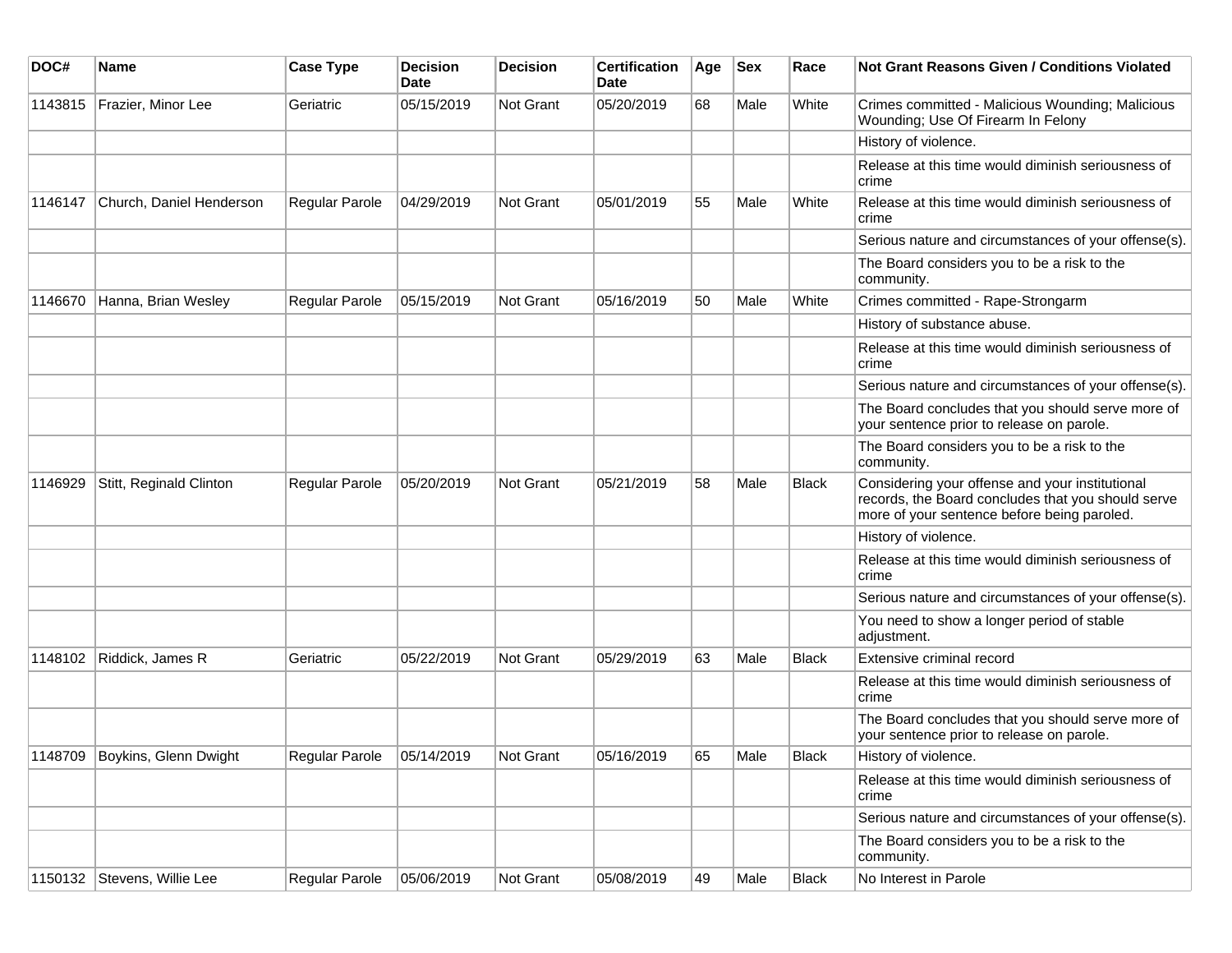| DOC#    | Name                      | <b>Case Type</b>      | <b>Decision</b><br><b>Date</b> | <b>Decision</b>  | <b>Certification</b><br><b>Date</b> | Age | <b>Sex</b> | Race         | Not Grant Reasons Given / Conditions Violated                                                                                                               |
|---------|---------------------------|-----------------------|--------------------------------|------------------|-------------------------------------|-----|------------|--------------|-------------------------------------------------------------------------------------------------------------------------------------------------------------|
| 1151064 | Agner, Stephan Todd       | Regular Parole        | 05/15/2019                     | <b>Not Grant</b> | 05/20/2019                          | 57  | Male       | White        | No Interest in Parole                                                                                                                                       |
| 1151467 | Carden, Nicholas Everett  | Regular Parole        | 05/14/2019                     | Not Grant        | 05/16/2019                          | 64  | Male       | White        | Crimes committed - Sex Assault, Rape; Indecent<br>Liberties; Indecent Liberties                                                                             |
|         |                           |                       |                                |                  |                                     |     |            |              | Extensive criminal record                                                                                                                                   |
|         |                           |                       |                                |                  |                                     |     |            |              | Release at this time would diminish seriousness of<br>crime                                                                                                 |
|         |                           |                       |                                |                  |                                     |     |            |              | Serious nature and circumstances of your offense(s).                                                                                                        |
| 1152750 | Edwards, Benjamin Herbert | Geriatric             | 05/31/2019                     | <b>Not Grant</b> | 05/31/2019                          | 60  | Male       | <b>Black</b> | Crimes committed - Assault: Malicious, Victim<br>Severely Injured; Burglarious Tools: Possession Of;<br>Petit Larceny: <\$200 Not From A Person             |
|         |                           |                       |                                |                  |                                     |     |            |              | Extensive criminal record                                                                                                                                   |
|         |                           |                       |                                |                  |                                     |     |            |              | You need to show a longer period of stable<br>adjustment.                                                                                                   |
| 1154303 | Dunlap, Nathaniel         | Regular Parole        | 05/16/2019                     | <b>Not Grant</b> | 05/20/2019                          | 47  | Male       | <b>Black</b> | Conviction of a new crime while incarcerated                                                                                                                |
|         |                           |                       |                                |                  |                                     |     |            |              | Crimes committed - Malicious Wounding; Prisoner:<br>Poss Sch III Drug/Marij/Synth; Use Of Firearm In<br>Felony                                              |
|         |                           |                       |                                |                  |                                     |     |            |              | Serious nature and circumstances of your offense(s).                                                                                                        |
|         |                           |                       |                                |                  |                                     |     |            |              | The Board concludes that you should serve more of<br>your sentence prior to release on parole.                                                              |
|         |                           |                       |                                |                  |                                     |     |            |              | You need further participation in institutional work<br>and/or educational programs to indicate your positive<br>progression towards re-entry into society. |
|         |                           |                       |                                |                  |                                     |     |            |              | Your prior failure(s) and/or convictions while under<br>community supervision indicate that you are unlikely<br>to comply with conditions of release.       |
| 1154393 | Vines, William L          | Regular Parole        | 05/07/2019                     | Not Grant        | 05/08/2019                          | 51  | Male       | <b>Black</b> | Crimes committed - Kidnap/Abduct; Kidnap/Abduct;<br>Forcible Sodomy                                                                                         |
|         |                           |                       |                                |                  |                                     |     |            |              | Release at this time would diminish seriousness of<br>crime                                                                                                 |
|         |                           |                       |                                |                  |                                     |     |            |              | Serious nature and circumstances of your offense(s).                                                                                                        |
| 1154977 | Himes, Vincent Lee        | <b>Regular Parole</b> | 05/13/2019                     | Not Grant        | 05/16/2019                          | 49  | Male       | White        | Conviction of a new crime while incarcerated                                                                                                                |
|         |                           |                       |                                |                  |                                     |     |            |              | Extensive criminal record                                                                                                                                   |
|         |                           |                       |                                |                  |                                     |     |            |              | Poor institutional adjustment (for example,<br>motivation/attitude, unfavorable reports, lack of<br>program involvement, etc.)                              |
|         |                           |                       |                                |                  |                                     |     |            |              | Release at this time would diminish seriousness of<br>crime                                                                                                 |
|         |                           |                       |                                |                  |                                     |     |            |              | Serious nature and circumstances of your offense(s).                                                                                                        |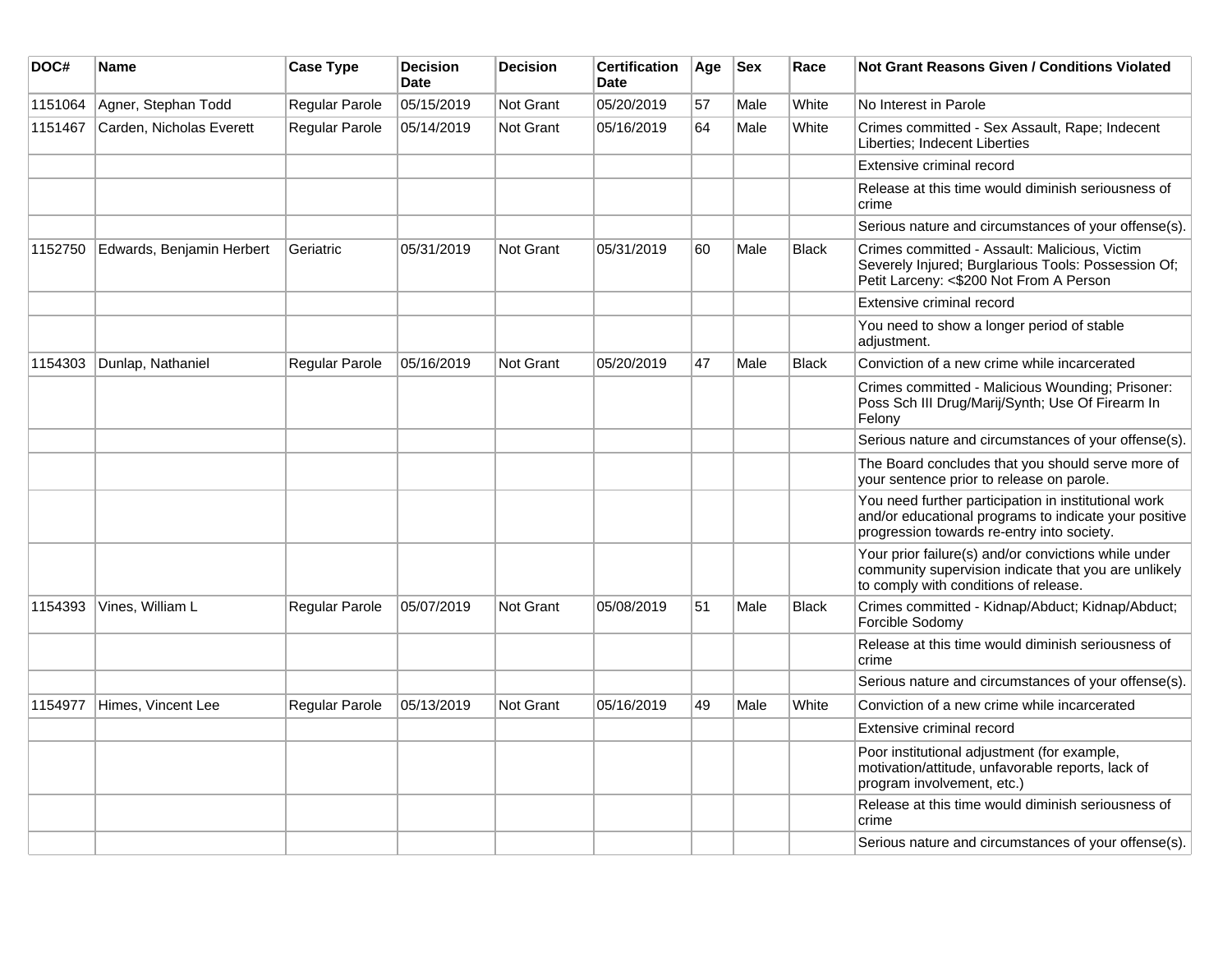| DOC#    | <b>Name</b>               | <b>Case Type</b> | <b>Decision</b><br><b>Date</b> | <b>Decision</b>  | <b>Certification</b><br>Date | Age | <b>Sex</b> | Race         | <b>Not Grant Reasons Given / Conditions Violated</b>                                                                                                        |
|---------|---------------------------|------------------|--------------------------------|------------------|------------------------------|-----|------------|--------------|-------------------------------------------------------------------------------------------------------------------------------------------------------------|
| 1154977 | Himes, Vincent Lee        | Regular Parole   | 05/13/2019                     | Not Grant        | 05/16/2019                   | 49  | Male       | White        | You need further participation in institutional work<br>and/or educational programs to indicate your positive<br>progression towards re-entry into society. |
|         |                           |                  |                                |                  |                              |     |            |              | Your record indicates a serious disregard for the<br>property rights of others.                                                                             |
| 1154997 | Akers, Richard Bradley    | Regular Parole   | 05/27/2019                     | Not Grant        | 05/30/2019                   | 59  | Male       | White        | Crimes committed - Homicide-1st Degree; Kidnap -<br>Attempted                                                                                               |
|         |                           |                  |                                |                  |                              |     |            |              | Extensive criminal record                                                                                                                                   |
|         |                           |                  |                                |                  |                              |     |            |              | Serious nature and circumstances of your offense(s).                                                                                                        |
| 1156710 | Lawson, Robert Wayne      | Regular Parole   | 05/20/2019                     | Not Grant        | 05/21/2019                   | 49  | Male       | White        | Extensive criminal record                                                                                                                                   |
|         |                           |                  |                                |                  |                              |     |            |              | History of violence.                                                                                                                                        |
|         |                           |                  |                                |                  |                              |     |            |              | Release at this time would diminish seriousness of<br>crime                                                                                                 |
|         |                           |                  |                                |                  |                              |     |            |              | Serious nature and circumstances of your offense(s).                                                                                                        |
|         |                           |                  |                                |                  |                              |     |            |              | The Board considers you to be a risk to the<br>community.                                                                                                   |
|         |                           |                  |                                |                  |                              |     |            |              | You need to show a longer period of stable<br>adjustment.                                                                                                   |
| 1157535 | Perkins, James Lester Jr. | Geriatric        | 05/28/2019                     | Not Grant        | 05/31/2019                   | 60  | Male       | <b>Black</b> | Crimes committed - Kidnap/Abduct; Robbery;<br>Robbery                                                                                                       |
|         |                           |                  |                                |                  |                              |     |            |              | Extensive criminal record                                                                                                                                   |
|         |                           |                  |                                |                  |                              |     |            |              | History of substance abuse.                                                                                                                                 |
|         |                           |                  |                                |                  |                              |     |            |              | History of violence.                                                                                                                                        |
|         |                           |                  |                                |                  |                              |     |            |              | Release at this time would diminish seriousness of<br>crime                                                                                                 |
|         |                           |                  |                                |                  |                              |     |            |              | Serious nature and circumstances of your offense(s).                                                                                                        |
|         |                           |                  |                                |                  |                              |     |            |              | Your prior failure(s) and/or convictions while under<br>community supervision indicate that you are unlikely<br>to comply with conditions of release.       |
| 1157772 | Yorkman, Duane Lamar      | Regular Parole   | 05/09/2019                     | Not Grant        | 05/13/2019                   | 47  | Male       | Black        | No Interest in Parole                                                                                                                                       |
| 1157878 | Barts, Paul Dwaine        | Regular Parole   | 05/15/2019                     | <b>Not Grant</b> | 05/16/2019                   | 59  | Male       | White        | Considering your offense and your institutional<br>records, the Board concludes that you should serve<br>more of your sentence before being paroled.        |
|         |                           |                  |                                |                  |                              |     |            |              | Extensive criminal record                                                                                                                                   |
|         |                           |                  |                                |                  |                              |     |            |              | Serious nature and circumstances of your offense(s).                                                                                                        |
|         |                           |                  |                                |                  |                              |     |            |              | Your record indicates a serious disregard for the<br>property rights of others.                                                                             |
| 1158563 | Miles, Bernard Lewis Jr.  | Regular Parole   | 05/15/2019                     | Not Grant        | 05/20/2019                   | 61  | Male       | White        | Crimes committed - Kidnap Minor; Sex Offense -<br>Attempted                                                                                                 |
|         |                           |                  |                                |                  |                              |     |            |              | Extensive criminal record                                                                                                                                   |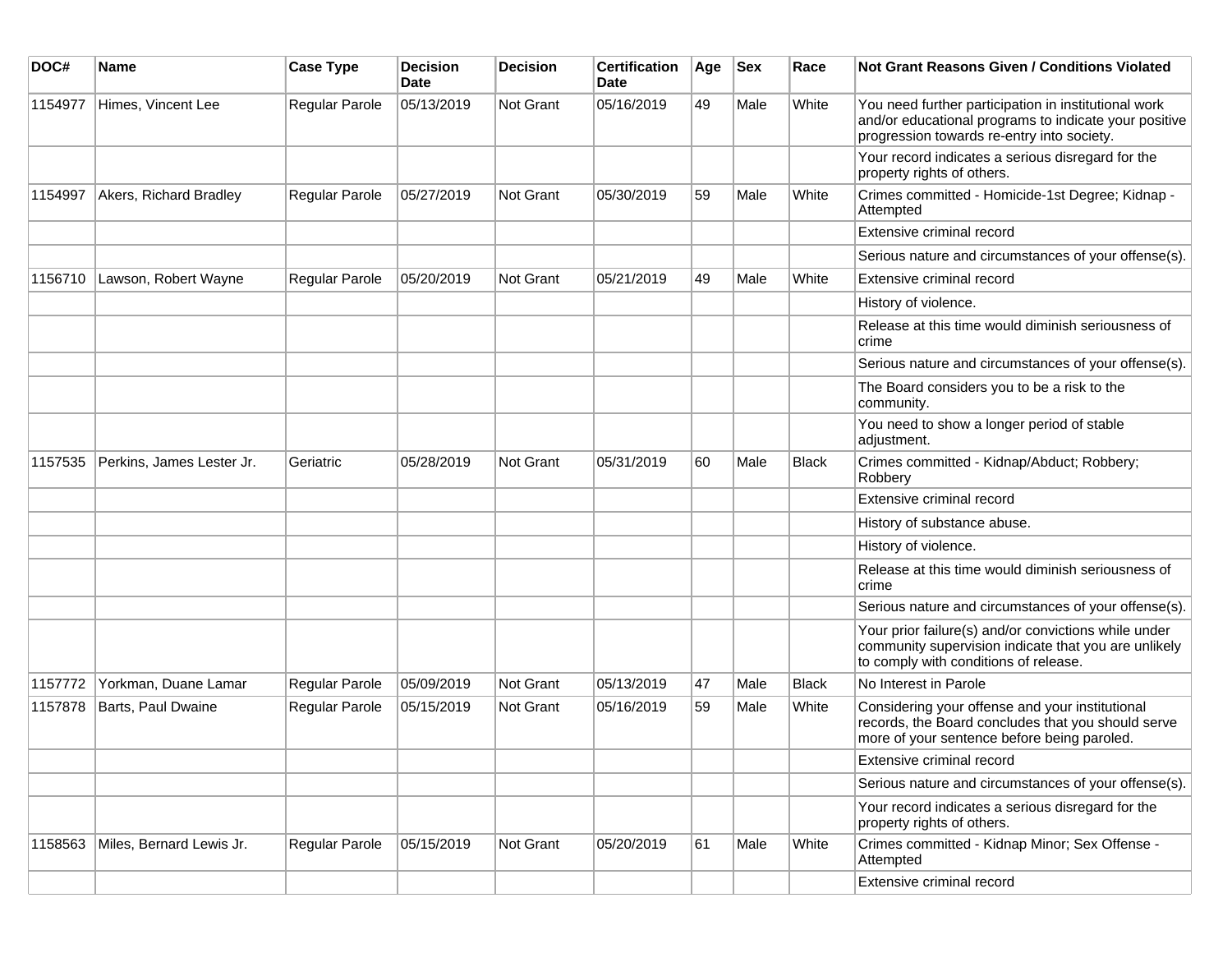| DOC#    | Name                     | <b>Case Type</b> | <b>Decision</b><br><b>Date</b> | <b>Decision</b> | <b>Certification</b><br><b>Date</b> | Age | $ $ Sex | Race         | Not Grant Reasons Given / Conditions Violated                                                                                                         |
|---------|--------------------------|------------------|--------------------------------|-----------------|-------------------------------------|-----|---------|--------------|-------------------------------------------------------------------------------------------------------------------------------------------------------|
| 1158563 | Miles, Bernard Lewis Jr. | Regular Parole   | 05/15/2019                     | Not Grant       | 05/20/2019                          | 61  | Male    | White        | Release at this time would diminish seriousness of<br>crime                                                                                           |
|         |                          |                  |                                |                 |                                     |     |         |              | The Board considers you to be a risk to the<br>community.                                                                                             |
|         |                          |                  |                                |                 |                                     |     |         |              | Your prior failure(s) and/or convictions while under<br>community supervision indicate that you are unlikely<br>to comply with conditions of release. |
| 1159019 | Wyatt, David Jr.         | Regular Parole   | 05/20/2019                     | Not Grant       | 05/21/2019                          | 75  | Male    | White        | History of violence.                                                                                                                                  |
|         |                          |                  |                                |                 |                                     |     |         |              | Release at this time would diminish seriousness of<br>crime                                                                                           |
|         |                          |                  |                                |                 |                                     |     |         |              | Serious nature and circumstances of your offense(s).                                                                                                  |
| 1159159 | Poss, Floyd Milliman     | Geriatric        | 05/29/2019                     | Not Grant       | 05/31/2019                          | 66  | Male    | White        | Crimes committed - Homicide-1st Degree;<br>Kidnap/Abduct; Assault                                                                                     |
|         |                          |                  |                                |                 |                                     |     |         |              | Release at this time would diminish seriousness of<br>crime                                                                                           |
|         |                          |                  |                                |                 |                                     |     |         |              | Serious nature and circumstances of your offense(s).                                                                                                  |
|         |                          |                  |                                |                 |                                     |     |         |              | The Board considers you to be a risk to the<br>community.                                                                                             |
| 1159890 | Inman, James Richard     | Regular Parole   | 05/14/2019                     | Not Grant       | 05/16/2019                          | 58  | Male    | White        | History of violence.                                                                                                                                  |
|         |                          |                  |                                |                 |                                     |     |         |              | Release at this time would diminish seriousness of<br>crime                                                                                           |
|         |                          |                  |                                |                 |                                     |     |         |              | Serious nature and circumstances of your offense(s).                                                                                                  |
|         |                          |                  |                                |                 |                                     |     |         |              | The Board considers you to be a risk to the<br>community.                                                                                             |
| 1159954 | Anastasia, Thomas A      | Regular Parole   | 05/20/2019                     | Not Grant       | 05/21/2019                          | 49  | Male    | White        | Crimes committed - Sex Assault, Rape; Sex Assault,<br>Rape; Sex Assault, Rape                                                                         |
|         |                          |                  |                                |                 |                                     |     |         |              | Release at this time would diminish seriousness of<br>crime                                                                                           |
|         |                          |                  |                                |                 |                                     |     |         |              | Serious nature and circumstances of your offense(s).                                                                                                  |
|         |                          |                  |                                |                 |                                     |     |         |              | The Board concludes that you should serve more of<br>your sentence prior to release on parole.                                                        |
|         |                          |                  |                                |                 |                                     |     |         |              | The Board considers you to be a risk to the<br>community.                                                                                             |
| 1160003 | Banks, Cordell           | Regular Parole   | 05/03/2019                     | Not Grant       | 05/06/2019                          | 78  | Male    | <b>Black</b> | Extensive criminal record                                                                                                                             |
|         |                          |                  |                                |                 |                                     |     |         |              | History of violence.                                                                                                                                  |
|         |                          |                  |                                |                 |                                     |     |         |              | Your prior failure(s) and/or convictions while under<br>community supervision indicate that you are unlikely<br>to comply with conditions of release. |
| 1162531 | Evans, Reginald Cocheise | Regular Parole   | 05/15/2019                     | Not Grant       | 05/16/2019                          | 41  | Male    | <b>Black</b> | Conviction of a new crime while incarcerated                                                                                                          |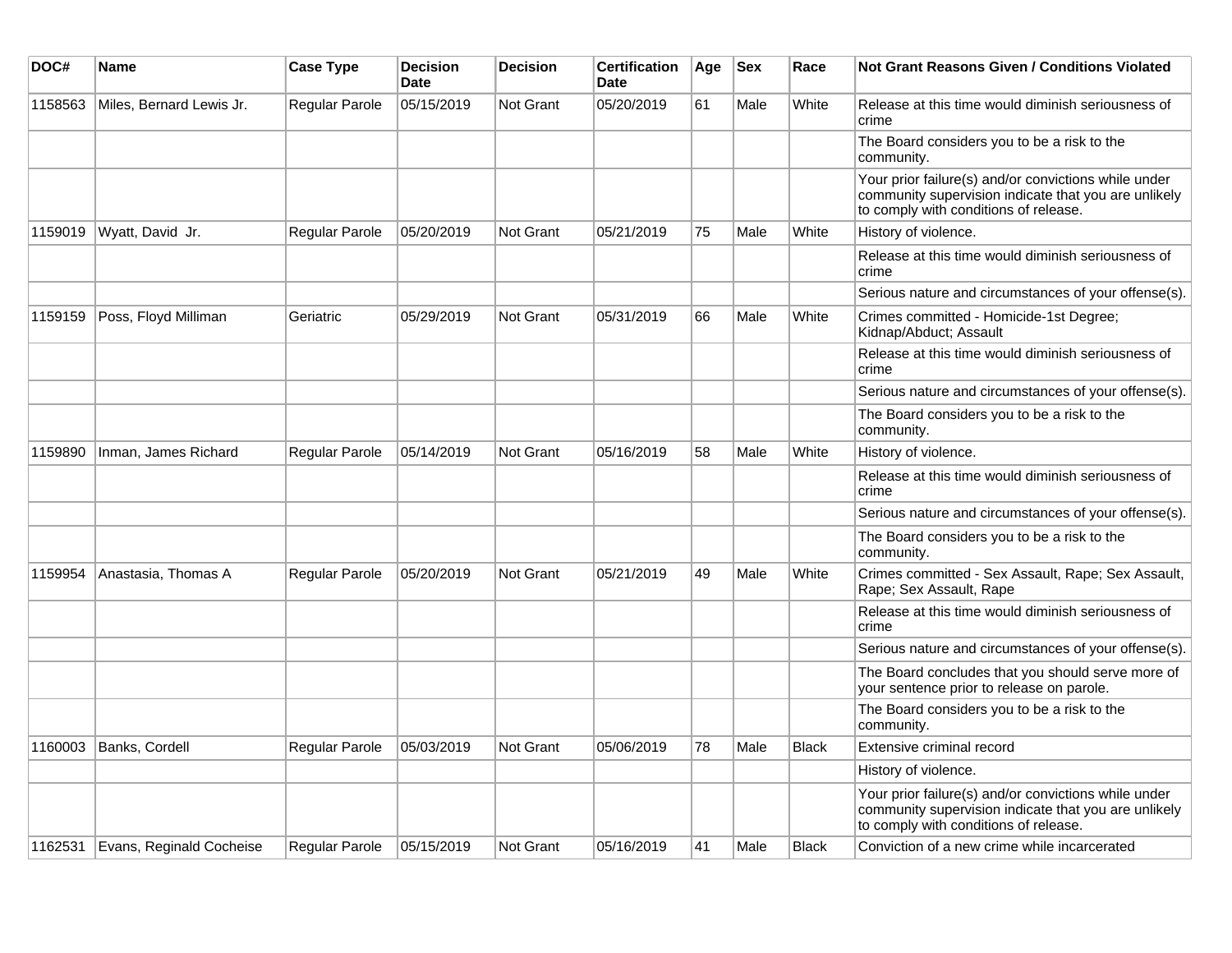| DOC#    | Name                     | <b>Case Type</b>    | <b>Decision</b><br><b>Date</b> | <b>Decision</b>  | <b>Certification</b><br><b>Date</b> | Age | <b>Sex</b> | Race         | <b>Not Grant Reasons Given / Conditions Violated</b>                                                                                                        |
|---------|--------------------------|---------------------|--------------------------------|------------------|-------------------------------------|-----|------------|--------------|-------------------------------------------------------------------------------------------------------------------------------------------------------------|
| 1162531 | Evans, Reginald Cocheise | Regular Parole      | 05/15/2019                     | <b>Not Grant</b> | 05/16/2019                          | 41  | Male       | <b>Black</b> | Crimes committed - Homicide-Capital; Robbery -<br>Attempted; Conspiracy Commit Felon-Nondrg                                                                 |
|         |                          |                     |                                |                  |                                     |     |            |              | History of violence.                                                                                                                                        |
|         |                          |                     |                                |                  |                                     |     |            |              | Release at this time would diminish seriousness of<br>crime                                                                                                 |
|         |                          |                     |                                |                  |                                     |     |            |              | Serious nature and circumstances of your offense(s).                                                                                                        |
|         |                          |                     |                                |                  |                                     |     |            |              | The Board considers you to be a risk to the<br>community.                                                                                                   |
|         |                          |                     |                                |                  |                                     |     |            |              | You need further participation in institutional work<br>and/or educational programs to indicate your positive<br>progression towards re-entry into society. |
|         |                          |                     |                                |                  |                                     |     |            |              | You need to show a longer period of stable<br>adjustment.                                                                                                   |
| 1163108 | Solano, Jaquan Alejandro | Regular Parole      | 05/27/2019                     | <b>Not Grant</b> | 05/29/2019                          | 46  | Male       | <b>Black</b> | Considering your offense and your institutional<br>records, the Board concludes that you should serve<br>more of your sentence before being paroled.        |
|         |                          |                     |                                |                  |                                     |     |            |              | History of substance abuse.                                                                                                                                 |
|         |                          |                     |                                |                  |                                     |     |            |              | History of violence.                                                                                                                                        |
|         |                          |                     |                                |                  |                                     |     |            |              | Serious nature and circumstances of your offense(s).                                                                                                        |
|         |                          |                     |                                |                  |                                     |     |            |              | The Board concludes that you should serve more of<br>your sentence prior to release on parole.                                                              |
|         |                          |                     |                                |                  |                                     |     |            |              | You need to show a longer period of stable<br>adjustment.                                                                                                   |
|         |                          |                     |                                |                  |                                     |     |            |              | Your record of institutional infractions indicates a<br>disregard for rules and that you are not ready to<br>conform to society.                            |
| 1163949 | Corcoran, John Bernard   | Regular Parole      | 05/02/2019                     | <b>Not Grant</b> | 05/03/2019                          | 73  | Male       | White        | Crimes committed - Abduct-No Ransom Or Asslt;<br>Sex Assault, Rape; Sex Asslt-Carnal Abuse                                                                  |
|         |                          |                     |                                |                  |                                     |     |            |              | Release at this time would diminish seriousness of<br>crime                                                                                                 |
|         |                          |                     |                                |                  |                                     |     |            |              | Serious nature and circumstances of your offense(s).                                                                                                        |
|         |                          |                     |                                |                  |                                     |     |            |              | The Board concludes that you should serve more of<br>your sentence prior to release on parole.                                                              |
|         |                          |                     |                                |                  |                                     |     |            |              | You need further participation in institutional work<br>and/or educational programs to indicate your positive<br>progression towards re-entry into society. |
|         |                          |                     |                                |                  |                                     |     |            |              | You need to show a longer period of stable<br>adjustment.                                                                                                   |
| 1164998 | Spratley, Brian Robinson | <b>Board Review</b> | 05/13/2019                     | <b>Not Grant</b> | 05/17/2019                          | 47  | Male       | <b>Black</b> | Extensive criminal record                                                                                                                                   |
|         |                          |                     |                                |                  |                                     |     |            |              | History of substance abuse.                                                                                                                                 |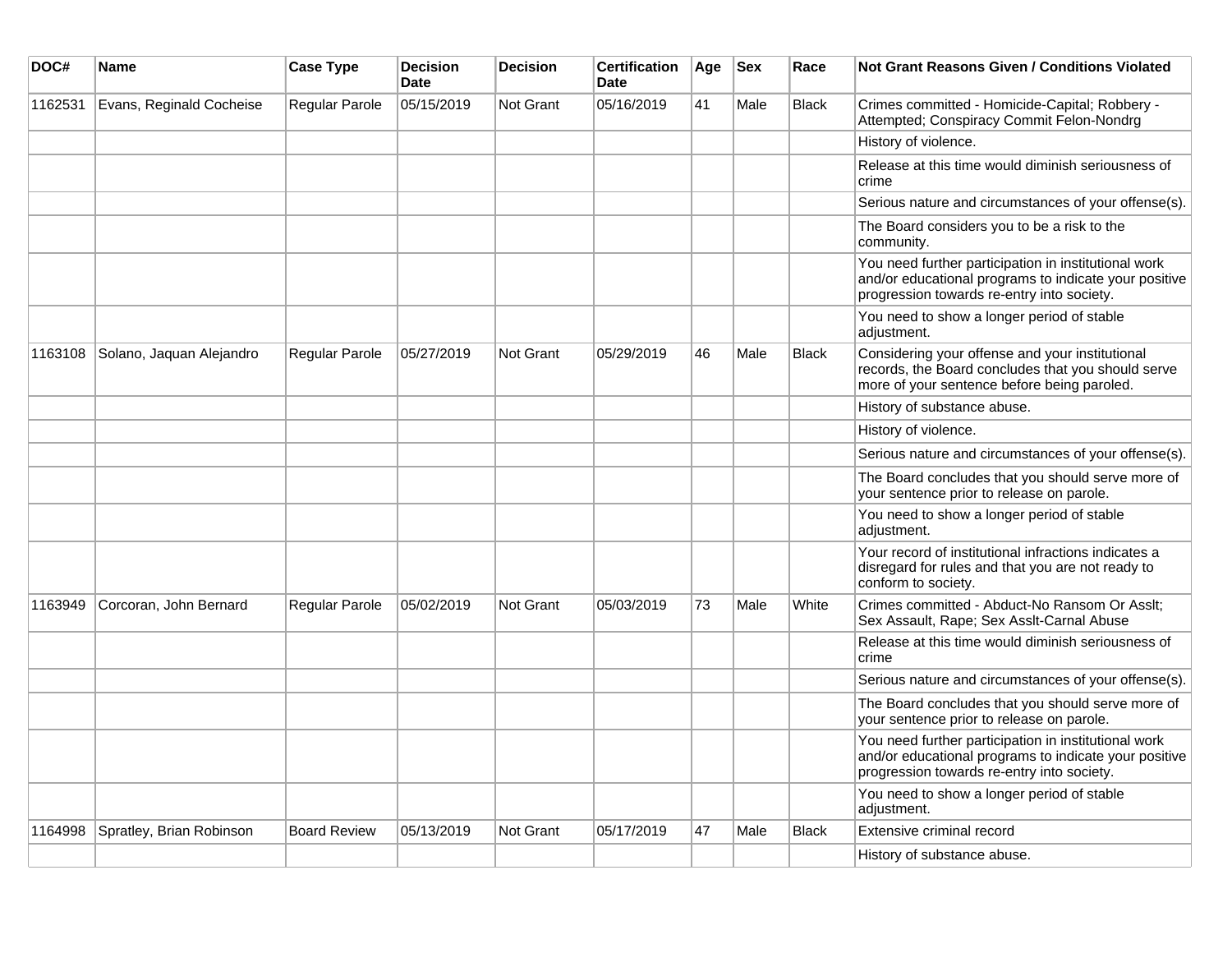| DOC#    | Name                                | <b>Case Type</b>    | <b>Decision</b><br><b>Date</b> | <b>Decision</b> | <b>Certification</b><br><b>Date</b> | Age | $ $ Sex | Race         | <b>Not Grant Reasons Given / Conditions Violated</b>                                                                                                        |
|---------|-------------------------------------|---------------------|--------------------------------|-----------------|-------------------------------------|-----|---------|--------------|-------------------------------------------------------------------------------------------------------------------------------------------------------------|
| 1164998 | Spratley, Brian Robinson            | <b>Board Review</b> | 05/13/2019                     | Not Grant       | 05/17/2019                          | 47  | Male    | <b>Black</b> | You need further participation in institutional work<br>and/or educational programs to indicate your positive<br>progression towards re-entry into society. |
|         |                                     |                     |                                |                 |                                     |     |         |              | Your prior failure(s) and/or convictions while under<br>community supervision indicate that you are unlikely<br>to comply with conditions of release.       |
|         |                                     |                     |                                |                 |                                     |     |         |              | Your record of institutional infractions indicates a<br>disregard for rules and that you are not ready to<br>conform to society.                            |
| 1165559 | Scott, Michael Erin                 | Regular Parole      | 04/29/2019                     | Not Grant       | 05/01/2019                          | 52  | Male    | White        | No Interest in Parole                                                                                                                                       |
| 1165710 | Reavis, Theodore                    | Regular Parole      | 05/24/2019                     | Not Grant       | 05/29/2019                          | 67  | Male    | <b>Black</b> | History of substance abuse.                                                                                                                                 |
|         |                                     |                     |                                |                 |                                     |     |         |              | History of violence.                                                                                                                                        |
|         |                                     |                     |                                |                 |                                     |     |         |              | Serious nature and circumstances of your offense(s).                                                                                                        |
|         |                                     |                     |                                |                 |                                     |     |         |              | The Board considers you to be a risk to the<br>community.                                                                                                   |
|         |                                     |                     |                                |                 |                                     |     |         |              | Your prior failure(s) and/or convictions while under<br>community supervision indicate that you are unlikely<br>to comply with conditions of release.       |
| 1166860 | Monroe, Mark Kevin                  | Geriatric           | 05/01/2019                     | Not Grant       | 05/02/2019                          | 62  | Male    | White        | No Interest in Parole                                                                                                                                       |
| 1166876 | Calloway, Donyae Marcell            | Regular Parole      | 05/28/2019                     | Not Grant       | 05/31/2019                          | 41  | Male    | Black        | Crimes committed - Malicious Wounding; Drugs:<br>Manufacture/Distribute Sch I, Ii, 2 Off; Drugs:<br>Manufacture/Distribute Sch I, Ii, 2 Off                 |
|         |                                     |                     |                                |                 |                                     |     |         |              | Extensive criminal record                                                                                                                                   |
|         |                                     |                     |                                |                 |                                     |     |         |              | Serious nature and circumstances of your offense(s).                                                                                                        |
|         |                                     |                     |                                |                 |                                     |     |         |              | The Board considers you to be a risk to the<br>community.                                                                                                   |
|         |                                     |                     |                                |                 |                                     |     |         |              | Your prior failure(s) and/or convictions while under<br>community supervision indicate that you are unlikely<br>to comply with conditions of release.       |
| 1167254 | Cole, Carl Junior                   | Regular Parole      | 05/15/2019                     | Not Grant       | 05/16/2019                          | 62  | Male    | <b>Black</b> | No Interest in Parole                                                                                                                                       |
| 1170021 | Spencer, Walter                     | Regular Parole      | 05/02/2019                     | Not Grant       | 05/03/2019                          | 68  | Male    | White        | Conviction of a new crime while incarcerated                                                                                                                |
|         |                                     |                     |                                |                 |                                     |     |         |              | Crimes committed - Homicide-Capital; Homicide-<br>2Nd-Degree; Malicious Wounding                                                                            |
|         |                                     |                     |                                |                 |                                     |     |         |              | Extensive criminal record                                                                                                                                   |
|         |                                     |                     |                                |                 |                                     |     |         |              | History of violence.                                                                                                                                        |
|         |                                     |                     |                                |                 |                                     |     |         |              | Serious nature and circumstances of your offense(s).                                                                                                        |
|         |                                     |                     |                                |                 |                                     |     |         |              | The Board considers you to be a risk to the<br>community.                                                                                                   |
|         | 1172679 Brooks, Sparrell Pawnee Jr. | Geriatric           | 05/03/2019                     | Not Grant       | 05/06/2019                          | 60  | Male    | White        | Conviction of a new crime while incarcerated                                                                                                                |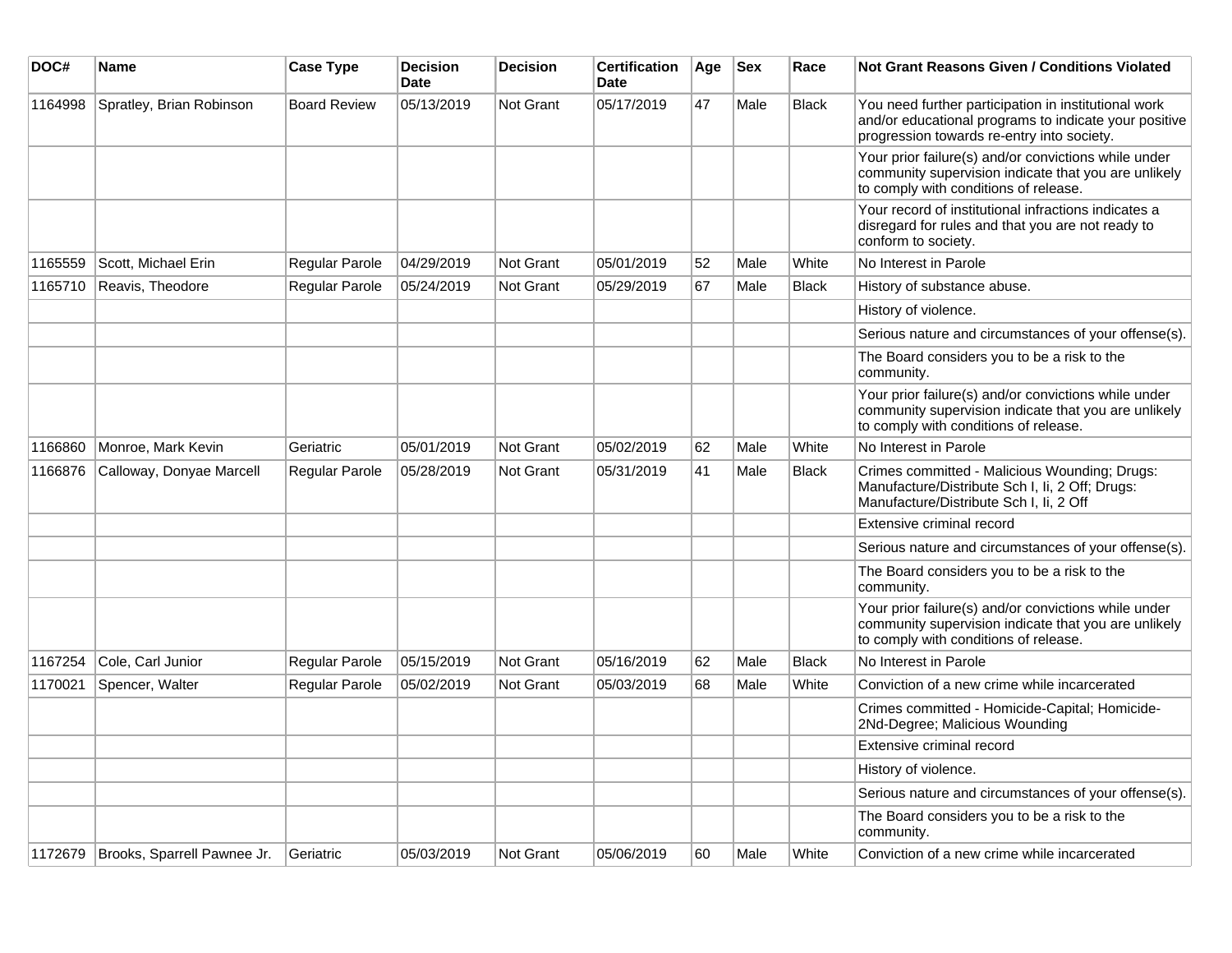| DOC#    | Name                        | <b>Case Type</b>      | <b>Decision</b><br><b>Date</b> | <b>Decision</b>  | <b>Certification</b><br><b>Date</b> | Age | <b>Sex</b> | Race         | <b>Not Grant Reasons Given / Conditions Violated</b>                                                                                                  |
|---------|-----------------------------|-----------------------|--------------------------------|------------------|-------------------------------------|-----|------------|--------------|-------------------------------------------------------------------------------------------------------------------------------------------------------|
| 1172679 | Brooks, Sparrell Pawnee Jr. | Geriatric             | 05/03/2019                     | <b>Not Grant</b> | 05/06/2019                          | 60  | Male       | White        | Crimes committed - Homicide-2Nd-Degree; Assault:<br>(Misdemeanor); Larc-Grand                                                                         |
|         |                             |                       |                                |                  |                                     |     |            |              | Release at this time would diminish seriousness of<br>crime                                                                                           |
|         |                             |                       |                                |                  |                                     |     |            |              | Serious nature and circumstances of your offense(s).                                                                                                  |
| 1173002 | Saunders, George Lee        | Regular Parole        | 05/08/2019                     | <b>Not Grant</b> | 05/09/2019                          | 48  | Male       | <b>Black</b> | Extensive criminal record                                                                                                                             |
|         |                             |                       |                                |                  |                                     |     |            |              | History of violence.                                                                                                                                  |
|         |                             |                       |                                |                  |                                     |     |            |              | Release at this time would diminish seriousness of<br>crime                                                                                           |
|         |                             |                       |                                |                  |                                     |     |            |              | Your prior failure(s) and/or convictions while under<br>community supervision indicate that you are unlikely<br>to comply with conditions of release. |
| 1173035 | Morris, Steven Paul         | <b>Regular Parole</b> | 05/26/2019                     | <b>Not Grant</b> | 05/29/2019                          | 54  | Male       | White        | Release at this time would diminish seriousness of<br>crime                                                                                           |
|         |                             |                       |                                |                  |                                     |     |            |              | The Board concludes that you should serve more of<br>your sentence prior to release on parole.                                                        |
|         |                             |                       |                                |                  |                                     |     |            |              | The Board considers you to be a risk to the<br>community.                                                                                             |
| 1173049 | Burns, Joseph Michael       | Geriatric             | 05/08/2019                     | Not Grant        | 05/09/2019                          | 67  | Male       | <b>Black</b> | Extensive criminal record                                                                                                                             |
|         |                             |                       |                                |                  |                                     |     |            |              | Release at this time would diminish seriousness of<br>crime                                                                                           |
|         |                             |                       |                                |                  |                                     |     |            |              | Serious nature and circumstances of your offense(s).                                                                                                  |
|         |                             |                       |                                |                  |                                     |     |            |              | The Board concludes that you should serve more of<br>your sentence prior to release on parole.                                                        |
|         |                             |                       |                                |                  |                                     |     |            |              | The Board considers you to be a risk to the<br>community.                                                                                             |
|         |                             |                       |                                |                  |                                     |     |            |              | Your prior failure(s) and/or convictions while under<br>community supervision indicate that you are unlikely<br>to comply with conditions of release. |
|         |                             |                       |                                |                  |                                     |     |            |              | Your record indicates a serious disregard for the<br>property rights of others.                                                                       |
| 1174689 | Harper, Jimmy Lee           | <b>Regular Parole</b> | 05/14/2019                     | Not Grant        | 05/16/2019                          | 64  | Male       | <b>Black</b> | Considering your offense and your institutional<br>records, the Board concludes that you should serve<br>more of your sentence before being paroled.  |
|         |                             |                       |                                |                  |                                     |     |            |              | Conviction of a new crime while incarcerated                                                                                                          |
|         |                             |                       |                                |                  |                                     |     |            |              | History of violence.                                                                                                                                  |
|         |                             |                       |                                |                  |                                     |     |            |              | Poor institutional adjustment (for example,<br>motivation/attitude, unfavorable reports, lack of<br>program involvement, etc.)                        |
|         |                             |                       |                                |                  |                                     |     |            |              | Serious nature and circumstances of your offense(s).                                                                                                  |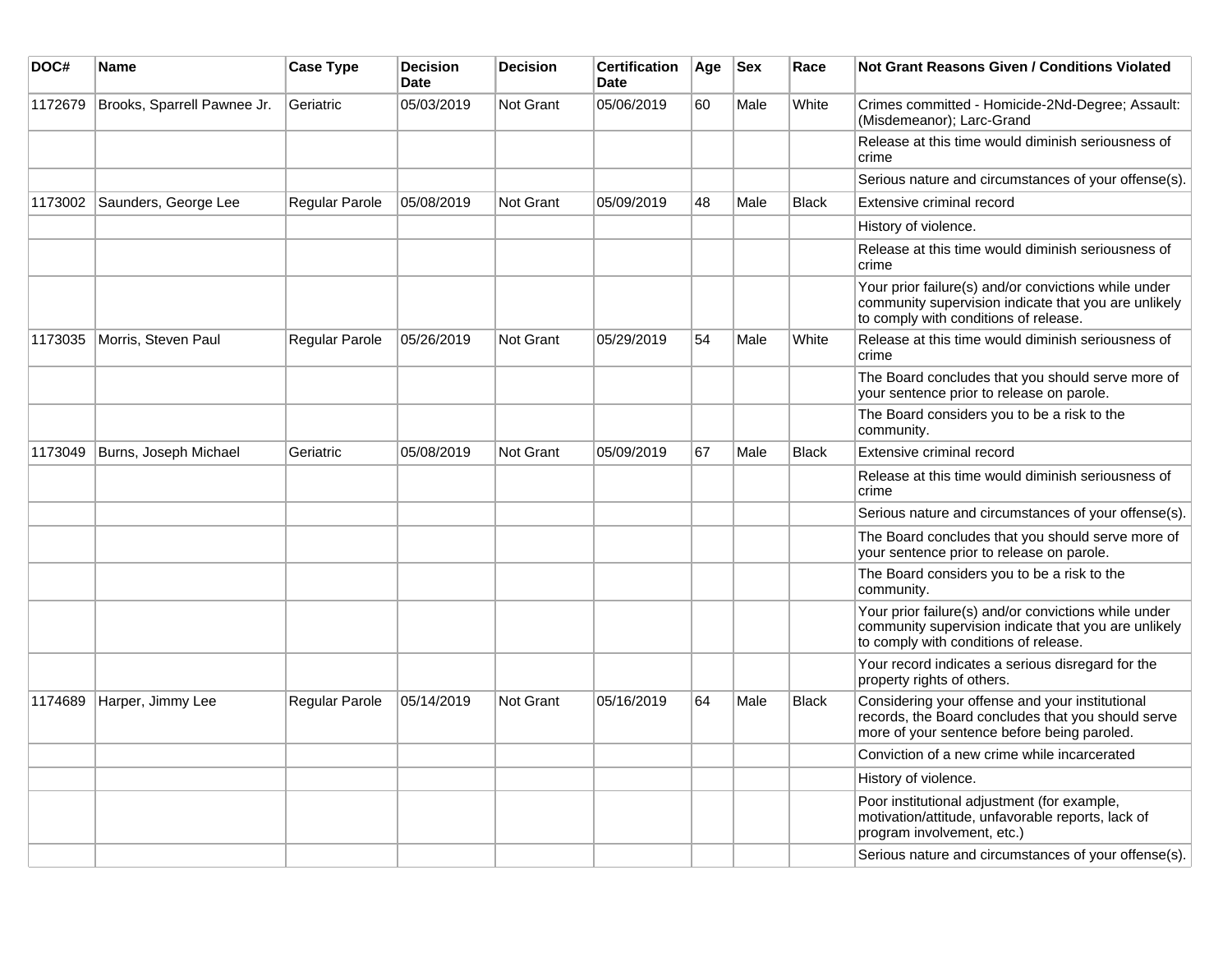| DOC#    | <b>Name</b>                    | <b>Case Type</b> | <b>Decision</b><br><b>Date</b> | <b>Decision</b>  | <b>Certification</b><br><b>Date</b> | Age | <b>Sex</b> | Race         | <b>Not Grant Reasons Given / Conditions Violated</b>                                                                                                  |
|---------|--------------------------------|------------------|--------------------------------|------------------|-------------------------------------|-----|------------|--------------|-------------------------------------------------------------------------------------------------------------------------------------------------------|
| 1174689 | Harper, Jimmy Lee              | Regular Parole   | 05/14/2019                     | Not Grant        | 05/16/2019                          | 64  | Male       | <b>Black</b> | The Board considers you to be a risk to the<br>community.                                                                                             |
| 1174952 | Burt, Paul Leigh               | Regular Parole   | 05/20/2019                     | Not Grant        | 05/21/2019                          | 55  | Male       | White        | Crimes committed - Sex Assault, Rape; Rape:<br>Intercourse By Force/Threat/Intimidation; Sodomy:<br>By Force Or Victim Helplessness                   |
|         |                                |                  |                                |                  |                                     |     |            |              | History of substance abuse.                                                                                                                           |
|         |                                |                  |                                |                  |                                     |     |            |              | Release at this time would diminish seriousness of<br>crime                                                                                           |
|         |                                |                  |                                |                  |                                     |     |            |              | The Board concludes that you should serve more of<br>your sentence prior to release on parole.                                                        |
|         |                                |                  |                                |                  |                                     |     |            |              | The Board considers you to be a risk to the<br>community.                                                                                             |
|         |                                |                  |                                |                  |                                     |     |            |              | Your prior failure(s) and/or convictions while under<br>community supervision indicate that you are unlikely<br>to comply with conditions of release. |
| 1175046 | Richardson, Antoine<br>Machodo | Regular Parole   | 05/15/2019                     | <b>Not Grant</b> | 05/20/2019                          | 50  | Male       | <b>Black</b> | Considering your offense and your institutional<br>records, the Board concludes that you should serve<br>more of your sentence before being paroled.  |
|         |                                |                  |                                |                  |                                     |     |            |              | Extensive criminal record                                                                                                                             |
|         |                                |                  |                                |                  |                                     |     |            |              | History of substance abuse.                                                                                                                           |
|         |                                |                  |                                |                  |                                     |     |            |              | Serious nature and circumstances of your offense(s).                                                                                                  |
|         |                                |                  |                                |                  |                                     |     |            |              | You need to show a longer period of stable<br>adjustment.                                                                                             |
|         |                                |                  |                                |                  |                                     |     |            |              | Your record of institutional infractions indicates a<br>disregard for rules and that you are not ready to<br>conform to society.                      |
| 1176082 | Doxie, Aaron III               | Regular Parole   | 05/03/2019                     | <b>Not Grant</b> | 05/06/2019                          | 63  | Male       | <b>Black</b> | Crimes committed - Sex Assault, Rape; Sex Asslt-<br>Attempted Rape; Burglary                                                                          |
|         |                                |                  |                                |                  |                                     |     |            |              | Extensive criminal record                                                                                                                             |
|         |                                |                  |                                |                  |                                     |     |            |              | History of violence.                                                                                                                                  |
|         |                                |                  |                                |                  |                                     |     |            |              | Serious nature and circumstances of your offense(s).                                                                                                  |
|         |                                |                  |                                |                  |                                     |     |            |              | The Board concludes that you should serve more of<br>your sentence prior to release on parole.                                                        |
|         |                                |                  |                                |                  |                                     |     |            |              | The Board considers you to be a risk to the<br>community.                                                                                             |
|         |                                |                  |                                |                  |                                     |     |            |              | Your prior failure(s) and/or convictions while under<br>community supervision indicate that you are unlikely<br>to comply with conditions of release. |
| 1176667 | Mcintyre, Edward Elvors        | Geriatric        | 05/02/2019                     | Not Grant        | 05/03/2019                          | 67  | Male       | <b>Black</b> | Extensive criminal record                                                                                                                             |
|         |                                |                  |                                |                  |                                     |     |            |              | History of violence.                                                                                                                                  |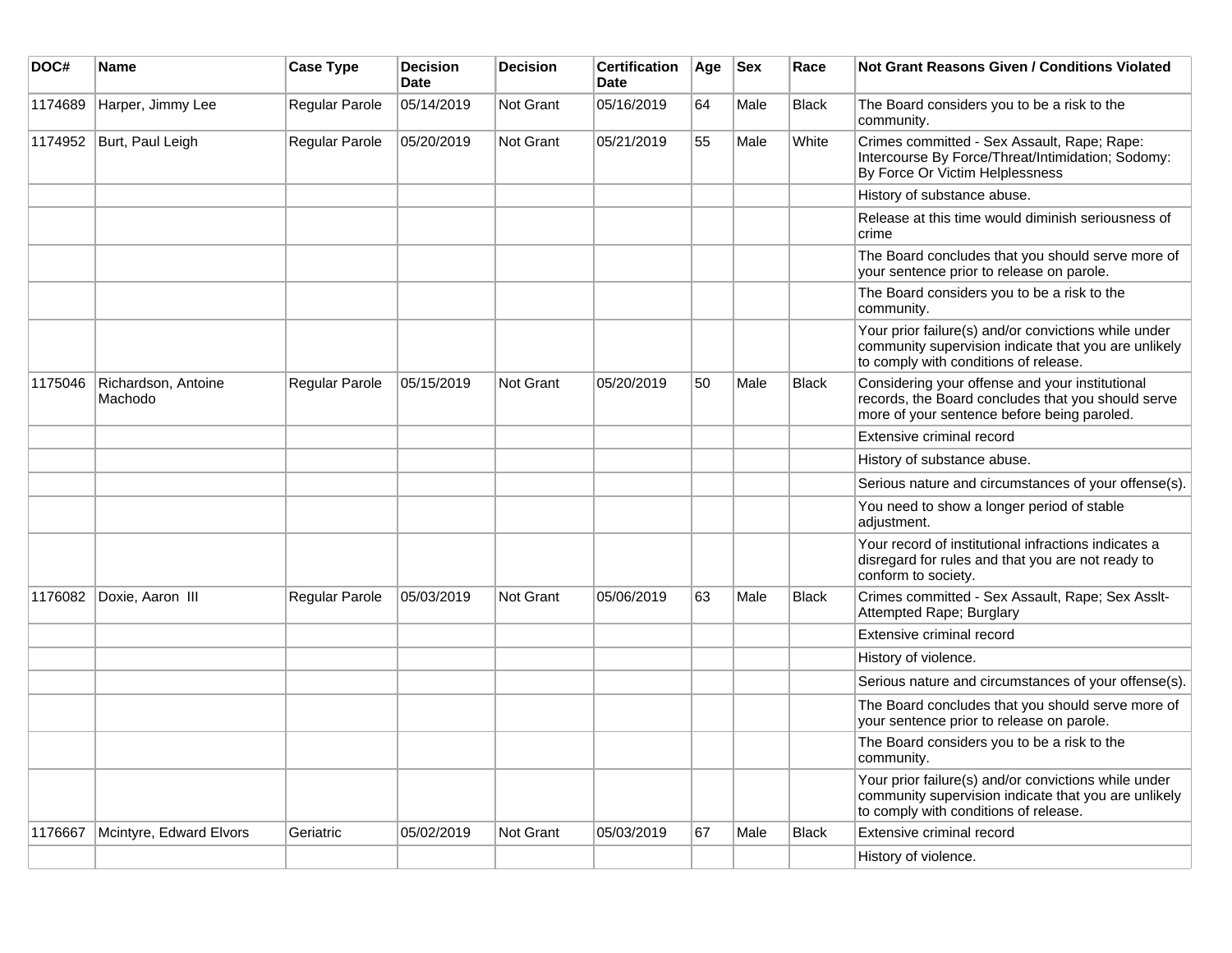| DOC#    | Name                    | <b>Case Type</b>      | <b>Decision</b><br><b>Date</b> | <b>Decision</b> | <b>Certification</b><br>Date | Age | <b>Sex</b> | Race         | Not Grant Reasons Given / Conditions Violated                                                                                                         |
|---------|-------------------------|-----------------------|--------------------------------|-----------------|------------------------------|-----|------------|--------------|-------------------------------------------------------------------------------------------------------------------------------------------------------|
| 1176667 | Mcintyre, Edward Elvors | Geriatric             | 05/02/2019                     | Not Grant       | 05/03/2019                   | 67  | Male       | <b>Black</b> | Release at this time would diminish seriousness of<br>crime                                                                                           |
|         |                         |                       |                                |                 |                              |     |            |              | Serious nature and circumstances of your offense(s).                                                                                                  |
|         |                         |                       |                                |                 |                              |     |            |              | Your prior failure(s) and/or convictions while under<br>community supervision indicate that you are unlikely<br>to comply with conditions of release. |
| 1177246 | Neal, Larry Wallace     | Regular Parole        | 05/28/2019                     | Not Grant       | 05/31/2019                   | 57  | Male       | <b>Black</b> | Extensive criminal record                                                                                                                             |
|         |                         |                       |                                |                 |                              |     |            |              | Release at this time would diminish seriousness of<br>crime                                                                                           |
|         |                         |                       |                                |                 |                              |     |            |              | Serious nature and circumstances of your offense(s).                                                                                                  |
| 1179435 | Outlaw, Stanley Leon    | Geriatric             | 05/20/2019                     | Not Grant       | 05/23/2019                   | 65  | Male       | <b>Black</b> | Extensive criminal record                                                                                                                             |
|         |                         |                       |                                |                 |                              |     |            |              | History of substance abuse.                                                                                                                           |
|         |                         |                       |                                |                 |                              |     |            |              | History of violence.                                                                                                                                  |
|         |                         |                       |                                |                 |                              |     |            |              | Serious nature and circumstances of your offense(s).                                                                                                  |
|         |                         |                       |                                |                 |                              |     |            |              | The Board concludes that you should serve more of<br>your sentence prior to release on parole.                                                        |
|         |                         |                       |                                |                 |                              |     |            |              | Your prior failure(s) and/or convictions while under<br>community supervision indicate that you are unlikely<br>to comply with conditions of release. |
|         |                         |                       |                                |                 |                              |     |            |              | Your record indicates a serious disregard for the<br>property rights of others.                                                                       |
| 1179568 | Smith, Michael John Jr. | Regular Parole        | 05/14/2019                     | Not Grant       | 05/16/2019                   | 46  | Male       | White        | Release at this time would diminish seriousness of<br>crime                                                                                           |
|         |                         |                       |                                |                 |                              |     |            |              | Serious nature and circumstances of your offense(s).                                                                                                  |
|         |                         |                       |                                |                 |                              |     |            |              | The Board considers you to be a risk to the<br>community.                                                                                             |
| 1180559 | Curtis, John Antonio    | <b>Regular Parole</b> | 05/14/2019                     | Not Grant       | 05/16/2019                   | 53  | Male       | <b>Black</b> | Crimes committed - Homicide-1st Degree; Use Of<br>Firearm In Felony                                                                                   |
|         |                         |                       |                                |                 |                              |     |            |              | History of violence.                                                                                                                                  |
|         |                         |                       |                                |                 |                              |     |            |              | Release at this time would diminish seriousness of<br>crime                                                                                           |
|         |                         |                       |                                |                 |                              |     |            |              | Serious nature and circumstances of your offense(s).                                                                                                  |
|         |                         |                       |                                |                 |                              |     |            |              | The Board considers you to be a risk to the<br>community.                                                                                             |
| 1180791 | Morris, Robert Lee Jr.  | Regular Parole        | 05/15/2019                     | Not Grant       | 05/20/2019                   | 46  | Male       | White        | Extensive criminal record                                                                                                                             |
|         |                         |                       |                                |                 |                              |     |            |              | History of violence.                                                                                                                                  |
|         |                         |                       |                                |                 |                              |     |            |              | The Board concludes that you should serve more of<br>your sentence prior to release on parole.                                                        |
|         |                         |                       |                                |                 |                              |     |            |              | The Board considers you to be a risk to the<br>community.                                                                                             |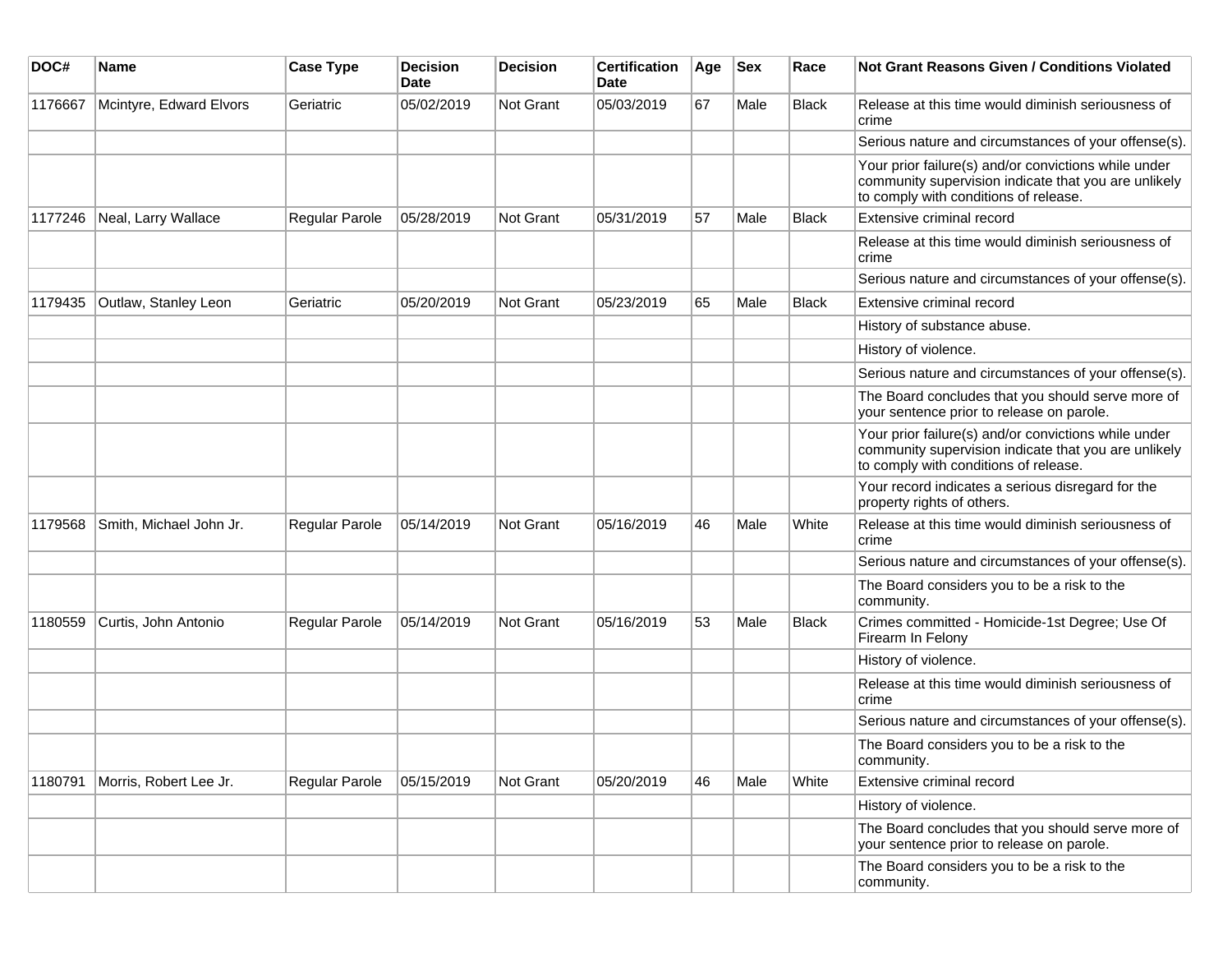| DOC#    | Name                          | <b>Case Type</b>      | <b>Decision</b><br>Date | <b>Decision</b>  | <b>Certification</b><br>Date | Age | Sex  | Race         | Not Grant Reasons Given / Conditions Violated                                                                                                               |
|---------|-------------------------------|-----------------------|-------------------------|------------------|------------------------------|-----|------|--------------|-------------------------------------------------------------------------------------------------------------------------------------------------------------|
| 1181989 | Wright, Robert Wayne          | <b>Regular Parole</b> | 05/14/2019              | Not Grant        | 05/16/2019                   | 44  | Male | White        | Release at this time would diminish seriousness of<br>crime                                                                                                 |
|         |                               |                       |                         |                  |                              |     |      |              | Serious nature and circumstances of your offense(s).                                                                                                        |
|         |                               |                       |                         |                  |                              |     |      |              | The Board concludes that you should serve more of<br>your sentence prior to release on parole.                                                              |
| 1185677 | Fields, Robert                | Geriatric             | 05/28/2019              | <b>Not Grant</b> | 05/31/2019                   | 61  | Male | <b>Black</b> | History of substance abuse.                                                                                                                                 |
|         |                               |                       |                         |                  |                              |     |      |              | Release at this time would diminish seriousness of<br>crime                                                                                                 |
|         |                               |                       |                         |                  |                              |     |      |              | Serious nature and circumstances of your offense(s).                                                                                                        |
|         |                               |                       |                         |                  |                              |     |      |              | You need further participation in institutional work<br>and/or educational programs to indicate your positive<br>progression towards re-entry into society. |
| 1187301 | Rodriguez, Eliseo Jr.         | <b>Regular Parole</b> | 05/10/2019              | <b>Not Grant</b> | 05/13/2019                   | 63  | Male | White        | History of violence.                                                                                                                                        |
|         |                               |                       |                         |                  |                              |     |      |              | Release at this time would diminish seriousness of<br>crime                                                                                                 |
|         |                               |                       |                         |                  |                              |     |      |              | Serious nature and circumstances of your offense(s).                                                                                                        |
|         |                               |                       |                         |                  |                              |     |      |              | The Board concludes that you should serve more of<br>your sentence prior to release on parole.                                                              |
|         |                               |                       |                         |                  |                              |     |      |              | You need further participation in institutional work<br>and/or educational programs to indicate your positive<br>progression towards re-entry into society. |
| 1189336 | Davis, James Thomas           | <b>Regular Parole</b> | 05/22/2019              | <b>Not Grant</b> | 05/29/2019                   | 64  | Male | Black        | No Interest in Parole                                                                                                                                       |
| 1189406 | Butler, Mark Allan            | Geriatric             | 05/15/2019              | <b>Not Grant</b> | 05/16/2019                   | 63  | Male | White        | Crimes committed - Abduction: By Force,<br>Intimidation Or Deception; Malicious Wounding;<br>Arson: Dwelling Usually Occupied                               |
|         |                               |                       |                         |                  |                              |     |      |              | Release at this time would diminish seriousness of<br>crime                                                                                                 |
|         |                               |                       |                         |                  |                              |     |      |              | The Board considers you to be a risk to the<br>community.                                                                                                   |
| 1189662 | Harris, Charles Vincent       | Geriatric             | 05/22/2019              | <b>Not Grant</b> | 05/23/2019                   | 74  | Male | Black        | Crimes committed - Rape: Intercourse W/ Victim <13<br>Yrs                                                                                                   |
|         |                               |                       |                         |                  |                              |     |      |              | Serious nature and circumstances of your offense(s).                                                                                                        |
| 1198811 | Yeager, Robert George Jr.     | Geriatric             | 05/03/2019              | <b>Not Grant</b> | 05/03/2019                   | 71  | Male | White        | No Interest in Parole                                                                                                                                       |
|         | 1202976   White, Thomas Henry | Geriatric             | 05/28/2019              | Not Grant        | 05/31/2019                   | 69  | Male | White        | History of violence.                                                                                                                                        |
|         |                               |                       |                         |                  |                              |     |      |              | Release at this time would diminish seriousness of<br>crime                                                                                                 |
|         |                               |                       |                         |                  |                              |     |      |              | Serious nature and circumstances of your offense(s).                                                                                                        |
| 1203930 | Dole, Dexter                  | Geriatric             | 05/15/2019              | Not Grant        | 05/20/2019                   | 72  | Male | White        | Crimes committed - Aggravated Sexual Battery:<br>Victim <13 Yrs; Object Sexual Penetration: Victim<br><13 Yrs; Sodomy: Victim <13 Yrs                       |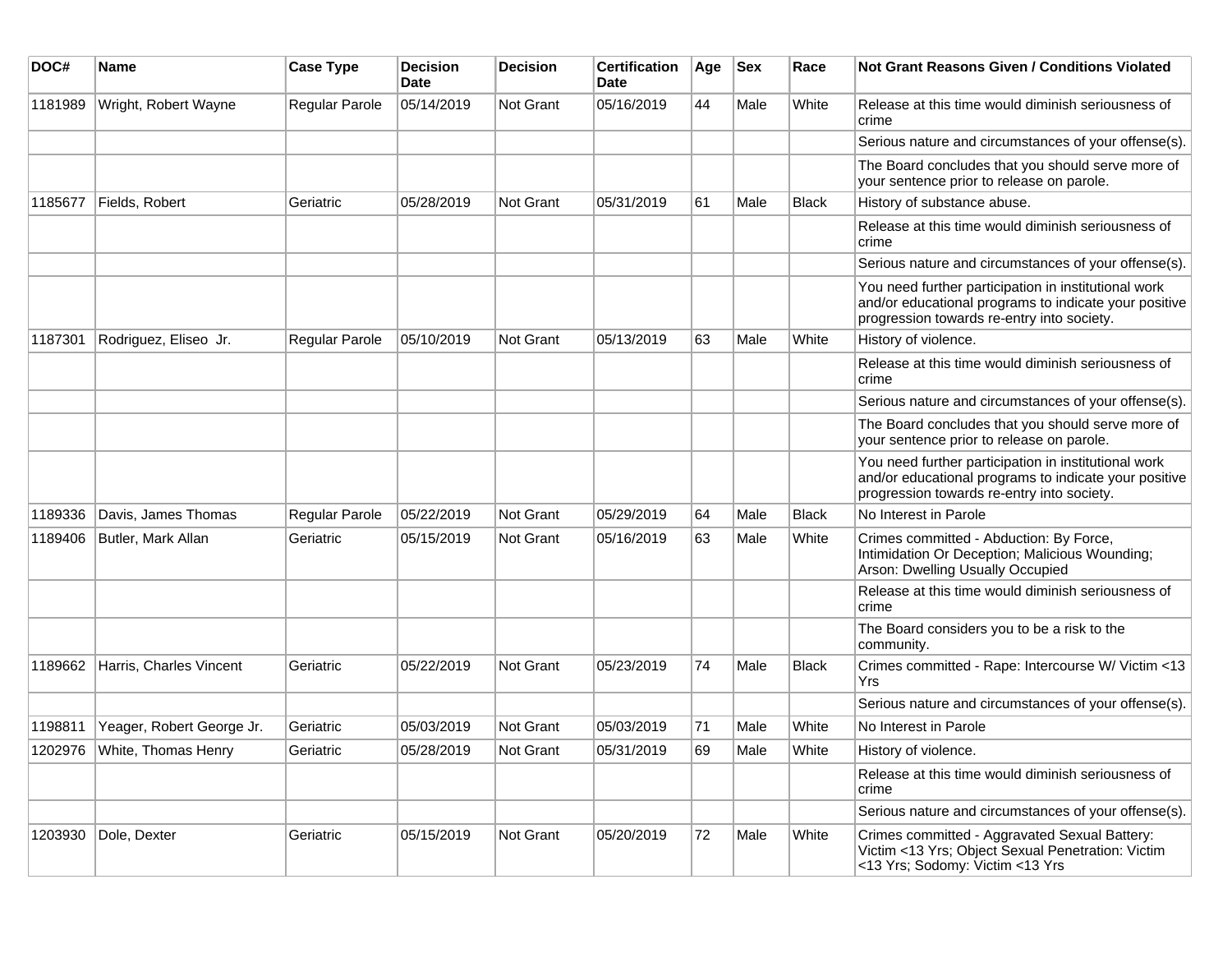| DOC#    | <b>Name</b>                 | <b>Case Type</b> | <b>Decision</b><br><b>Date</b> | <b>Decision</b> | <b>Certification</b><br>Date | Age | <b>Sex</b> | Race  | <b>Not Grant Reasons Given / Conditions Violated</b>                                                                                                              |
|---------|-----------------------------|------------------|--------------------------------|-----------------|------------------------------|-----|------------|-------|-------------------------------------------------------------------------------------------------------------------------------------------------------------------|
| 1203930 | Dole, Dexter                | Geriatric        | 05/15/2019                     | Not Grant       | 05/20/2019                   | 72  | Male       | White | Release at this time would diminish seriousness of<br>crime                                                                                                       |
|         |                             |                  |                                |                 |                              |     |            |       | The Board considers you to be a risk to the<br>community.                                                                                                         |
| 1378276 | Claytor, Harold Phillip Jr. | Geriatric        | 05/14/2019                     | Not Grant       | 05/16/2019                   | 66  | Male       | White | Crimes committed - Sodomy: Victim <13 Yrs;<br>Sodomy: Victim <13 Yrs; Aggravated Sexual Battery:<br>Victim <13 Yrs                                                |
|         |                             |                  |                                |                 |                              |     |            |       | Release at this time would diminish seriousness of<br>crime                                                                                                       |
|         |                             |                  |                                |                 |                              |     |            |       | Serious nature and circumstances of your offense(s).                                                                                                              |
|         |                             |                  |                                |                 |                              |     |            |       | The Board considers you to be a risk to the<br>community.                                                                                                         |
| 1380407 | Snider, Lane Steven         | Geriatric        | 05/04/2019                     | Not Grant       | 05/06/2019                   | 69  | Male       | White | Release at this time would diminish seriousness of<br>crime                                                                                                       |
|         |                             |                  |                                |                 |                              |     |            |       | Serious nature and circumstances of your offense(s).                                                                                                              |
|         |                             |                  |                                |                 |                              |     |            |       | The Board considers you to be a risk to the<br>community.                                                                                                         |
| 1404423 | Worrell, Gordon L           | Regular Parole   | 05/06/2019                     | Not Grant       | 05/08/2019                   | 54  | Male       | White | Crimes committed - Abduction: Of Person W/ Intent<br>To Defile; Sodomy: By Force Or Victim<br>Helplessness; (Attempted)Sodomy: By Force Or<br>Victim Helplessness |
|         |                             |                  |                                |                 |                              |     |            |       | Extensive criminal record                                                                                                                                         |
|         |                             |                  |                                |                 |                              |     |            |       | Release at this time would diminish seriousness of<br>crime                                                                                                       |
|         |                             |                  |                                |                 |                              |     |            |       | Serious nature and circumstances of your offense(s).                                                                                                              |
|         |                             |                  |                                |                 |                              |     |            |       | The Board concludes that you should serve more of<br>your sentence prior to release on parole.                                                                    |
|         |                             |                  |                                |                 |                              |     |            |       | The Board considers you to be a risk to the<br>community.                                                                                                         |
| 1406371 | Jackson, Leroy              | Geriatric        | 05/22/2019                     | Not Grant       | 05/29/2019                   | 63  | Male       | Black | Crimes committed - Sodomy: Victim <13 Yrs;<br>Aggravated Sexual Battery: Victim <13 Yrs;<br>Aggravated Sexual Battery: Victim <13 Yrs                             |
|         |                             |                  |                                |                 |                              |     |            |       | Release at this time would diminish seriousness of<br>crime                                                                                                       |
|         |                             |                  |                                |                 |                              |     |            |       | Serious nature and circumstances of your offense(s).                                                                                                              |
|         |                             |                  |                                |                 |                              |     |            |       | The Board considers you to be a risk to the<br>community.                                                                                                         |
| 1413849 | Owens, Cecil Ray            | Geriatric        | 05/14/2019                     | Not Grant       | 05/16/2019                   | 62  | Male       | White | Release at this time would diminish seriousness of<br>crime                                                                                                       |
|         |                             |                  |                                |                 |                              |     |            |       | Serious nature and circumstances of your offense(s).                                                                                                              |
|         |                             |                  |                                |                 |                              |     |            |       | The Board concludes that you should serve more of<br>your sentence prior to release on parole.                                                                    |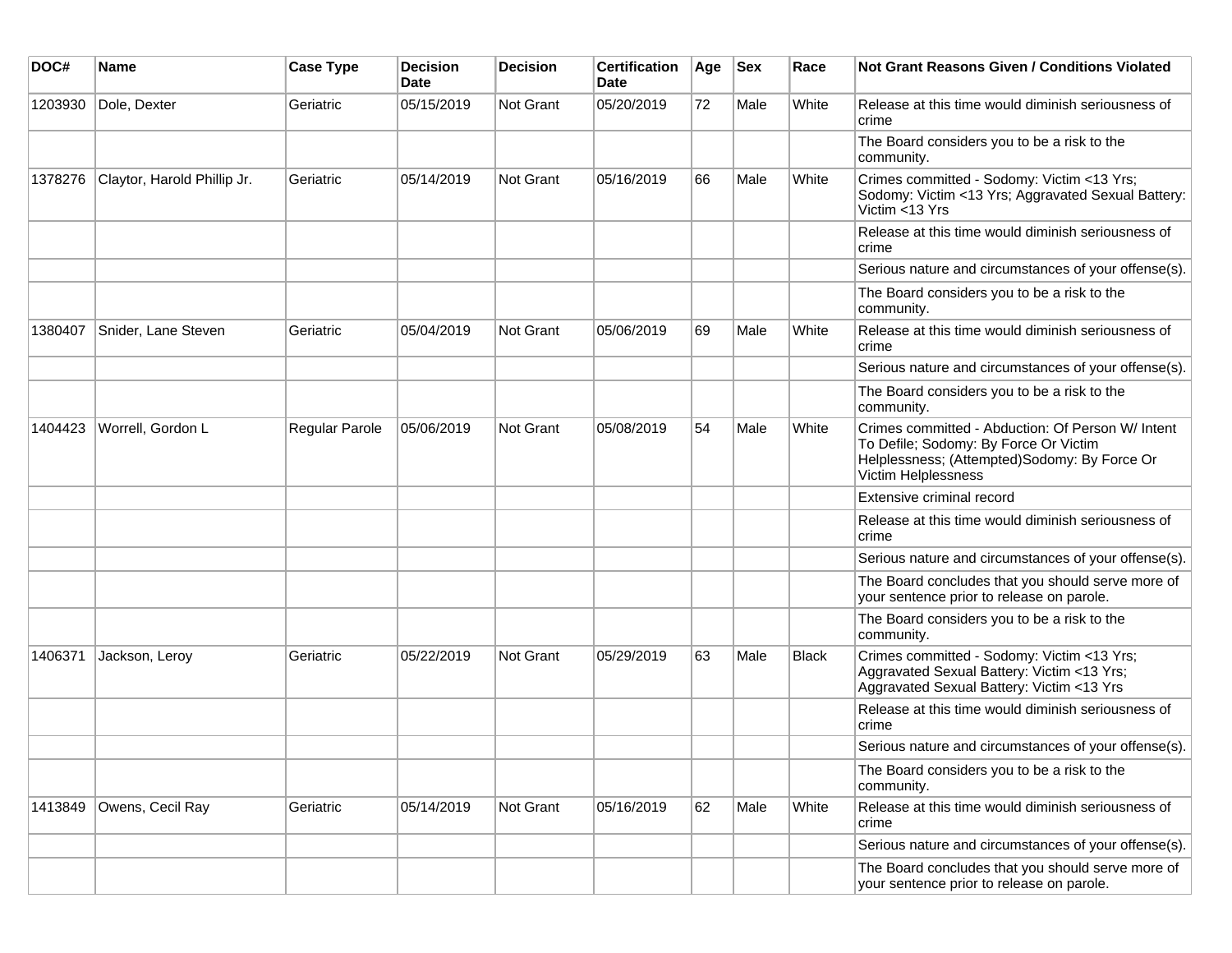| DOC#    | <b>Name</b>                      | <b>Case Type</b> | <b>Decision</b><br><b>Date</b> | <b>Decision</b>  | <b>Certification</b><br>Date | Age | <b>Sex</b>   | Race         | <b>Not Grant Reasons Given / Conditions Violated</b>                                                                                                        |
|---------|----------------------------------|------------------|--------------------------------|------------------|------------------------------|-----|--------------|--------------|-------------------------------------------------------------------------------------------------------------------------------------------------------------|
| 1413849 | Owens, Cecil Ray                 | Geriatric        | 05/14/2019                     | <b>Not Grant</b> | 05/16/2019                   | 62  | Male         | White        | The Board considers you to be a risk to the<br>community.                                                                                                   |
| 1418549 | Battisti, Louis                  | Geriatric        | 05/22/2019                     | Not Grant        | 05/29/2019                   | 65  | Male         | White        | Release at this time would diminish seriousness of<br>crime                                                                                                 |
|         |                                  |                  |                                |                  |                              |     |              |              | Serious nature and circumstances of your offense(s).                                                                                                        |
|         |                                  |                  |                                |                  |                              |     |              |              | The Board considers you to be a risk to the<br>community.                                                                                                   |
| 1420594 | Tucker, Reginald Stephone        | Regular Parole   | 05/15/2019                     | <b>Not Grant</b> | 05/16/2019                   | 53  | Male         | Black        | Release at this time would diminish seriousness of<br>crime                                                                                                 |
|         |                                  |                  |                                |                  |                              |     |              |              | Serious nature and circumstances of your offense(s).                                                                                                        |
|         |                                  |                  |                                |                  |                              |     |              |              | The Board concludes that you should serve more of<br>your sentence prior to release on parole.                                                              |
| 1437806 | Odom Jr., Anthony Antonio<br>Jr. | Regular Parole   | 05/15/2019                     | <b>Not Grant</b> | 05/20/2019                   | 28  | Male         | <b>Black</b> | <b>Extensive criminal record</b>                                                                                                                            |
|         |                                  |                  |                                |                  |                              |     |              |              | Poor institutional adjustment (for example,<br>motivation/attitude, unfavorable reports, lack of<br>program involvement, etc.)                              |
|         |                                  |                  |                                |                  |                              |     |              |              | Serious nature and circumstances of your offense(s).                                                                                                        |
|         |                                  |                  |                                |                  |                              |     |              |              | The Board concludes that you should serve more of<br>your sentence prior to release on parole.                                                              |
|         |                                  |                  |                                |                  |                              |     |              |              | You need further participation in institutional work<br>and/or educational programs to indicate your positive<br>progression towards re-entry into society. |
| 1443212 | Newbill, Rufus Clark             | Regular Parole   | 05/30/2019                     | <b>Not Grant</b> | 05/31/2019                   | 71  | Male         | <b>Black</b> | History of violence.                                                                                                                                        |
|         |                                  |                  |                                |                  |                              |     |              |              | Release at this time would diminish seriousness of<br>crime                                                                                                 |
|         |                                  |                  |                                |                  |                              |     |              |              | Serious nature and circumstances of your offense(s).                                                                                                        |
|         |                                  |                  |                                |                  |                              |     |              |              | The Board concludes that you should serve more of<br>your sentence prior to release on parole.                                                              |
|         |                                  |                  |                                |                  |                              |     |              |              | The Board considers you to be a risk to the<br>community.                                                                                                   |
| 1455314 | Scribner, Debra Kaye             | Geriatric        | 05/14/2019                     | <b>Not Grant</b> | 05/16/2019                   | 65  | Female White |              | Release at this time would diminish seriousness of<br>crime                                                                                                 |
|         |                                  |                  |                                |                  |                              |     |              |              | Serious nature and circumstances of your offense(s).                                                                                                        |
|         | 1461164 Howard, Roger Lee Sr.    | Geriatric        | 05/20/2019                     | Not Grant        | 05/21/2019                   | 72  | Male         | White        | No Interest in Parole                                                                                                                                       |
| 1464528 | Barker, Timothy John             | Geriatric        | 05/15/2019                     | <b>Not Grant</b> | 05/16/2019                   | 65  | Male         | White        | Crimes committed - Child Pornography:<br>Reproduce/Sell/Transmit; Propose Sex By Comp<br>Etc. <15Y, Offender 7+ Yr                                          |
|         |                                  |                  |                                |                  |                              |     |              |              | Release at this time would diminish seriousness of<br>crime                                                                                                 |
|         |                                  |                  |                                |                  |                              |     |              |              | Serious nature and circumstances of your offense(s).                                                                                                        |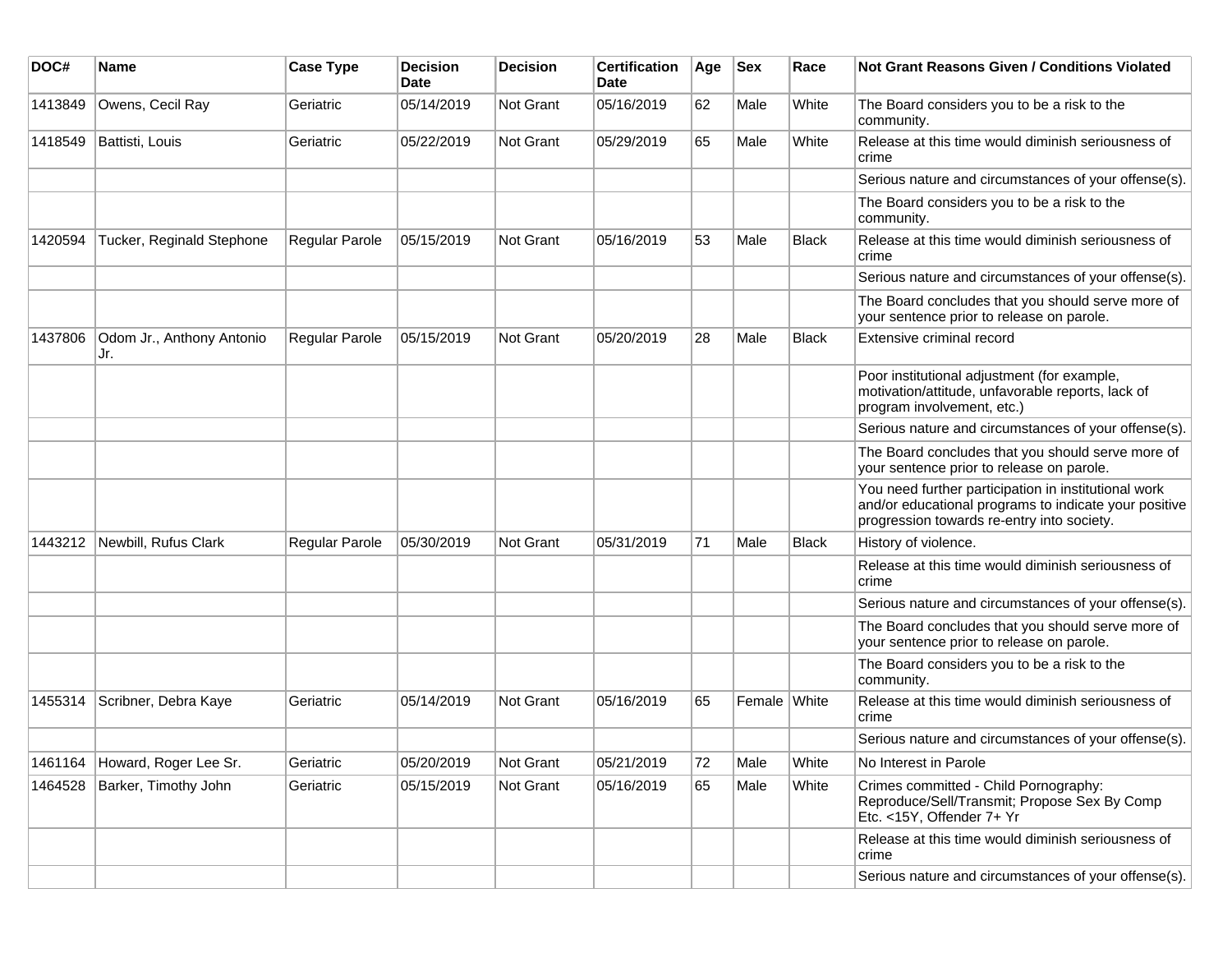| DOC#    | <b>Name</b>              | <b>Case Type</b>      | <b>Decision</b><br><b>Date</b> | <b>Decision</b>  | <b>Certification</b><br><b>Date</b> | Age | <b>Sex</b> | Race  | Not Grant Reasons Given / Conditions Violated                                                                                                                             |
|---------|--------------------------|-----------------------|--------------------------------|------------------|-------------------------------------|-----|------------|-------|---------------------------------------------------------------------------------------------------------------------------------------------------------------------------|
| 1464528 | Barker, Timothy John     | Geriatric             | 05/15/2019                     | Not Grant        | 05/16/2019                          | 65  | Male       | White | The Board concludes that you should serve more of<br>your sentence prior to release on parole.                                                                            |
| 1469929 | Saenz, Joel Joaquin      | Geriatric             | 04/30/2019                     | Not Grant        | 05/02/2019                          | 65  | Male       | White | History of violence.                                                                                                                                                      |
|         |                          |                       |                                |                  |                                     |     |            |       | Release at this time would diminish seriousness of<br>crime                                                                                                               |
|         |                          |                       |                                |                  |                                     |     |            |       | Serious nature and circumstances of your offense(s).                                                                                                                      |
|         |                          |                       |                                |                  |                                     |     |            |       | The Board concludes that you should serve more of<br>your sentence prior to release on parole.                                                                            |
| 1502084 | Grandy, Robert George    | Geriatric             | 05/01/2019                     | Not Grant        | 05/03/2019                          | 70  | Male       | White | Crimes committed - Aggravated Sexual<br>Battery:Parent/Etc W/Chld13-17; Aggravated Sexual<br>Battery:Parent/Etc W/Chld13-17; Indecent Liberties:<br>W/Child By Parent/Etc |
|         |                          |                       |                                |                  |                                     |     |            |       | Release at this time would diminish seriousness of<br>crime                                                                                                               |
|         |                          |                       |                                |                  |                                     |     |            |       | Serious nature and circumstances of your offense(s).                                                                                                                      |
|         |                          |                       |                                |                  |                                     |     |            |       | The Board concludes that you should serve more of<br>your sentence prior to release on parole.                                                                            |
|         |                          |                       |                                |                  |                                     |     |            |       | The Board considers you to be a risk to the<br>community.                                                                                                                 |
| 1551607 | Dunlap, Cecil John       | Geriatric             | 05/28/2019                     | Not Grant        | 05/31/2019                          | 72  | Male       | White | No Interest in Parole                                                                                                                                                     |
| 1595634 | Evans, Aubrey Bascom III | Geriatric             | 05/27/2019                     | Not Grant        | 05/30/2019                          | 75  | Male       | White | Crimes committed - Murder: 2nd Degree;<br>Shoot/Throw @ Occupied Veh Etc-Death Result;<br>Firearm: Use In Commission Of Felony, 1st Off                                   |
|         |                          |                       |                                |                  |                                     |     |            |       | Release at this time would diminish seriousness of<br>crime                                                                                                               |
|         |                          |                       |                                |                  |                                     |     |            |       | Serious nature and circumstances of your offense(s).                                                                                                                      |
|         |                          |                       |                                |                  |                                     |     |            |       | The Board concludes that you should serve more of<br>your sentence prior to release on parole.                                                                            |
| 1621526 | Petteway, Bryan Deshawn  | <b>Regular Parole</b> | 05/01/2019                     | <b>Not Grant</b> | 05/03/2019                          | 24  | Male       | Black | No Interest in Parole                                                                                                                                                     |
| 1629306 | Sellers, David Linn      | Geriatric             | 05/28/2019                     | <b>Not Grant</b> | 05/31/2019                          | 65  | Male       | White | Crimes committed - Object Sexual Penetration:<br>Victim <13 Yrs; Aggravated Sexual Battery: Victim<br><13 Yrs; Indecent Liberties: W/Child By Parent/Etc                  |
|         |                          |                       |                                |                  |                                     |     |            |       | Serious nature and circumstances of your offense(s).                                                                                                                      |
|         |                          |                       |                                |                  |                                     |     |            |       | The Board concludes that you should serve more of<br>your sentence prior to release on parole.                                                                            |
|         |                          |                       |                                |                  |                                     |     |            |       | The Board considers you to be a risk to the<br>community.                                                                                                                 |
| 1839814 | Wells, Antonio Devon     | <b>Regular Parole</b> | 05/03/2019                     | Not Grant        | 05/06/2019                          | 23  | Male       | Black | History of substance abuse.                                                                                                                                               |
|         |                          |                       |                                |                  |                                     |     |            |       | Poor institutional adjustment (for example,<br>motivation/attitude, unfavorable reports, lack of<br>program involvement, etc.)                                            |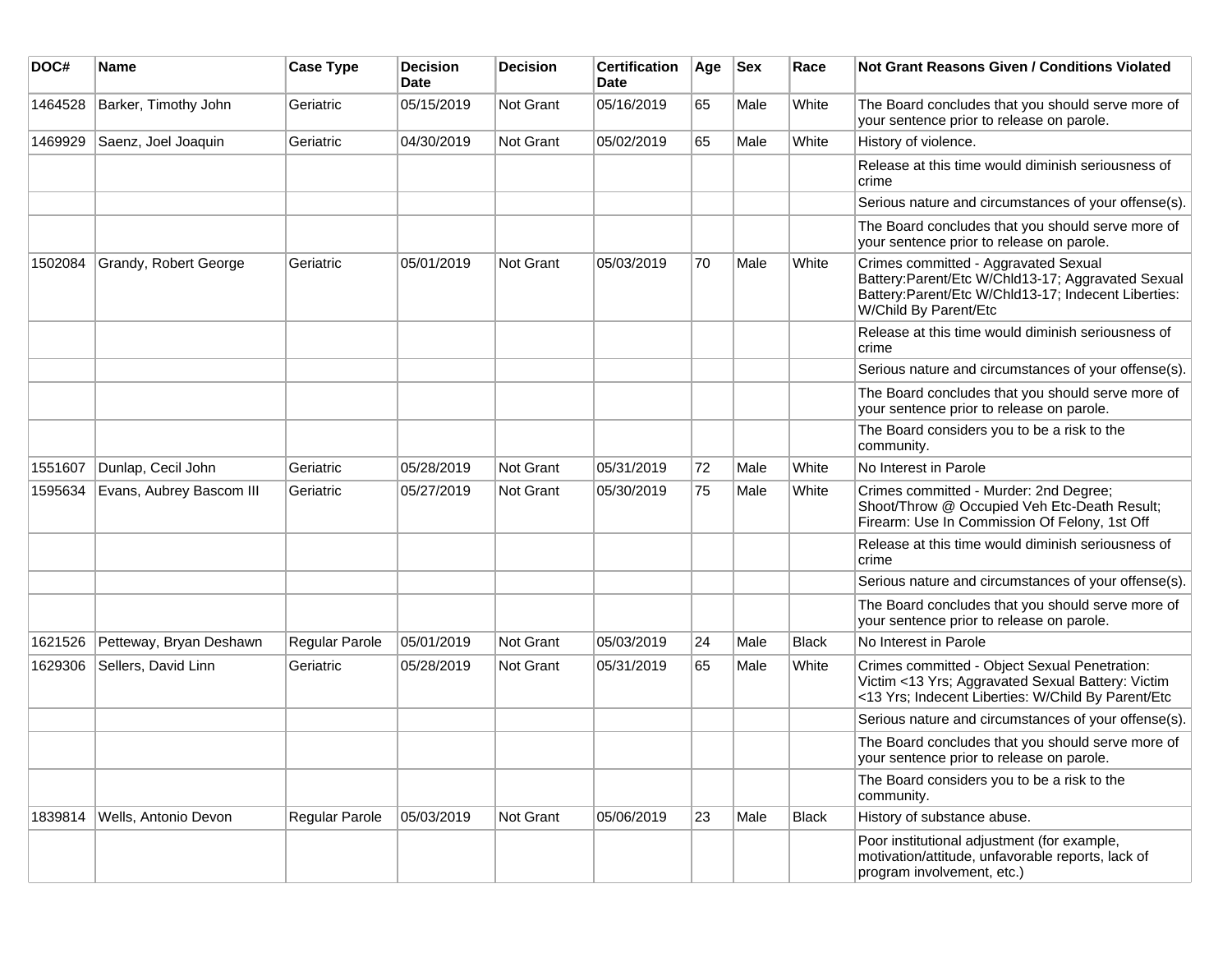| DOC#    | <b>Name</b>                       | <b>Case Type</b>     | <b>Decision</b><br><b>Date</b> | <b>Decision</b> | <b>Certification</b><br>Date | Age | <b>Sex</b> | Race         | <b>Not Grant Reasons Given / Conditions Violated</b>                                                                                                                                                                                                                                          |
|---------|-----------------------------------|----------------------|--------------------------------|-----------------|------------------------------|-----|------------|--------------|-----------------------------------------------------------------------------------------------------------------------------------------------------------------------------------------------------------------------------------------------------------------------------------------------|
| 1839814 | Wells, Antonio Devon              | Regular Parole       | 05/03/2019                     | Not Grant       | 05/06/2019                   | 23  | Male       | <b>Black</b> | The Board concludes that you should serve more of<br>your sentence prior to release on parole.                                                                                                                                                                                                |
|         |                                   |                      |                                |                 |                              |     |            |              | The Board considers you to be a risk to the<br>community.                                                                                                                                                                                                                                     |
|         |                                   |                      |                                |                 |                              |     |            |              | You need further participation in institutional work<br>and/or educational programs to indicate your positive<br>progression towards re-entry into society.                                                                                                                                   |
|         |                                   |                      |                                |                 |                              |     |            |              | You need to show a longer period of stable<br>adjustment.                                                                                                                                                                                                                                     |
| 1860583 | Foreman-Royals, Patrick<br>Eugene | Regular Parole       | 05/15/2019                     | Not Grant       | 05/16/2019                   | 20  | Male       | <b>Black</b> | Crimes committed - Robbery: Street W/ Use Of Gun<br>Or Simulated Gun                                                                                                                                                                                                                          |
|         |                                   |                      |                                |                 |                              |     |            |              | Release at this time would diminish seriousness of<br>crime                                                                                                                                                                                                                                   |
|         |                                   |                      |                                |                 |                              |     |            |              | You need further participation in institutional work<br>and/or educational programs to indicate your positive<br>progression towards re-entry into society.                                                                                                                                   |
| 1879986 | Hawkins, Dontae                   | Regular Parole       | 05/04/2019                     | Not Grant       | 05/06/2019                   | 21  | Male       | <b>Black</b> | Other                                                                                                                                                                                                                                                                                         |
|         |                                   |                      |                                |                 |                              |     |            |              | Release at this time would diminish seriousness of<br>crime                                                                                                                                                                                                                                   |
|         |                                   |                      |                                |                 |                              |     |            |              | The Board concludes that you should serve more of<br>your sentence prior to release on parole.                                                                                                                                                                                                |
|         |                                   |                      |                                |                 |                              |     |            |              | You need further participation in institutional work<br>and/or educational programs to indicate your positive<br>progression towards re-entry into society.                                                                                                                                   |
|         |                                   |                      |                                |                 |                              |     |            |              | Your record indicates a serious disregard for the<br>property rights of others.                                                                                                                                                                                                               |
| 1001060 | Breedlove, Timothy Antwan         | Violation<br>Hearing | 05/14/2019                     | Revoke          | 05/14/2019                   | 43  | Male       | <b>Black</b> | 06. I will follow the Probation and Parole Officer's<br>instructions and will be truthful, cooperative, and<br>report as instructed.                                                                                                                                                          |
|         |                                   |                      |                                |                 |                              |     |            |              | 10. I will not change my residence without the<br>permission of the Probation and Parole Officer. I will<br>not leave the State of Virginia or travel outside of a<br>designated area without permission of the Probation<br>and Parole Officer.MARTINSVILLE, HENRY<br>COUNTY, PATRICK COUNTY |
|         |                                   |                      |                                |                 |                              |     |            |              | 11. I will not abscond from supervision. I understand<br>I will be considered an absconder when my<br>whereabouts are no longer known to my supervising<br>officer. I freely, voluntarily and intelligently waive<br>any right I may have to extradition if arrested outside<br>of Virginia.  |
| 1025782 | Smith, Christopher Manning        | Violation<br>Hearing | 05/21/2019                     | Revoke          | 05/22/2019                   | 45  | Male       | White        |                                                                                                                                                                                                                                                                                               |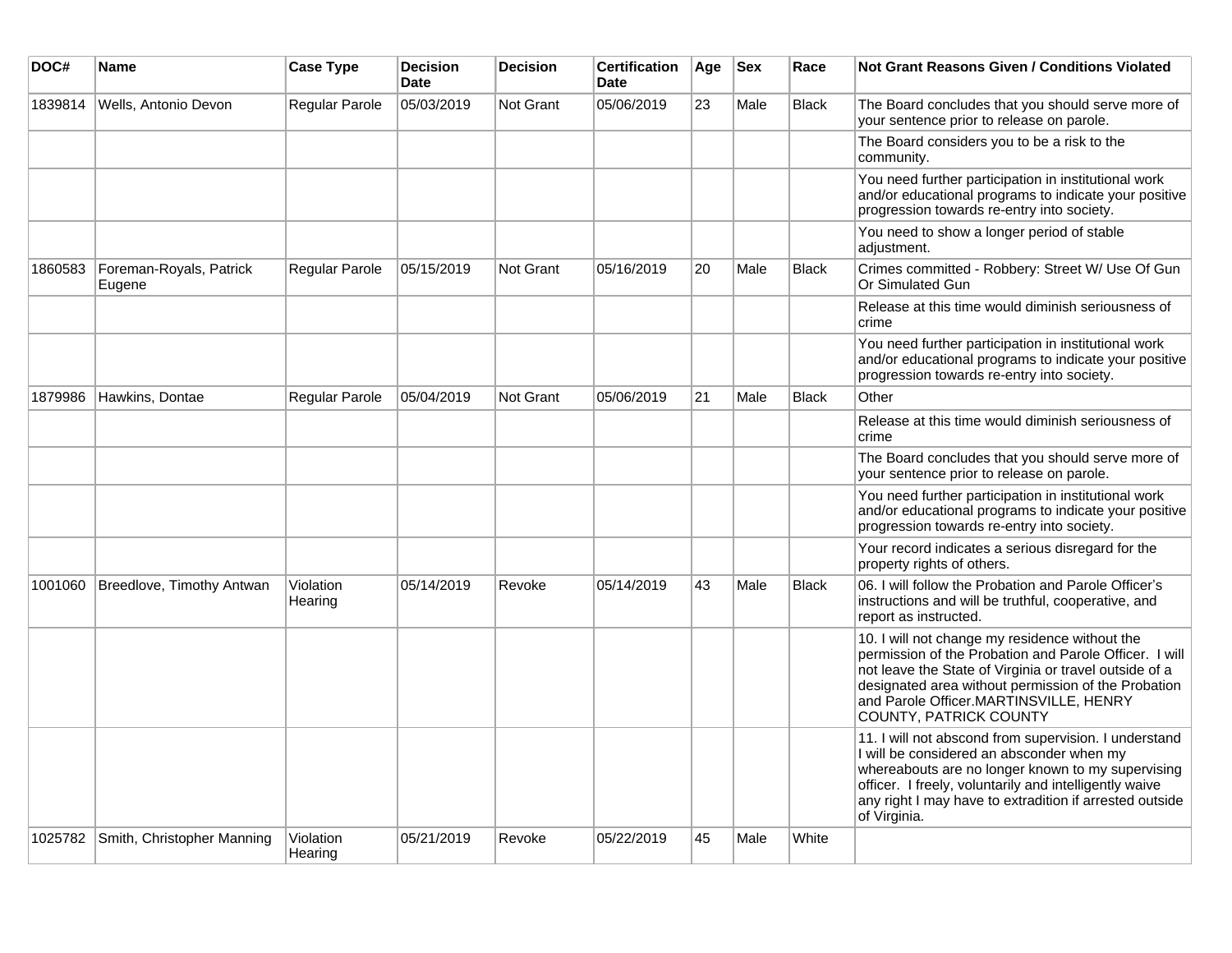| DOC#    | <b>Name</b>                  | <b>Case Type</b>     | <b>Decision</b><br><b>Date</b> | <b>Decision</b> | <b>Certification</b><br><b>Date</b> | Age | <b>Sex</b> | Race         | <b>Not Grant Reasons Given / Conditions Violated</b>                                                                                                                                                                                                                                         |
|---------|------------------------------|----------------------|--------------------------------|-----------------|-------------------------------------|-----|------------|--------------|----------------------------------------------------------------------------------------------------------------------------------------------------------------------------------------------------------------------------------------------------------------------------------------------|
| 1025782 | Smith, Christopher Manning   | Violation<br>Hearing | 05/21/2019                     | Revoke          | 05/22/2019                          | 45  | Male       | White        | 02. I will report any arrest, including traffic tickets,<br>within 3 days to the Probation and Parole Officer.                                                                                                                                                                               |
|         |                              |                      |                                |                 |                                     |     |            |              | 10. I will not change my residence without the<br>permission of the Probation and Parole Officer. I will<br>not leave the State of Virginia or travel outside of a<br>designated area without permission of the Probation<br>and Parole Officer.                                             |
| 1036661 | Lugo, Luis Anselmo           | Violation<br>Hearing | 05/13/2019                     | Revoke          | 05/14/2019                          | 55  | Male       | Black        |                                                                                                                                                                                                                                                                                              |
|         |                              |                      |                                |                 |                                     |     |            |              | 01. I will obey all Federal, State and local laws and<br>ordinances.                                                                                                                                                                                                                         |
| 1041434 | Harrison, Niles Sebastia     | Violation<br>Hearing | 05/13/2019                     | Revoke          | 05/14/2019                          | 45  | Male       | Black        |                                                                                                                                                                                                                                                                                              |
|         |                              |                      |                                |                 |                                     |     |            |              | 08. I will not unlawfully use, possess or distribute<br>controlled substances or related paraphernalia.                                                                                                                                                                                      |
|         |                              |                      |                                |                 |                                     |     |            |              | Special Condition (Specify) To enroll and participate<br>in substance abuse treatment at the Counseling<br>Center by January 31, 2019.                                                                                                                                                       |
|         |                              |                      |                                |                 |                                     |     |            |              | To adhere to color code.                                                                                                                                                                                                                                                                     |
| 1079253 | Whitaker, William Clark Jr.  | Violation<br>Hearing | 05/11/2019                     | Revoke          | 05/13/2019                          | 48  | Male       | White        |                                                                                                                                                                                                                                                                                              |
|         |                              |                      |                                |                 |                                     |     |            |              | 06. I will follow the Probation and Parole Officer's<br>instructions and will be truthful, cooperative, and<br>report as instructed.                                                                                                                                                         |
| 1187759 | Cunningham, Eleazer Jr.      | Violation<br>Hearing | 05/20/2019                     | Revoke          | 05/21/2019                          | 62  | Male       | Black        |                                                                                                                                                                                                                                                                                              |
|         |                              |                      |                                |                 |                                     |     |            |              | 11. I will not abscond from supervision. I understand<br>I will be considered an absconder when my<br>whereabouts are no longer known to my supervising<br>officer. I freely, voluntarily and intelligently waive<br>any right I may have to extradition if arrested outside<br>of Virginia. |
| 1187862 | Livingston, Thurman Lamont   | Violation<br>Hearing | 05/14/2019                     | Revoke          | 05/29/2019                          | 34  | Male       | <b>Black</b> |                                                                                                                                                                                                                                                                                              |
|         |                              |                      |                                |                 |                                     |     |            |              | 01. I will obey all Federal, State and local laws and<br>ordinances.                                                                                                                                                                                                                         |
|         | 1190142 Jones, Matthew Scott | Violation<br>Hearing | 05/08/2019                     | Revoke          | 05/08/2019                          | 33  | Male       | White        |                                                                                                                                                                                                                                                                                              |
|         |                              |                      |                                |                 |                                     |     |            |              | 06. I will follow the Probation and Parole Officer's<br>instructions and will be truthful, cooperative, and<br>report as instructed.                                                                                                                                                         |
|         |                              |                      |                                |                 |                                     |     |            |              | 07. I will not use alcoholic beverages to the extent<br>that it disrupts or interferes with my employment or<br>orderly conduct.                                                                                                                                                             |